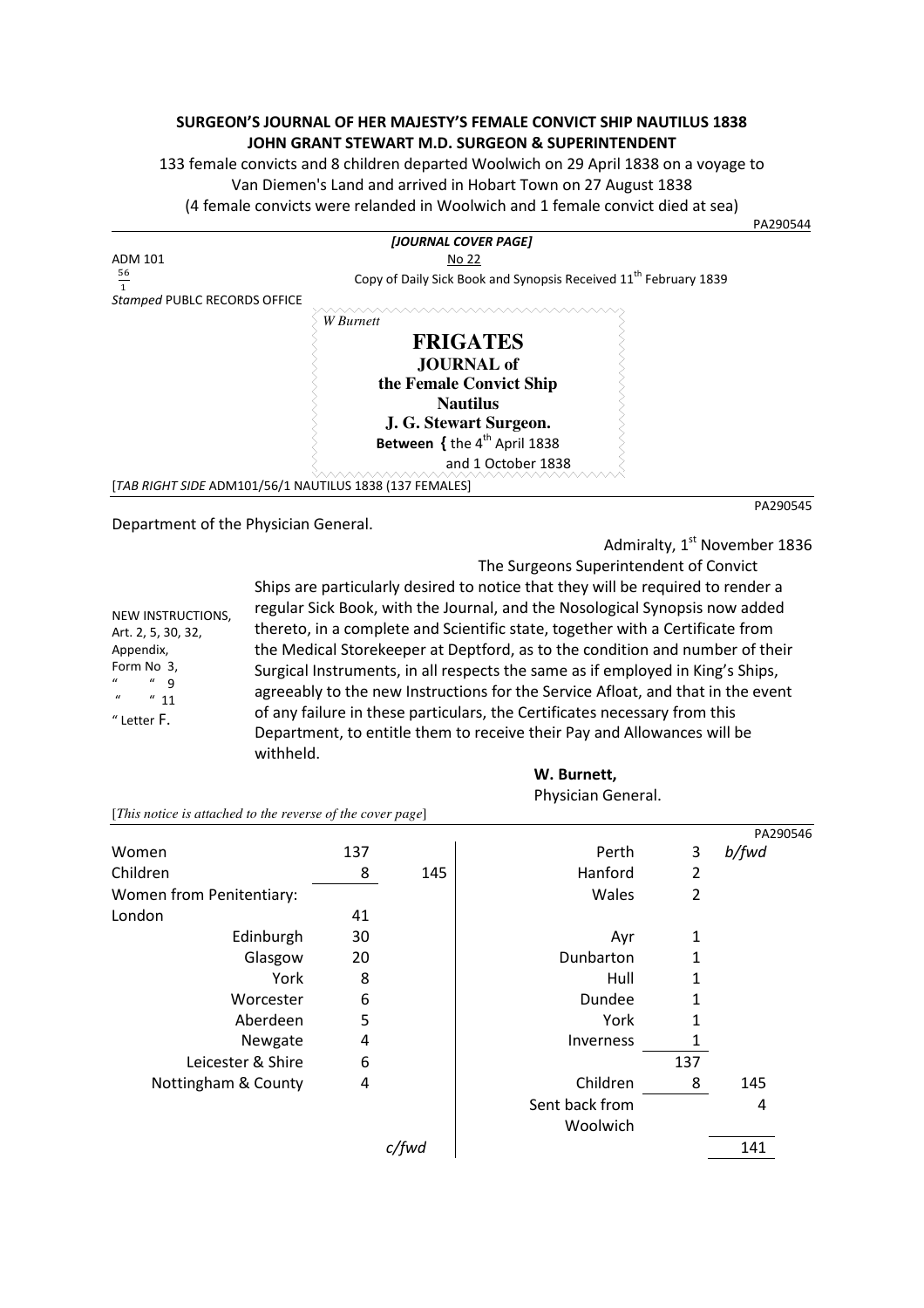| Entry    |                                              | <b>Name</b>                                  | Age             | Former<br>Occupation       | received<br>Where    | Months in<br>Prison | Disease &c.                                              |                     | <b>Discharge</b> |
|----------|----------------------------------------------|----------------------------------------------|-----------------|----------------------------|----------------------|---------------------|----------------------------------------------------------|---------------------|------------------|
| Where    | When                                         |                                              |                 |                            |                      |                     |                                                          | When                | How              |
| Woolwich | Apl 10                                       | Cath <sup>e</sup> Sulivan<br>[Murphy-Case 1] | 44              |                            | Penitentiary         |                     | Epilepsy                                                 | April 19            | Hospl. Ship      |
|          | $\overline{12}$                              | Amelia Knight                                | 6               | Conv child                 | Nottingham           |                     | Diarrhœa                                                 | May 7               | Well             |
|          | 13                                           | <b>Esther Hancox</b>                         | 19              | Serv <sup>t</sup>          | Worcester            | $\overline{9}$      | Scrofula                                                 | 19 Apr              | Hospl.           |
|          | 16                                           | Mary Hampton                                 | 48              | Innkeeper                  | $\zeta\,\zeta$       | 9                   | Diarrhœa                                                 | 7 May               | Well             |
|          | $\epsilon\,\epsilon$                         | <b>Agnes Hutton</b>                          | 24              | Prostit.                   | Glasgow              |                     | Cachexia.                                                | 19 Apr              | Hospl.           |
|          | $\zeta$ $\zeta$                              | Rosina Griffin                               | 23              | Prost <sup>e</sup>         | Edinb <sup>h</sup>   |                     | <b>Tinia Capitis</b>                                     | 19 Apr              | Hospl.           |
|          | 17                                           | Sarah Hampton                                | 26              | Serv <sup>t</sup>          | Worcester            | 9                   | Diarrhœa                                                 | 22 Apr              | Well             |
|          | 18                                           | Maria Jones                                  | 22              | Prostit.                   | Leicester            | 11                  | Nodi                                                     | 23 May              | Well             |
|          | 19                                           | Mary Smith                                   | 18              | Prost <sup>e</sup>         | Penit <sup>y</sup> . |                     | Warts of<br>Genitals                                     | 9 May               | Well             |
|          | 20                                           | <b>Mary Neiley</b>                           | 18              | Prost <sup>e</sup>         | Penit <sup>y</sup> . | $\overline{7}$      | Gonorrhoæ                                                | 29 Apr              | Well             |
|          | $\boldsymbol{\epsilon}\boldsymbol{\epsilon}$ | Eliza Woodman                                | $\overline{19}$ | Prost <sup>e</sup>         | Penit <sup>y</sup> . | 6                   | Gonorrhoæ                                                | 9 May               | Well             |
|          |                                              | A. F. Bennett                                | 26              | Prost <sup>e</sup>         | Penit <sup>y</sup> . | $\tau$              | Condylomata                                              | 13 May              | Well             |
|          |                                              | Jane Brown                                   | 28              | Prost <sup>e</sup> .       | Penit <sup>y</sup> . | 6                   | Diarrhœa                                                 | 27 Apr              | Well             |
|          |                                              | Janet McLean                                 | 23              | Serv <sup>t</sup>          | Edinb <sup>h</sup>   | $\mathfrak{H}$      | Dysentery                                                | 24 Apr              | Well             |
|          |                                              | Flora Niven                                  | $\overline{36}$ | Coiner                     | Edinb <sup>h</sup>   | $\overline{8}$      | Dysentery                                                | $26$ Apr            | Well             |
|          |                                              | Harriet Kemp                                 | 42              | Married                    | Penit <sup>y</sup> . | $\overline{7}$      | Febricula                                                | 26 Apr              | Well             |
|          |                                              | <b>Nelly Ross</b>                            | 40              | Serv <sup>t</sup>          | Inverness            | $10\,$              | <b>Bilious Attack</b>                                    | 22 Apr              | Well             |
|          |                                              | <b>Janet Thomson</b>                         | 23              | Farm Serv <sup>t</sup>     | Edinb <sup>h</sup>   | 10                  | Diarrhœa                                                 | 22 Apr              | Well             |
|          | 21                                           | M. A. McLaren                                | 23              | Prost <sup>e</sup>         | Edinb <sup>h</sup>   | 3                   | Diarrhœa                                                 | 23 Apr              | Well             |
|          |                                              | Flora Campbell                               | 46              |                            | Glasgow              | 12                  | Febrile Catarrh                                          | 23 Apr              | Well             |
|          | $\epsilon\,\epsilon$                         | Cath <sup>e</sup> Weir<br>[Christian]        | 48              | $\overline{\mathfrak{c}}$  | Dunbarton            | $\overline{7}$      | $\mathfrak{c}\mathfrak{c}$<br>$\mathfrak{c}\mathfrak{c}$ | 23 Apr              | Well             |
|          |                                              | Ann Wilson                                   | 29              | Prost <sup>e</sup>         | Penit <sup>y</sup> . | $\overline{7}$      | $\epsilon$ $\epsilon$<br>$\zeta$ $\zeta$                 | $\overline{24}$ Apr | Well             |
|          |                                              | Marg <sup>t</sup> Howard                     | 42              | Tramper                    | York                 | $\overline{5}$      | $\mathfrak{c}\,\mathfrak{c}$<br>$\epsilon$ $\epsilon$    | 26 Apr              | Well             |
|          |                                              | Jane Riley                                   | $2\frac{1}{2}$  | Pris <sup>rs</sup> . child | Penit <sup>y</sup> . |                     | $\mathfrak{c}$<br>$\zeta\,\zeta$                         | 22 Apr              | Well             |
|          | $\overline{22}$                              | Marg <sup>t</sup> Hodgson                    | $\overline{35}$ | Tramper                    | Penit <sup>y</sup> . | 6                   | Diarrhœa                                                 | 24 Apr              | Well             |
|          | $\epsilon$ $\epsilon$                        | Cath <sup>e</sup> Cook                       | 19              | Prost <sup>e</sup>         | Edinb <sup>h</sup>   | 6                   | Ephemera                                                 | 25 Apr              | Well             |
|          |                                              |                                              |                 |                            |                      |                     |                                                          |                     | $26\,$           |

**1838 Sick List, Nautilus Convict Ship, Woolwich,**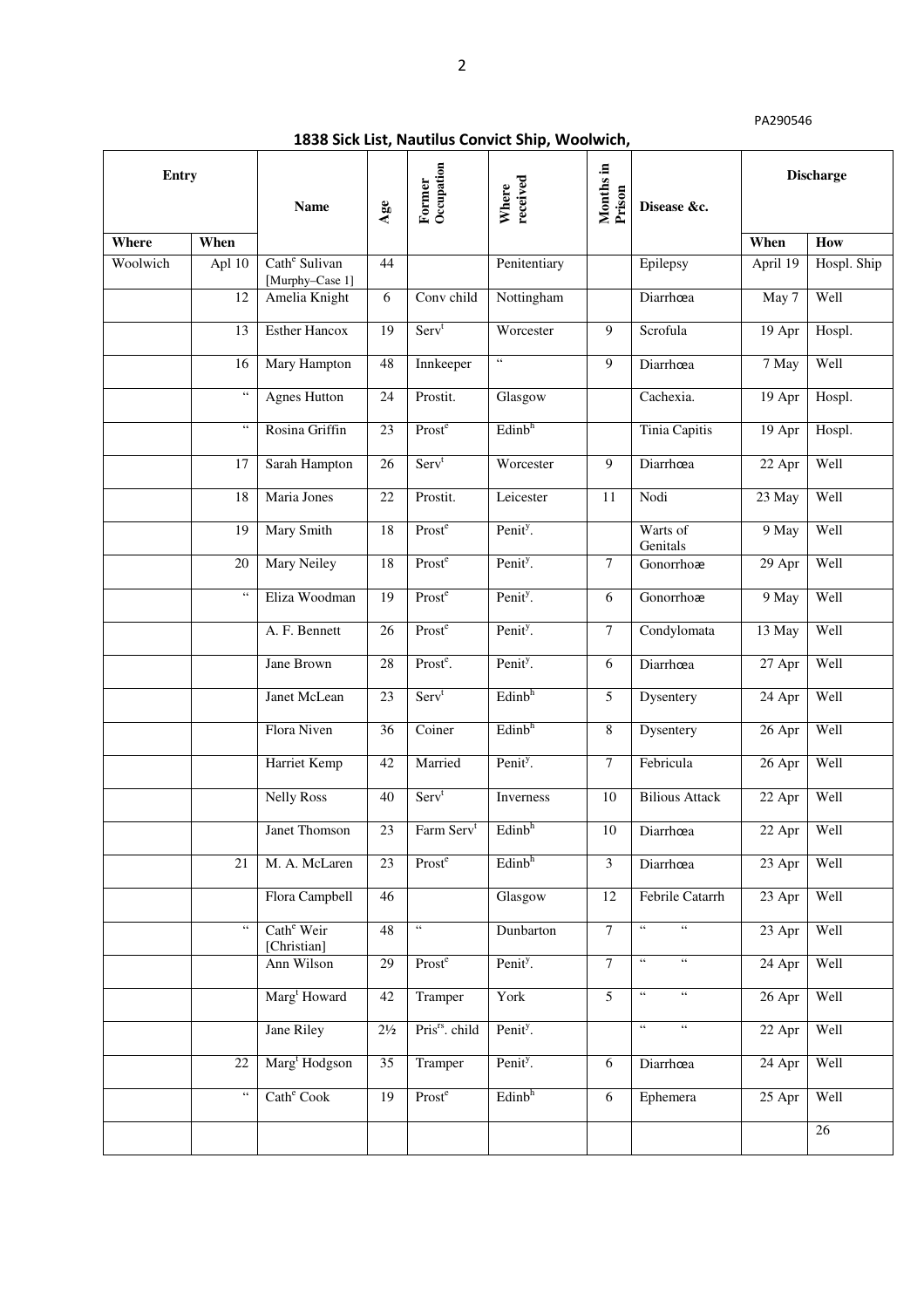| PA290547 |  |
|----------|--|
|----------|--|

| 1838, Nautilus, Woolwich to 47.15 North & 9.46 West |  |
|-----------------------------------------------------|--|
|-----------------------------------------------------|--|

| Entry                |                                           | <b>Name</b>                                      | Age             | Occupation<br>Former        | received<br>Where    | Months in<br>Prison | Disease &c.              |         | <b>Discharge</b> |
|----------------------|-------------------------------------------|--------------------------------------------------|-----------------|-----------------------------|----------------------|---------------------|--------------------------|---------|------------------|
| Where                | When                                      |                                                  |                 |                             |                      |                     |                          | When    | How              |
| Woolwich             | Apr 22                                    | Janet Fulton                                     | 17              | Fact <sup>y</sup>           | Glasgow              | 14                  | Diarrhœa                 | 25 Apr  | Well             |
|                      | $\zeta\,\zeta$                            | Marg Develin                                     | 42              | Married                     | Edinb <sup>h</sup>   | 6                   | Procidentia Uteri        | 22 Apr  | Pessary          |
|                      | vesp.                                     | Martha Dodds                                     | 23              | Serv <sup>t</sup> .         | Penit <sup>y</sup> . | $\overline{7}$      | Diarrhœa                 | 4 May   | Well             |
|                      |                                           | Sarah Douglas                                    | 25              | Prost <sup>e</sup>          | York                 | 11                  | Cynanch &c.              | 1 May   | Well             |
|                      |                                           | Marg <sup>t</sup> . Agnew                        | 17              | Fact <sup>y</sup>           | Glasgow              | $\overline{8}$      | Amenorrhœa               | 25 May  | Not Cured        |
|                      | 23                                        | Eliz <sup>th</sup> Roberts                       | 42              | Farm<br>Serv <sup>t</sup> . | Dolghelly<br>Wales   | 6                   | Ephemera                 | 25 Apr  | Well             |
|                      | $\zeta\,\zeta$                            | Maria Smith                                      | 22              | Kept<br>home                | Penit <sup>y</sup> . | $\tau$              | Apoplexy                 | 24 Apr  | Well             |
|                      | 24                                        | Rosina<br>Sweeney                                | $\overline{36}$ | Prost <sup>e</sup>          | Penit <sup>y</sup> . | 6                   | Ephemera                 | 25 Apr  | Well             |
|                      | $\zeta$ $\zeta$                           | Ann Dewsbury                                     | $\overline{22}$ | Prost <sup>e</sup>          | York                 | 18                  | Diarrhœa                 | 15 June | Well             |
|                      | $\epsilon$ $\epsilon$                     | Eliz <sup>th</sup> McInnes                       | 18              | Prost <sup>e</sup>          | Glasgow              | 6                   | Diarrhœa                 | 26 Apr  | Well             |
|                      | 25                                        | Mary Ann<br>Smith                                | 18              | Prost <sup>e</sup>          | Nottingham           | $\overline{7}$      | Itch                     | 28 Apr  | Well             |
|                      | 26                                        | Emma<br>Williams                                 | 26              | Tramper                     | Hereford             | $\overline{5}$      | Diarrhœa                 | 29 Apr  | Well             |
|                      | $\zeta\,\zeta$                            | Mary Ann<br>Peterson                             | $\overline{38}$ | Staymaker                   | Penit <sup>y</sup> . | $\tau$              | Diarrhœa                 | 28 Apr  | Well             |
| 29 sailed            | 27                                        | Marg <sup>t</sup> Perrie<br>[Johnston]           | 17              | Prost <sup>e</sup>          | Ayr                  | 12                  | Diarrhœa                 | 28 Apr  | Well             |
| 30 Downs             | $\boldsymbol{\zeta}$ $\boldsymbol{\zeta}$ | Mary McNeil                                      | 21              | Prost <sup>e</sup>          | Perth                | $\overline{8}$      | Ulcus of leg             | 2 May   | Well             |
|                      | May 1                                     | Eliz <sup>th</sup> Cook<br>[?Cath <sup>e</sup> ] | 19              | Prost <sup>e</sup>          | Edinb <sup>h</sup>   | 6                   | Dysentery                | 10 May  | Well             |
| $2nd$ sailed         |                                           | <b>Nelly Ross</b>                                | 40              | Serv <sup>t</sup> .         | Inverness            | $10\,$              | Ephemera                 | 4 Apr   | Well             |
| off Beachy<br>Head   | 3                                         | <b>Sarah Douglas</b>                             | 25              | Prost <sup>e</sup>          | York                 | 11                  | Dysentery                | 8 May   | Well             |
|                      | $\zeta\,\zeta$                            | Dorothy Barns                                    | 22              | Prost <sup>e</sup>          | Edinb <sup>r</sup>   | $\overline{4}$      | <b>Dysentery</b>         | 9 May   | Well             |
| Off Isle of<br>Wight | $\overline{4}$                            | Agnes<br>Rutherford                              | 24              | $Servt$ .                   | Edinb <sup>r</sup>   | $\overline{4}$      | $\zeta\,\zeta$           | 8 May   | Well             |
|                      |                                           | Janet Thomson                                    | 23              | Farm<br>Serv <sup>t</sup>   | Edinb <sup>r</sup>   | $\overline{18}$     | $\overline{\phantom{a}}$ | 11 May  | Well             |
| $\overline{W}$<br>N  | $\zeta\,\zeta$                            | Mary Haywood                                     | $\overline{22}$ | Serv <sup>t</sup>           | Leicester            | $\overline{5}$      | Diarrhœa                 | $8$ May | Well             |
| 49.25:5.14           | 5                                         | Marg <sup>t</sup> Hodgson                        | $\overline{35}$ | Tramper                     | Penit <sup>y</sup> . | $\overline{7}$      | Dothinteritis            | 10 May  | Well             |
| 48:<br>9.            | 6                                         | Eliza Clark                                      | 19              | Prost.                      | Nottingham           | 9                   | Diarrhœa                 | 8 May   | Well             |
|                      | $\zeta\,\zeta$                            | Marg <sup>t</sup> Reid                           | 21              | Prost.                      | Perth                | 11                  | Obstipatio               | 7 May   | Well             |
| 47.15:9.46           | $\overline{7}$                            | Rich <sup>d</sup> Vizard                         | $\overline{8}$  | Pris.child                  | Penity               |                     | Ophthalmia               | 14 May  | Well             |
|                      |                                           |                                                  |                 |                             |                      |                     |                          |         | 52               |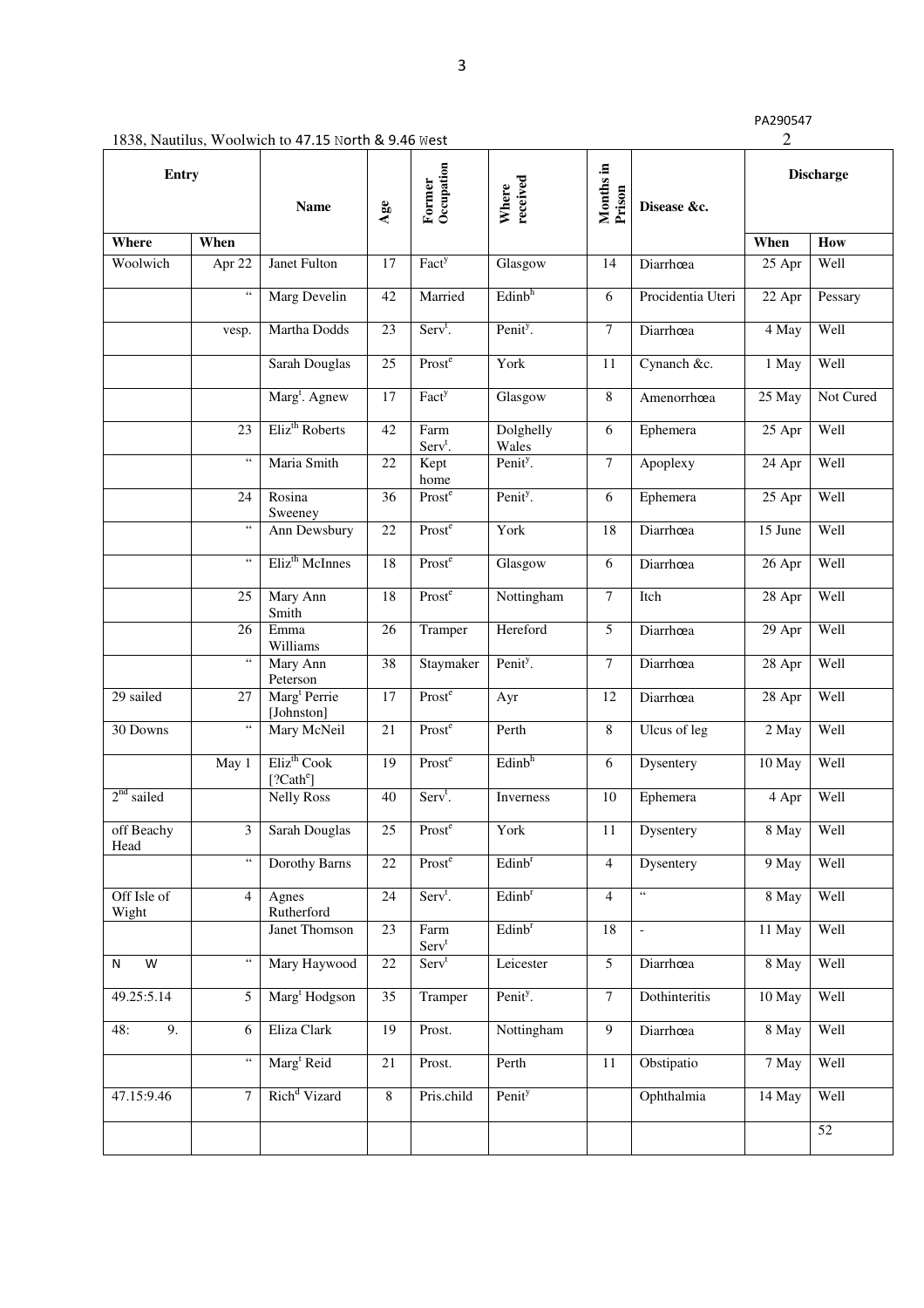| Entry            |                             |                                        |                 | Occupation<br>Former   | received<br>Where  | Months in      |                                  | <b>Discharge</b>     |                     |
|------------------|-----------------------------|----------------------------------------|-----------------|------------------------|--------------------|----------------|----------------------------------|----------------------|---------------------|
|                  |                             | <b>Name</b>                            | Age             |                        |                    | Prison         | Disease &c.                      |                      |                     |
| <b>Where</b>     | When                        |                                        |                 |                        |                    |                |                                  | When                 | How                 |
| North West       |                             |                                        | 48              |                        | Edinb <sup>h</sup> | 7              |                                  |                      | Well                |
| 44.12:11.56      | May 9<br>$\overline{$ May 9 | Mary Wood<br>Jean Alexander            | 13              | Innkeeper<br>Nil       | Glasgow            | 12             | Ephemera<br>Gastrodynia          | May 15<br>May 15     | Well                |
|                  | vesp.                       | Mary Vizard                            | 42              | Charwm                 | Penit <sup>y</sup> |                | Diarrhœa                         | 18                   | Well                |
|                  | $\epsilon$ $\epsilon$       |                                        |                 | Prost <sup>e</sup>     |                    |                |                                  |                      | Died                |
|                  |                             | Jane Brown                             | 28              |                        | Penit <sup>y</sup> | 6              | Diarrhœa                         | June 13              |                     |
|                  | $\epsilon\,\epsilon$        | Cath <sup>n</sup> Picton               | 32              | Prost <sup>e</sup>     | Penity             | 6              | <b>Intermitt Fever</b>           | $\overline{M}$ ay 21 | Well                |
| 43:12            | 10                          | Sarah Hampton                          | 26              | Serv                   | Worcester          | $\overline{9}$ | Diarrhœa                         | 14                   | Well                |
|                  | $\zeta\,\zeta$              | Cath <sup>n</sup> Burns                | 19              | Prost <sup>e</sup>     | Edinb <sup>h</sup> | 5              | Ephemera                         | 13                   | Well                |
| 42:13            | 12                          | Ann Turton                             | 26              | Prost <sup>e</sup>     | York               | 10             | Diarrhœa                         | 13                   | Well                |
| D.R.             | 14                          | Martha Dodds                           | 23              | Serv <sup>t</sup>      | Penity             | 7              | Diarrhœa                         | 15                   | Well                |
| 36:15            | 15                          | Marg <sup>t</sup> Murdoch              | 18              | Factory                | Glasgow            | 10             | Diarrhœa                         | 17                   | Well                |
| 33:15            | 16                          | Sarah Douglas                          | 25              | Prost <sup>e</sup>     | York               | 11             | Dysentery                        | June 3               | Well                |
| 31:16            | 17                          | Eliz <sup>th</sup> McInnes             | 18              | Prost <sup>e</sup>     | Glasgow            | 6              | Febricula                        | May 21               | Well                |
| 30:17            | 18                          | M. Ann Clark                           | 23              | Serv <sup>t</sup>      | Edinb <sup>h</sup> | 3              | Int <sup>t</sup> Fever           | 22                   | Well                |
| 26:19            | 21                          | Mary Conoway                           | 20              | Weaver                 | Glasgow            | $\tau$         | <b>Hepatic Congest</b>           | 23                   | Well                |
| $\boldsymbol{u}$ |                             | Eliz <sup>rh</sup> Kepax               | 20              | Prost <sup>e</sup>     | Washer             | 7              | $\zeta\,\zeta$<br>$\zeta\,\zeta$ | 23                   | Well                |
| 22:35            | 22                          | Ann Turton                             | 26              | <b>Button</b><br>maker | York               | 10             | Diarrhœa                         | 4 June               | Well                |
|                  | $\,$ 6 $\,$                 | <b>Janet Fulton</b>                    | 17              | Factory                | Glasgow            | 10             | Diarrhœa                         | 26 May               | Well                |
| <b>DR</b>        | 23                          | Martha Dodds                           | 23              | Serv <sup>t</sup>      | Penity             | $\overline{7}$ | Diarrhœa                         | $\epsilon\,\epsilon$ | Well                |
| 19:24            | 24                          | Julia Newman                           | 20              | Nil                    |                    | 14             | Subluxation                      | $28$ May             | Conval <sup>t</sup> |
|                  | $\mathfrak{c}\mathfrak{c}$  | Maria Smith                            | 22              | Widow                  | Penity             | $\tau$         | Caries                           | 31 May               | Well                |
| 17:25            | 25                          | Marg <sup>t</sup> Perrie<br>[Johnston] | 18              | Prost <sup>e</sup>     | Ayr                | 12             | Amenorrhœa                       | 5 June               | Well                |
| 12:25            | 27                          | Sarah Sharp                            | 19              | Serv <sup>t</sup>      | York               | 10             | Gastrodynia                      | 24 June              | Well                |
| 10:23            | $\overline{28}$             | Eliz <sup>th</sup> Reid                | $\overline{28}$ | Serv <sup>t</sup>      | Penit <sup>y</sup> | $\overline{7}$ | Febris                           | 5 June               | Well                |
|                  | $\epsilon\epsilon$          | Marg <sup>t</sup> Murray               | 48              | Widow                  | York               | $\overline{6}$ | Cholera                          | 30 May               | Well                |
|                  |                             | Janet McLean                           | 23              | Prost <sup>e</sup>     | Edinb <sup>h</sup> | 6              | Diarrhœa                         | $\overline{31}$ May  | Well                |
| E30°24:29        | 29                          | <b>Grace Davy</b><br>[Davies]          | 20              | Prost <sup>e</sup>     | Edinb <sup>h</sup> | $\overline{4}$ | Cynanche                         | 1 June               | Well                |
|                  |                             |                                        |                 |                        |                    |                |                                  |                      | 78                  |

4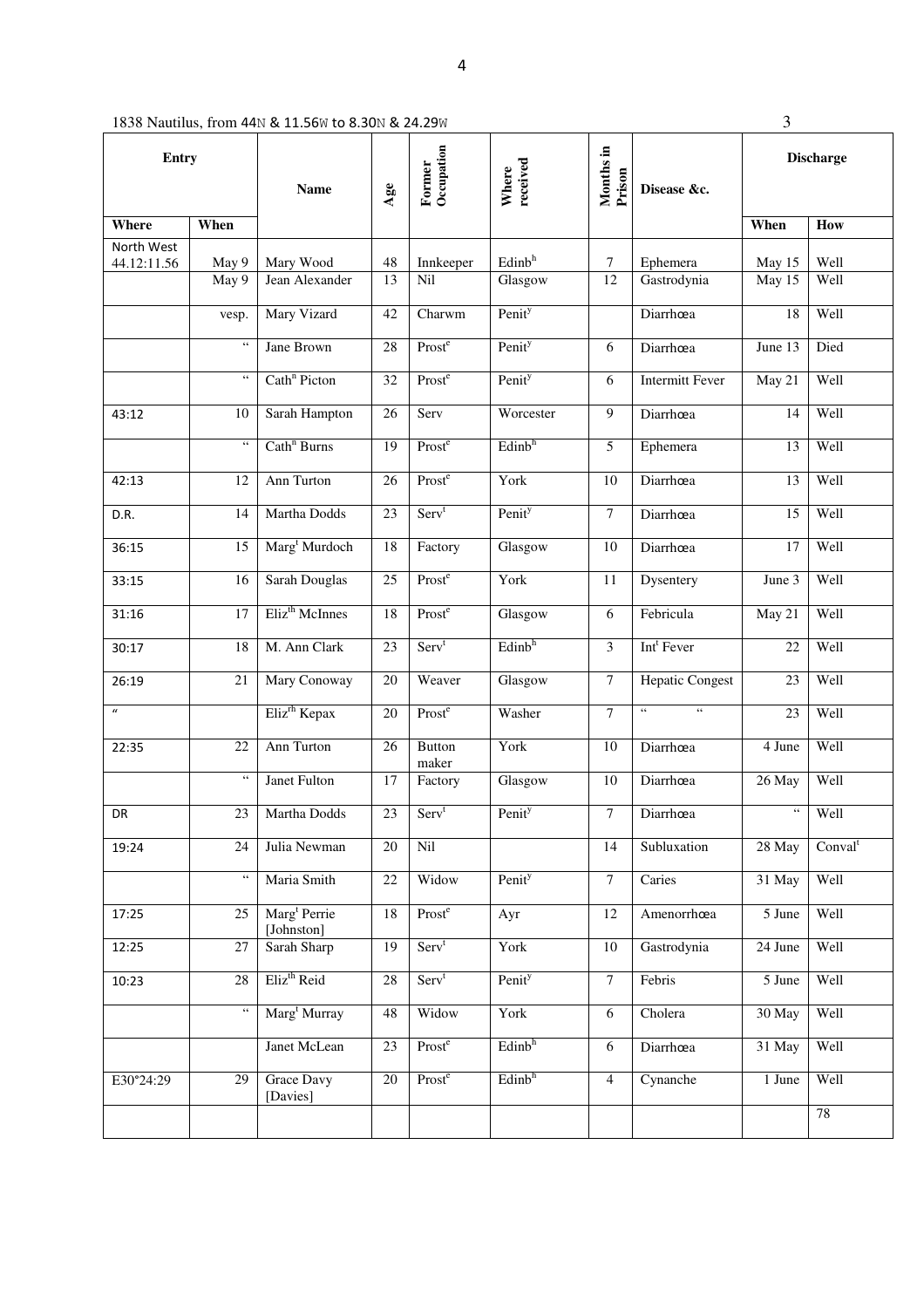| 1838, Nautilus from 6.44N & 23.4W to 24.25S & 31.46E |  |
|------------------------------------------------------|--|
|------------------------------------------------------|--|

| <b>Entry</b>    |                          |                                      |                 | Occupation<br>Former           | received<br>Where                        | Months in<br>Prison |                          |                      | <b>Discharge</b> |
|-----------------|--------------------------|--------------------------------------|-----------------|--------------------------------|------------------------------------------|---------------------|--------------------------|----------------------|------------------|
|                 |                          | <b>Name</b>                          | Age             |                                |                                          |                     | Disease &c.              |                      |                  |
| Where           | When                     |                                      |                 |                                |                                          |                     |                          | When                 | How              |
| W<br>Ν          |                          |                                      |                 |                                |                                          | 14                  |                          |                      |                  |
| 6.44:23.4       | May 30<br>$\zeta\,\zeta$ | Cath <sup>e</sup> Paton<br>Mary Wood | 26<br>48        | Serv <sup>t</sup><br>Innkeeper | Edinb <sup>h</sup><br>Edinb <sup>h</sup> | 6<br>8              | Febris<br>Icterus        | 6 June<br>9 June     | Well<br>Well     |
|                 |                          |                                      |                 |                                |                                          |                     |                          |                      |                  |
| 5:23            | June 1                   | Jane Cooper                          | 22              | Prost <sup>e</sup>             | Aberdeen                                 | $11\,$              | Hepatitis &c.            | 30 June              | Well             |
| 5:22            | $\overline{c}$           | Marg <sup>t</sup> Hodgson            | 34              | Tramper                        | Penity                                   | 6                   | Febris                   | 11 June              | Well             |
|                 |                          | <b>Ellen Jones</b>                   | 17              | Prost <sup>e</sup>             | Penit <sup>y</sup>                       | 6                   | Febricula                | 3 June               | Well             |
| 4:23            | 3                        | Mary Matheson                        | 20              | Prost <sup>e</sup>             | Edinb <sup>h</sup>                       | $\mathfrak{Z}$      | Vertigo                  | 4 June               | Well             |
|                 | 1                        | Mary Sutherland                      | 20              | Prost <sup>e</sup>             | $E$ dinb <sup>h</sup>                    | 9                   | Nodi                     | 7 July               | Well             |
| 4.22            | $\overline{4}$           | Frances Fell                         | 21              | Married                        | Newgate                                  | $\mathbf{1}$        | Febricula                | 7 June               | Well             |
| 3:23            | 5                        | Mary Vizard                          | 28              | Charw <sup>n</sup>             | Penity                                   |                     | Phthisis                 | 4 Sept               | Instability      |
|                 |                          | Dorothy Barns                        | 22              | Prost <sup>e</sup>             | Edinb <sup>h</sup>                       | $\tau$              | Ephemera                 | 7 July               | Well             |
| 3:22            | 6                        | Harriet Kemp                         | 42              | Married                        | Penit <sup>y</sup>                       | $7\phantom{.}$      | Dyspepsia                | $6$ Aug <sup>t</sup> | $Convl^t$        |
|                 | $\epsilon\,\epsilon$     | Flora McKay                          | 30              | Prost <sup>e</sup>             | Glasgow                                  | $1^{\circ}1$        | Apoplexia                | 15 June              | Well             |
| 2:20            | $\overline{7}$           | Eliz <sup>th</sup> McInnes           | 17              | Prost <sup>e</sup>             | Glasgow                                  | 6                   | Febris                   | 17 June              | Well             |
| 1:21            | 10                       | Mary<br>Cunningham                   | 28              | Serv <sup>t</sup>              | Leicester                                | 5                   | Febricula                | 11 June              | Well             |
| S4:26           | 13                       | Susanna Clayton                      | 23              | Serv <sup>t</sup>              | $\overline{\mathfrak{c}}$                | 10                  | Febris                   | 19 June              | Well             |
|                 | $\zeta\,\zeta$           | Agnes McIntosh                       | 17              | Factory                        | Glasgow                                  | $\tau$              | Febricula                | 18 June              | Well             |
|                 | 13                       | Mary Ann Clerk                       | 23              | Serv <sup>t</sup>              | Penity                                   | 6                   | Bilious Aff <sup>n</sup> | 15 June              | Well             |
| 9:29            | 15                       | <b>Mary Smith</b>                    | $\overline{19}$ | Prost <sup>e</sup>             | Penity                                   | 6                   | Hepatic aff <sup>n</sup> | 17 June              | Well             |
| 14:31           | 17                       | M Ann Williams                       | 25              | Prost <sup>e</sup>             | Penit <sup>y</sup>                       | 5 <sup>5</sup>      | Nyctalopia               | 4 Sept               | Not Well         |
|                 | $\epsilon\,\epsilon$     | Mary Conoway                         | 18              | Weaver                         | Glasgow                                  | 9                   | Amaurosis                | $25$ June            | Well             |
|                 |                          | Eliza King                           | 17              | Tramper                        | Notting $m$                              | 9                   | Amenorrhœa               | 28 June              | Well             |
| 21:32           | $\overline{19}$          | Emma Williams                        | $\overline{28}$ | $\mathfrak{c}\mathfrak{c}$     | Hereford                                 | 6                   | Amenorrhœa               | 25 June              | Well             |
|                 |                          | Mary Ann Clerk                       | 23              | Serv <sup>t</sup>              | Edinb <sup>h</sup>                       | $\overline{3}$      | Wound of hand            | 24 June              | Well             |
| 23:32           | 24                       | <b>Grace Davies</b>                  | 20              | Prost <sup>e</sup>             | Edinb <sup>h</sup>                       | $\overline{5}$      | Menorrhagia              | 28 June              | Well             |
|                 | $\epsilon\,\epsilon$     | Mary Sullivan                        | 33              | Prost <sup>e</sup>             | Penity                                   | 6                   | Diarrhœa                 | 4 July               | Well 1           |
| W<br>S<br>24:31 | 25                       | Amelia Knight                        | 6               | Conv child                     | Notting $m$                              |                     | Diarrhœa                 | 28 June              | Well             |
|                 |                          |                                      |                 |                                |                                          |                     |                          |                      | 104              |

5

1838, Nautilus from 24.55S & 30.16W to 35.46S & 4.57W 5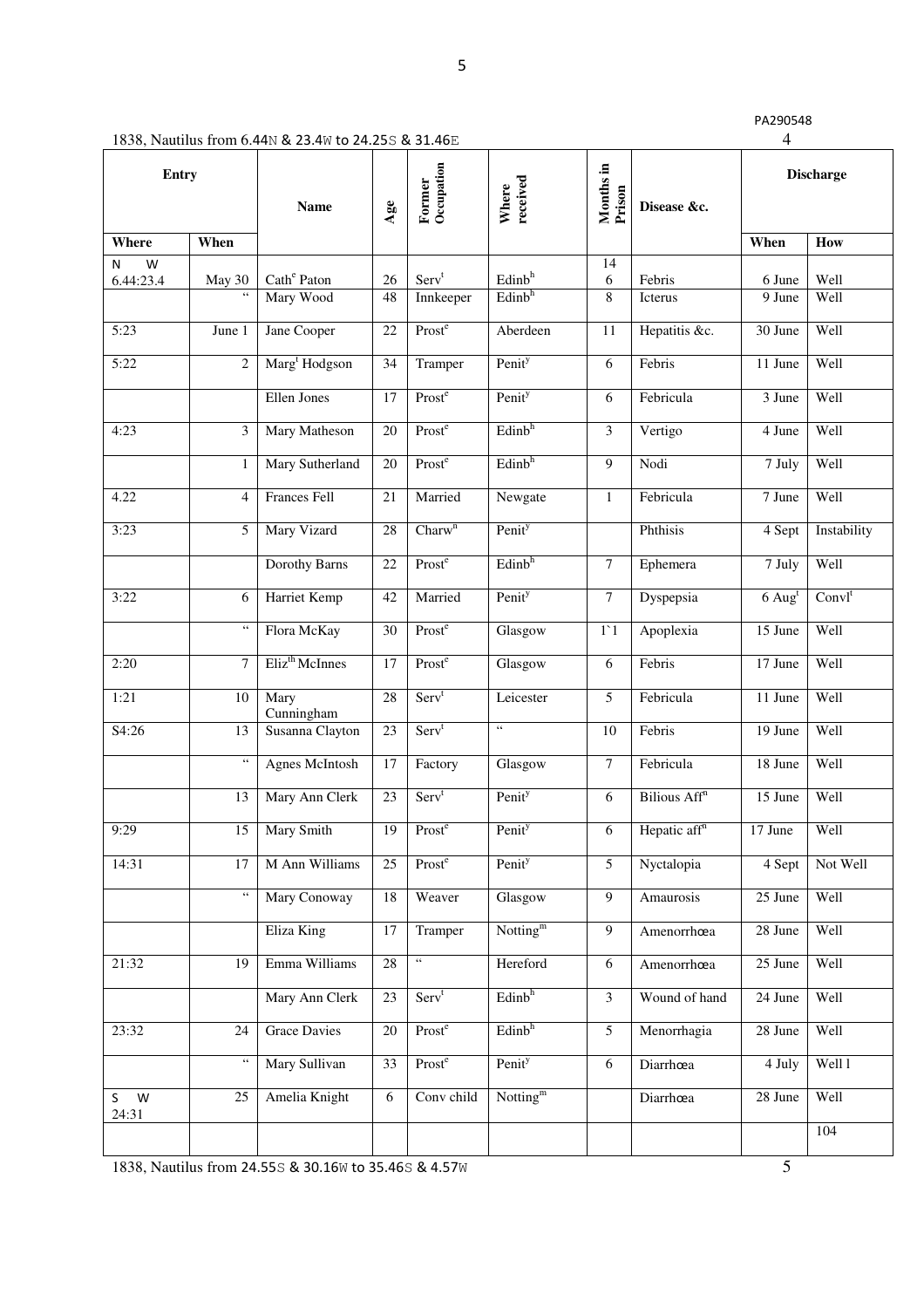| Entry                 |                                                   | <b>Name</b>                           | Age | Occupation<br>Former | received<br>Where  | Months in<br>Prison | Disease &c.     |                    | <b>Discharge</b> |  |
|-----------------------|---------------------------------------------------|---------------------------------------|-----|----------------------|--------------------|---------------------|-----------------|--------------------|------------------|--|
| Where                 | When                                              |                                       |     |                      |                    |                     |                 | When               | How              |  |
| S<br>W<br>24.05:30.14 | June 26                                           | Dorothy Barns                         | 22  | Prost <sup>e</sup>   | Edinb <sup>h</sup> | 5                   | Amenorrhœa      | 2 July             | Well             |  |
|                       |                                                   | Martha<br>Summerwell                  | 36  | Married              | York               | 3                   | Phlegmon        | 29 June            | Well             |  |
| 25:28                 | 28                                                | Eliza Woodman                         | 19  | Prost <sup>e</sup>   | Penit <sup>y</sup> | 6                   | Diarrhœa        | 2 July             | Well             |  |
| 26:29                 | 29                                                | Cath <sup>e</sup> Cook                | 20  | Prost <sup>e</sup>   | Edinb <sup>h</sup> | 6                   | Diarrhœa        | 1 July             | Well             |  |
|                       |                                                   | Fanny Dollans                         | 8   | Child                | Glasgow            |                     | Diarrhœa        | 30 June            | Well             |  |
| 29:26                 | July 1                                            | Mary<br>Cunningham                    | 28  | Serv <sup>t</sup>    | Leicester          | 5                   | Amenorrhœa      | 4 July             | Well             |  |
|                       |                                                   | M. A. Smith                           | 18  | Prost <sup>e</sup>   | Nottingham         | 9                   | Amenorrhœa      | 28 July            | Well             |  |
|                       |                                                   | Ann Wilson                            | 28  | Prost <sup>e</sup>   | Penity             | 6                   | Dyspepsia       | 4 Sept             | Well             |  |
|                       |                                                   | Marg <sup>t</sup> Kidner              | 35  | Serv <sup>t</sup>    | Penit <sup>y</sup> | 6                   | Diarrhœa        | 2 July             | Well             |  |
| 31:25                 | 2                                                 | M. A. Peterson                        | 28  | Staym <sup>r</sup>   | Penit <sup>y</sup> | 6                   | Diarrhœa        | 4 July             | Well             |  |
| 33:19                 | $\overline{4}$                                    | Martha Dodds                          | 23  | Serv <sup>t</sup>    | Penit <sup>y</sup> | 6                   | Diarrhœa        | 8 July             | Well             |  |
| D:R                   | 5                                                 | <b>Mary Simpson</b>                   | 14  | Nil                  | Aberdeen           | 11                  | Catarrh         | 10 July            | Well             |  |
|                       | $\mathfrak{c}\mathfrak{c}$                        | M. A. McLaren                         | 26  | Prost <sup>e</sup>   | Edinb <sup>h</sup> | $\overline{4}$      | Amenorrhœa      | 8 July             | Well             |  |
| 32:16                 | 6                                                 | Janet McDougall<br>[Jean]             | 21  | Prost <sup>e</sup>   | Glasgow            |                     | Tinea Capitis   | $19 \text{ Aug}^t$ | Well             |  |
| 32:16                 | $\overline{7}$                                    | Jane Eaton                            | 21  | Serv <sup>t</sup>    | Leicester          | 6                   | Febris          | 15 July            | Well             |  |
|                       | $\zeta\,\zeta$                                    | Martha<br>Summerwell                  | 35  | Furrier              | York               | 3                   | <b>Boils</b>    | 18 July            | Well             |  |
|                       | $\zeta$ $\zeta$                                   | M. A. Speirs                          | 18  | Prost <sup>e</sup>   | Edinb <sup>h</sup> | 3                   | Febricula       | $10$ July          | Well             |  |
| 35:                   | 9                                                 | Ann Eccleston                         | 28  | Prost <sup>e</sup>   | Penity             | $\overline{7}$      | Haemorrhoids    | 11 July            | Well             |  |
| 35:8                  | 10                                                | Ann Dalley                            | 35  | Serv <sup>t</sup>    | Nottingham         | 8                   | Amenorrhoea     | 17 July            | Well             |  |
|                       | $\epsilon\epsilon$                                | Ann Heath                             | 28  | Staymaker            | Penit <sup>y</sup> | $\overline{7}$      | Amenorrhoea     | 31 July            | Well             |  |
|                       |                                                   | Sophia Barber                         | 20  | Prost <sup>e</sup>   | Leicester          | 6                   | Amenorrhoea     | 31 July            | Not<br>relieved  |  |
|                       | $\epsilon$ $\epsilon$                             | Eliz <sup>th</sup> Kepax              | 20  | Prost <sup>e</sup>   | Worcester          | 5                   | Hepatic Pleura  | 16 July            | Well             |  |
|                       | $\boldsymbol{\varsigma}$ $\boldsymbol{\varsigma}$ | Cath <sup>e</sup> Weir<br>[Christian] | 42  | Nil                  | Dunbarton          | $\overline{7}$      | Catarrh         | 12 July            | Well             |  |
| 35.46:4.57            | 11                                                | Mary Sullivan                         | 33  | Prost <sup>e</sup>   | Penit <sup>y</sup> | 6                   | Diarrhœa        | 12 July            | Well             |  |
|                       |                                                   | Ann Scott                             | 34  | Serv <sup>t</sup>    | Edinb <sup>h</sup> | $\overline{9}$      | Hepatic Phleura | 15 July            | Well             |  |
|                       |                                                   | Eliz <sup>th</sup> Reid               | 28  | Prost <sup>e</sup>   | Penit <sup>y</sup> | $\overline{7}$      | Catarrh         | 19 July            | Well             |  |
|                       |                                                   |                                       |     |                      |                    |                     |                 |                    | 130              |  |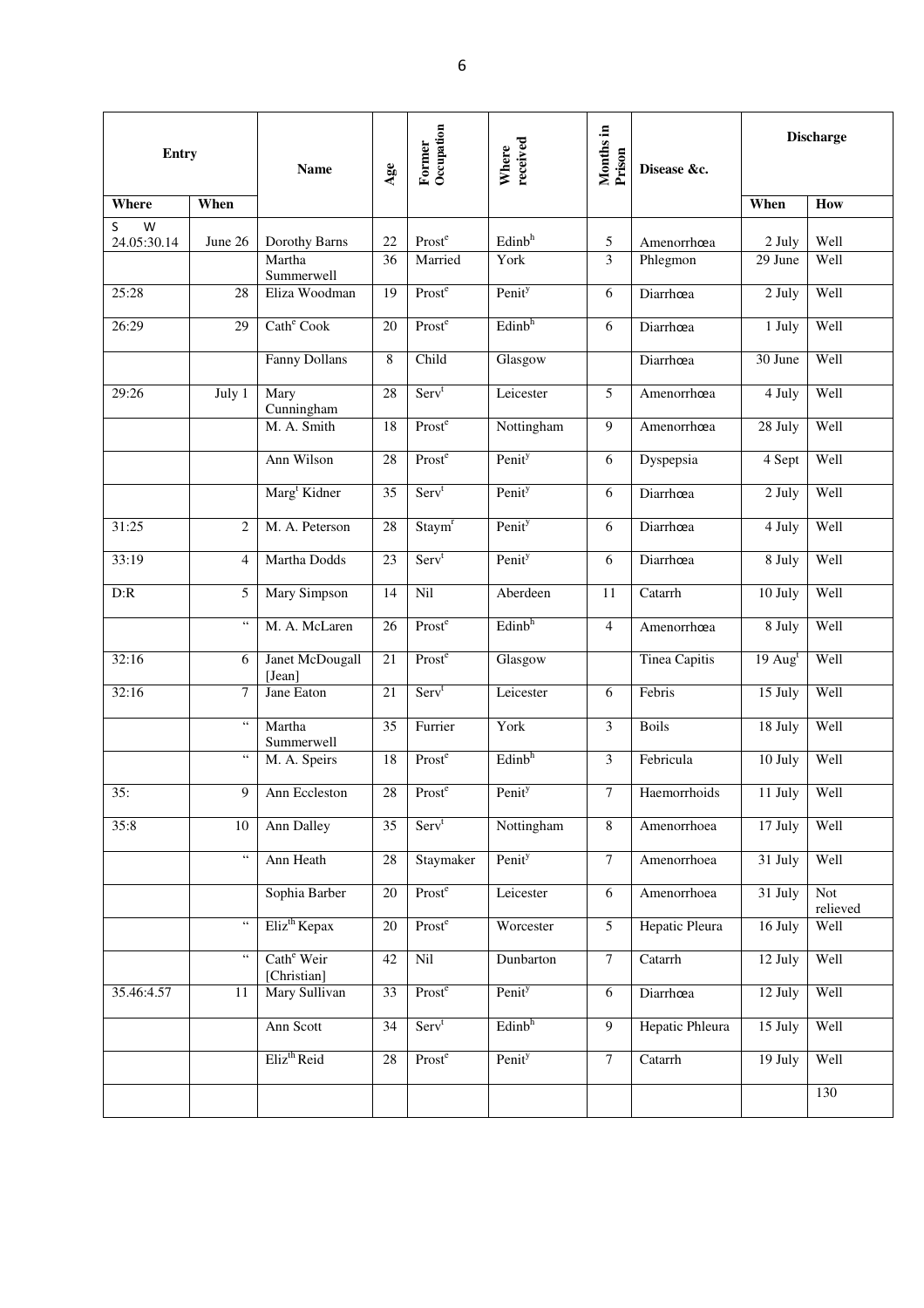| <b>Entry</b> |                                       | <b>Name</b>                 |                 |                    | Age                        | Occupation<br>Former | received<br>Where        | Months in<br>Prison                      | Disease &c. |  | <b>Discharge</b> |
|--------------|---------------------------------------|-----------------------------|-----------------|--------------------|----------------------------|----------------------|--------------------------|------------------------------------------|-------------|--|------------------|
| Where        | When                                  |                             |                 |                    |                            |                      |                          | When                                     | How         |  |                  |
| West<br>S    |                                       |                             |                 |                    |                            |                      |                          |                                          |             |  |                  |
| 36.46:0.58   | July 13                               | Cath <sup>e</sup> Langlands | 28              | Prost <sup>e</sup> | Perth                      | 10                   | Catarrh                  | 21 July                                  | Well        |  |                  |
|              | $\overline{\mathfrak{c}}$             | Ann Eccleston               | 28              | Prost <sup>e</sup> | Penit <sup>y</sup>         | 7                    | Subluxation              | 26 July                                  | Well        |  |                  |
|              | $\mathfrak{c}\mathfrak{c}$            | Maria Smith                 | 22              | Widow              | Penit <sup>y</sup>         | $\tau$               | Hydats Uteri             | 4 Sept                                   | Well        |  |                  |
| 36:3. E      | 16                                    | Sarah Hampton               | 26              | Serv <sup>t</sup>  | Worcester                  | 9                    | Diarrhœa                 | 17 July                                  | Well        |  |                  |
|              |                                       | Ann Harvey                  | 20              | Prost <sup>e</sup> | $\mathfrak{c}\mathfrak{c}$ | 6                    | Menorrhagia              | 20 July                                  | Well        |  |                  |
| 40:19        | 18                                    | Eliza Woodman               | 19              | Prost <sup>e</sup> | Penit <sup>y</sup>         | 6                    | Diarrhœa                 | 20 July                                  | Well        |  |                  |
|              | $\epsilon\,\epsilon$                  | Eliz <sup>th</sup> Kepax    | 20              | Prost <sup>e</sup> | Worcester                  | 5                    | Dysentery                | 31 July                                  | Well        |  |                  |
| 40:23        | $\overline{19}$                       | Jane Smith                  | $\overline{32}$ | Nil                | Hull                       | 3                    | Catarrh                  | 22 July                                  | Well        |  |                  |
|              |                                       | Mary Keith                  | 30              | $\equiv$           | Edinb <sup>h</sup>         | $\overline{5}$       | Pleuritis                | 23 July                                  | Well        |  |                  |
| 41:28        | 20                                    | Amilie Knight               | $\tau$          | Child              | Notting                    |                      | Diarrhœa                 | 22 July                                  | Well        |  |                  |
|              | $\epsilon$ $\epsilon$                 | M. A. Clerk                 | 23              | Serv <sup>t</sup>  | Edinb <sup>h</sup>         | 3                    | Ephemera                 | $\overline{24}$ July                     | Well        |  |                  |
|              | 23                                    | Mary Hill                   | 38              | Serv <sup>t</sup>  | Edinb <sup>h</sup>         | 3                    | Catarrh                  | 30 July                                  | Well        |  |                  |
| 41:38        | $\overline{\mathfrak{c}}\mathfrak{c}$ | A.F. Brown                  | 44              | Nurse              | Penity                     | 6                    | Subluxation              | 30 July                                  | Well        |  |                  |
|              |                                       | Julia Newman                | 20              | Nil                | Penit <sup>y</sup>         | 14                   | Catarrh                  | 27 July                                  | Well        |  |                  |
| 40:49        | 26                                    | A.F. Bennett                | 26              | Prost <sup>e</sup> | Penit <sup>y</sup>         | 5                    | Hepatic aff <sup>n</sup> | $3$ Aug <sup>t</sup>                     | Well        |  |                  |
| 40:53        | 27                                    | Marg <sup>t</sup> Robertson | 23              | Serv <sup>t</sup>  | Edinb <sup>h</sup>         | 6                    | Catarrh                  | 31 July                                  | Well        |  |                  |
| 40:58        | 29                                    | Eliz <sup>th</sup> Reid     | 28              | Prost <sup>e</sup> | Penit <sup>y</sup>         | 7                    | Sickness                 | $14 \text{ Aug}^t$                       | Well        |  |                  |
|              |                                       | Marg <sup>t</sup> Duffie    | 14              | Nil                | Edinb <sup>h</sup>         | $\overline{2}$       | Ophthalmia               | $3$ Aug <sup>t</sup>                     | Well        |  |                  |
| 39:67        | 31                                    | Mary Matheson               | 21              | Prost              | Edinb <sup>h</sup>         | 3                    | Catarrh                  | $2$ Aug <sup>t</sup>                     | Well        |  |                  |
| 40:71        | Aug <sup>t</sup> $1$                  | Mary Finnegan               | 25              | Factory            | Perth                      | 9                    | Catarrhal Fever          | $6 \overline{\mathrm{Aug}^{\mathrm{t}}}$ | Well        |  |                  |
| 40:75        | $\overline{c}$                        | Janet Thomson               | 24              | Serv <sup>t</sup>  | Glasgow                    | 9                    | Catarrh                  | $16$ Aug <sup>t</sup>                    | Well        |  |                  |
| 40:79        | 3                                     | Rebecca Kerr                | 16              | Serv <sup>t</sup>  | Penity                     | 6                    | Catarrh                  | $6$ Aug <sup>t</sup>                     | Well        |  |                  |
| 40:86        | 5                                     | Martha<br>Montgomerie       | 35              | Prost <sup>e</sup> | Glasgow                    | 5                    | Memorrhagia              | $10 \text{ Aug}^t$                       | Well        |  |                  |
| 41:          | $\overline{\mathfrak{c}}$             | Marg <sup>t</sup> Hodgson   | 35              | Tramper            | Penity                     | 7                    | Lacerated<br>fingers     | $11$ Aug <sup>t</sup>                    | Well        |  |                  |
| 41:89        | 6                                     | Mary Robertson              | 32              | Prost <sup>e</sup> | Glasgow                    | $\tau$               | Ulcus (blue)             | 4 Sept                                   | Mainly well |  |                  |
| 40.45:90.2   | 7                                     | <b>Olive Page</b>           | 20              | Serv <sup>t</sup>  | Penit <sup>y</sup>         | 6                    | <b>Bronchitis</b>        | $28$ Aug <sup>t</sup>                    | Well        |  |                  |
|              |                                       |                             |                 |                    |                            |                      |                          |                                          | 156         |  |                  |

1838, Nautilus from 36.46S & 0.58W to 40.45S & 90.2E 6

7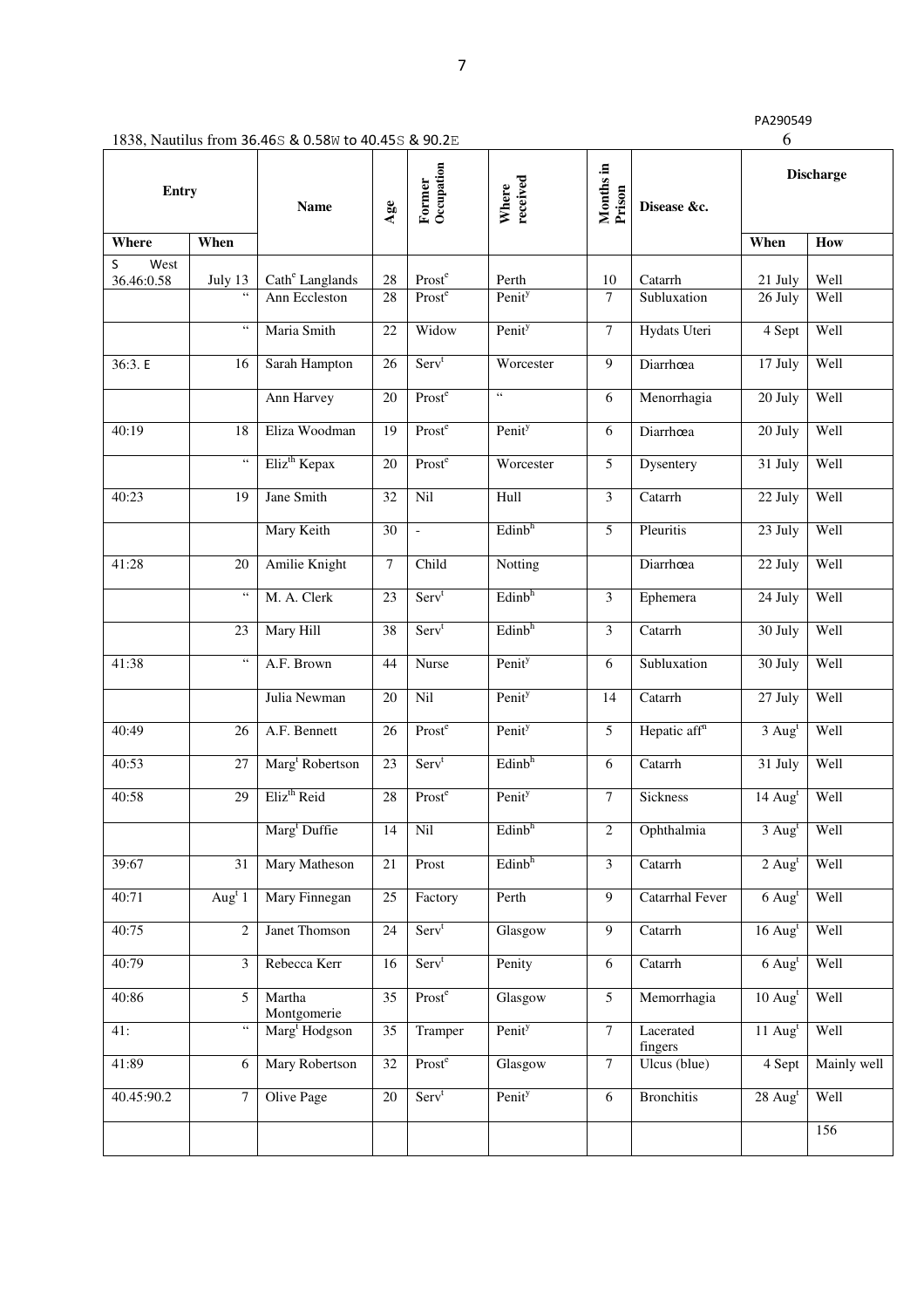| 1838, Nautilus, from 41.0 South & 92.49 East to Hobart Town |  |
|-------------------------------------------------------------|--|
|-------------------------------------------------------------|--|

| <b>Entry</b>   |                      | <b>Name</b>                 | Age             | Occupation<br>Months in<br>received<br>Former<br>Where<br>Prison<br>Disease &c. |                    |                | <b>Discharge</b>           |                       |                     |
|----------------|----------------------|-----------------------------|-----------------|---------------------------------------------------------------------------------|--------------------|----------------|----------------------------|-----------------------|---------------------|
| Where          | When                 |                             |                 |                                                                                 |                    |                |                            | When                  | How                 |
| 41.0:92.49     | Aug <sup>t</sup> $8$ | Sarah Hampton               | 26              | Serv <sup>t</sup>                                                               | Worcester          | $\overline{9}$ | Gastrodynia                | 4 Sept                | Conval <sup>t</sup> |
| 41:105         | 11                   | Jane Streether              | 30              | Prost <sup>e</sup>                                                              | Aberdeen           | 11             | Cynanche                   | $17$ Aug <sup>t</sup> | Well                |
|                | $\zeta$ $\zeta$      | Mary Sullivan               | 33              | Prost <sup>e</sup>                                                              | Penity             | 6              | Pneumonia                  | $21$ Aug <sup>t</sup> | Well                |
|                | $\zeta\,\zeta$       | Ann Harvey                  | 20              | Prost <sup>e</sup>                                                              | Worcester          | 6              | Purpura                    | $17 \text{ Aug}^t$    | Well                |
| 43:119         | $\overline{15}$      | Eliz <sup>th</sup> Leonard  | 30              | Serv <sup>t</sup>                                                               | Penit <sup>y</sup> | $\mathbf{1}$   | Ephemera                   | $17 \text{ Aug}^t$    | Well                |
| 43:128         | 17                   | Mary Ann<br>McIntosh        | 30              | Prost <sup>e</sup>                                                              | Edinb <sup>h</sup> | $\overline{7}$ | Inflamed arm               | $23$ Aug <sup>t</sup> | Well                |
|                |                      | Sarah Rees                  | 19              | Prost <sup>e</sup>                                                              | Heresford          | $\overline{7}$ | Catarrh                    | 4 Sept                | Conval <sup>t</sup> |
| DR: 137        | 20                   | Flora Nevis<br>[Niven]      | 36              | Coiner                                                                          | Edinb <sup>h</sup> | $\overline{7}$ | Catarrh                    | $22 \text{ Aug}^t$    | Well                |
| 43:137         | 21                   | Dorothy Barns               | 22              | Prost <sup>e</sup>                                                              | Edinb <sup>h</sup> | $\overline{7}$ | Nodi                       | 4 Sept                | Well                |
|                | 23                   | Martha Dodds                | $\overline{23}$ | Serv <sup>t</sup>                                                               | Penity             | 6              | Scurvy                     | $\mathcal{L}$         |                     |
|                | 23                   | Ann Gardner                 | 30              | Dairy                                                                           | Glasgow            | 11             | Scurvy                     | $\mathcal{L}$         |                     |
| Storm Bay      | 26                   | Marg <sup>t</sup> Howard    | 42              | Hawker                                                                          | York               | 5              | Scurvy                     | $)4$ Sept             | Landed              |
| Hobart<br>Town | 27                   | Cath <sup>e</sup> Langlands | 28              | $\overline{\text{Prost}}^e$                                                     | Perth              | 10             | Scurvy                     | $\mathcal{E}$         |                     |
|                | 30                   | Jean Murray                 | 23              | None                                                                            | Edinb <sup>h</sup> |                | Epilepsy                   | $\mathcal{E}$         |                     |
|                | Sept 1               | Cath <sup>e</sup> Paterson  | 21              | Fishwoman                                                                       | Edinb <sup>h</sup> |                | Glandular aff <sup>n</sup> | $\mathcal{L}$         |                     |
|                |                      |                             |                 |                                                                                 |                    |                |                            |                       | 171                 |

## **J G Stewart, Surgeon R.N**

|                                       | Transcriber's notes on various disease &c.                                                          |
|---------------------------------------|-----------------------------------------------------------------------------------------------------|
| Amaurosis -                           | partial or total blindness without visible change in the eye.                                       |
| Amenorrhœa -                          | is the absence of a menstrual period in a woman of reproductive age.                                |
| Cachexia -                            | weakness and wasting of the body due to severe chronic illness.                                     |
| Condyloma -                           | an infection of the genitals.                                                                       |
| Cynanche -                            | any disease of the throat characterized by inflammation and swelling.                               |
| Dothinteritis -                       | from London Medical Journal 1841 supposed to be the local cause of some typhus fever.               |
| Ephemera -                            | old medical term "lasting only one day," as a fever or sickness.                                    |
| Febricula -                           | a slight and transient fever.                                                                       |
| Gastrodynia -                         | pain in the abdomen, usually arising in the stomach or intestine.                                   |
| Hydatis Uteri -                       | molar pregnancy                                                                                     |
| Icterus -                             | technical term for jaundice.                                                                        |
| Nodi -                                | a problem, difficulty, or complication.                                                             |
| Nyctalopia -                          | a condition characterized by an abnormal inability to see in dim light or at night.                 |
| Phlegmon -                            | a localized area of acute inflammation of the soft tissues.                                         |
|                                       | Phthisis incipiens - pulmonary tuberculosis                                                         |
| Procidentia Uteri - uterine prolapse. |                                                                                                     |
| Purpura -                             | a condition of red or purple discoloured spots on the skin that do not blanch on applying pressure. |
| Subluxation -                         | a partial dislocation - associated with a fracture.                                                 |
| Tinea Capitis -                       | fungal infection of the scalp                                                                       |
| Tophi -                               | gout in hand.                                                                                       |
| Ulcus cruris -                        | is the most advance state of varicose veins  the adjacent veins are identified by a blue colour.    |
|                                       |                                                                                                     |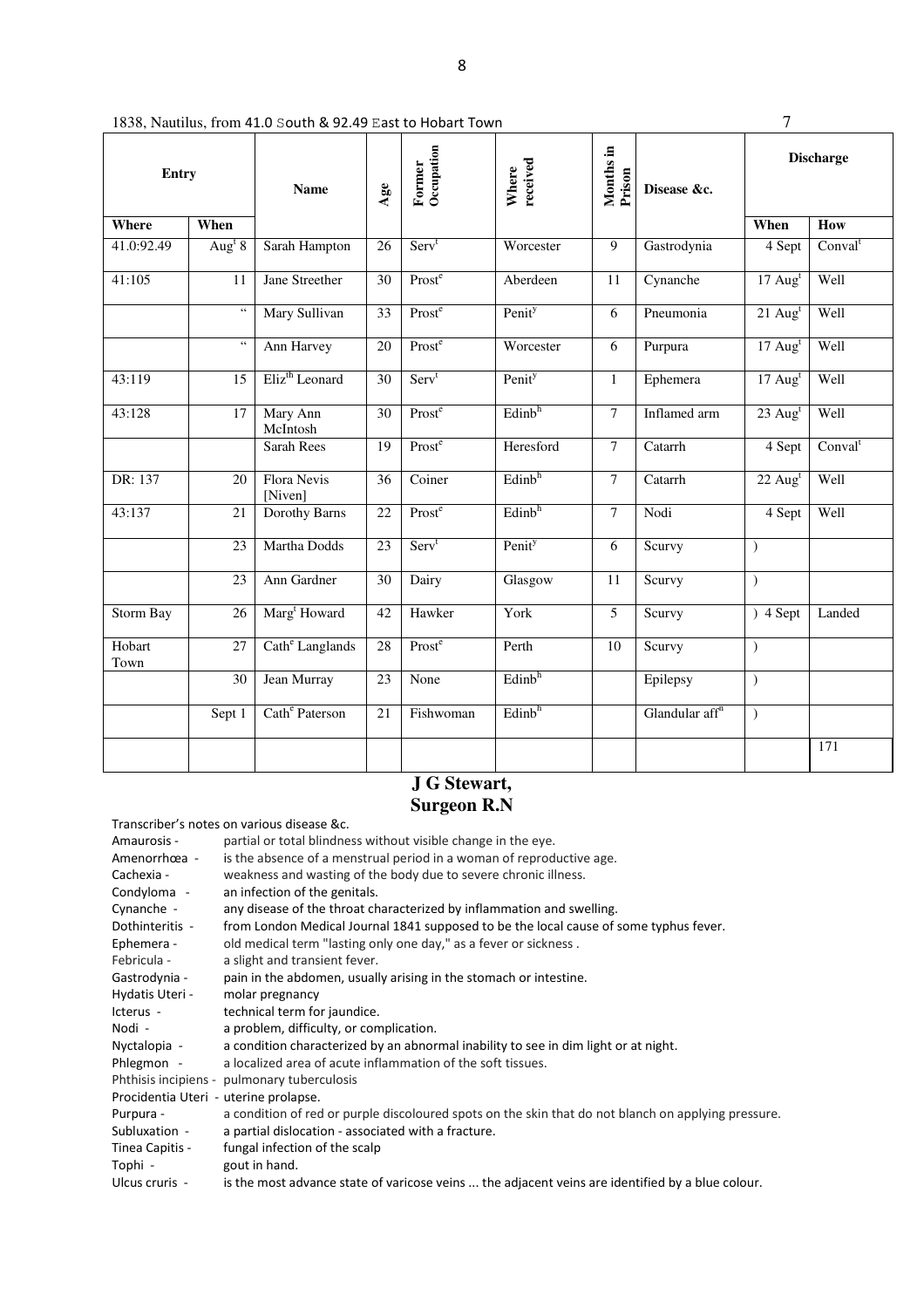N o. 15*. Appendix to Surgeon's Instructions*

**MEDICAL and SURGICAL JOURNAL** of the **Hired Transport Nautilus** between the 4<sup>th</sup> April 1838 and the 4<sup>th</sup> September 1838 during which time the said Ship has been employed in carrying female Convicts from Woolwich to Van Diemen's Land

|                                                         | $N^0$ .        | Men's Names, ages,                |                                                                                       |
|---------------------------------------------------------|----------------|-----------------------------------|---------------------------------------------------------------------------------------|
| <b>Nature of</b><br><b>Disease</b>                      | of<br>Case     | qualities. Time<br>when and where | The History, Symptoms, Treatment, and Daily Progress of the<br><b>Disease or Hurt</b> |
|                                                         |                | taken ill, and how                |                                                                                       |
|                                                         |                | disposed of                       |                                                                                       |
| PA290551<br>Epilepsy                                    | $\mathbf{1}$   | Cath <sup>e</sup> Murphy          | A pale & common looking female.                                                       |
|                                                         |                | Æt 44, April 11.                  | Had several convulsion attacks during the week, attended                              |
|                                                         |                | Woolwich                          | with flushing & followed by sopor coming on without                                   |
| [NB:                                                    |                |                                   | warning, without foaming, with dilated pupils.                                        |
| Appears on Sick List                                    |                |                                   | These fits were reported by a nurse who had been with her                             |
| as Cath <sup>e</sup> Sulivan]                           |                |                                   | in the Penitentiary to have come on only about once a                                 |
|                                                         |                |                                   | month. The frequency of their occurrence assumed                                      |
|                                                         |                |                                   | responsible to mental depression.                                                     |
|                                                         |                |                                   | The spasmodic action was not violent, but I have not the                              |
|                                                         |                | April 19: 1838                    | slightest idea that they were in any degree feigned. The                              |
|                                                         |                | "Unite" Hospital                  | mind participated considerably in the physical affection.                             |
|                                                         |                | Ship                              | Re-landed & returned to the Penitentiary.                                             |
| PA290552                                                | $\overline{2}$ | <b>Rosa Griffin</b>               | Received from Edin <sup>h</sup> with Tinea. The case was recognized                   |
| <b>Tinea Capitis</b>                                    |                | At 23, Edin <sup>h</sup>          | at once but the person who brought her said he did not feel                           |
|                                                         |                | Prostit.                          | authorized to bring her away, having the Secretary of States                          |
|                                                         |                | April 16: 1838                    | warrant for bringing her; & the Medical Officer of the Jails'                         |
|                                                         |                | Woolwich                          | certificate to her health. I was at a loss how to act &                               |
|                                                         |                |                                   | allowed her to remain on board until the Home Office was                              |
|                                                         |                |                                   | consulted. The disease was chronic, having existed for                                |
|                                                         |                | 19 April 1838                     | eighteen years. No treatment was pursued.                                             |
|                                                         |                | Unite Hosp <sup>'</sup> Ship      | Sent to Unite Hospital Ship at Woolwich.                                              |
| Scrofluous ulcus                                        | 3              | <b>Hester Hancox</b>              | A girl of highly scrofulous appearance. Has abscesses                                 |
| in neck                                                 |                | from Worcester                    | forming in right side neck & face; the skin thin; one has                             |
| [NB: Appears on<br>Sick List as Esther                  |                | Æt 9 [sic: read                   | ulcerated: The glands are enlarged. $14th$ opened abscesses                           |
| Hancox who was                                          |                | 19] Serv <sup>t</sup>             | to her great relief. Poultice. $15^{th}$ neck easy. $19^{th}$ landed &                |
| relanded.<br>Esther                                     |                | Woolwich 13                       | sent to Hosp Ship at Woolwich.                                                        |
| Smith<br>(22)<br>from                                   |                | Apr, 1838                         |                                                                                       |
| Edin <sup>h</sup><br>has<br>been<br>inadvertently given |                | 9m <sup>ths</sup> in prison       |                                                                                       |
| this identity on the                                    |                | 19 April                          |                                                                                       |
| database]                                               |                | Hosp <sup>I</sup> Woolwich        |                                                                                       |
| Cachexia                                                | 4              | <b>Agnes Hutton</b>               | April 15 <sup>th</sup> Received yesterday & objected on account of her                |
|                                                         |                | Æt 24 Prost.                      | unhealthy appearance. She has been subjected to severe &                              |
|                                                         |                | from Edin <sup>h</sup>            | long continued courses of mercury for the cure of venereal                            |
|                                                         |                | April 15: 1838                    | disease. Her principal complaint now is disability, she has                           |
|                                                         |                |                                   | also however ulceration of one of the tonsils.                                        |
|                                                         |                | Continued                         | Of questionable appearance & also hæmorrhoids. No                                     |
|                                                         |                | April 1838                        | eruptive or arthritic tumefactions.                                                   |
|                                                         |                |                                   | Diluted Sulphuric acid Tinct of wine were given during the                            |
|                                                         |                | 19 April                          | short time she was on board. She was landed on 19 <sup>th</sup> &                     |
|                                                         |                | Unite Hosp Ship                   | sent to Unite Hosp <sup>'</sup> Ship Woolwich.                                        |
| Nodi                                                    | 5              | <b>Maria Jones</b>                | Has inflamed periosteum middle of tibia, swelled, hot, not                            |
|                                                         |                | Æt 22, Prost.                     | red. She is pretty easy, she says after walking a little; the                         |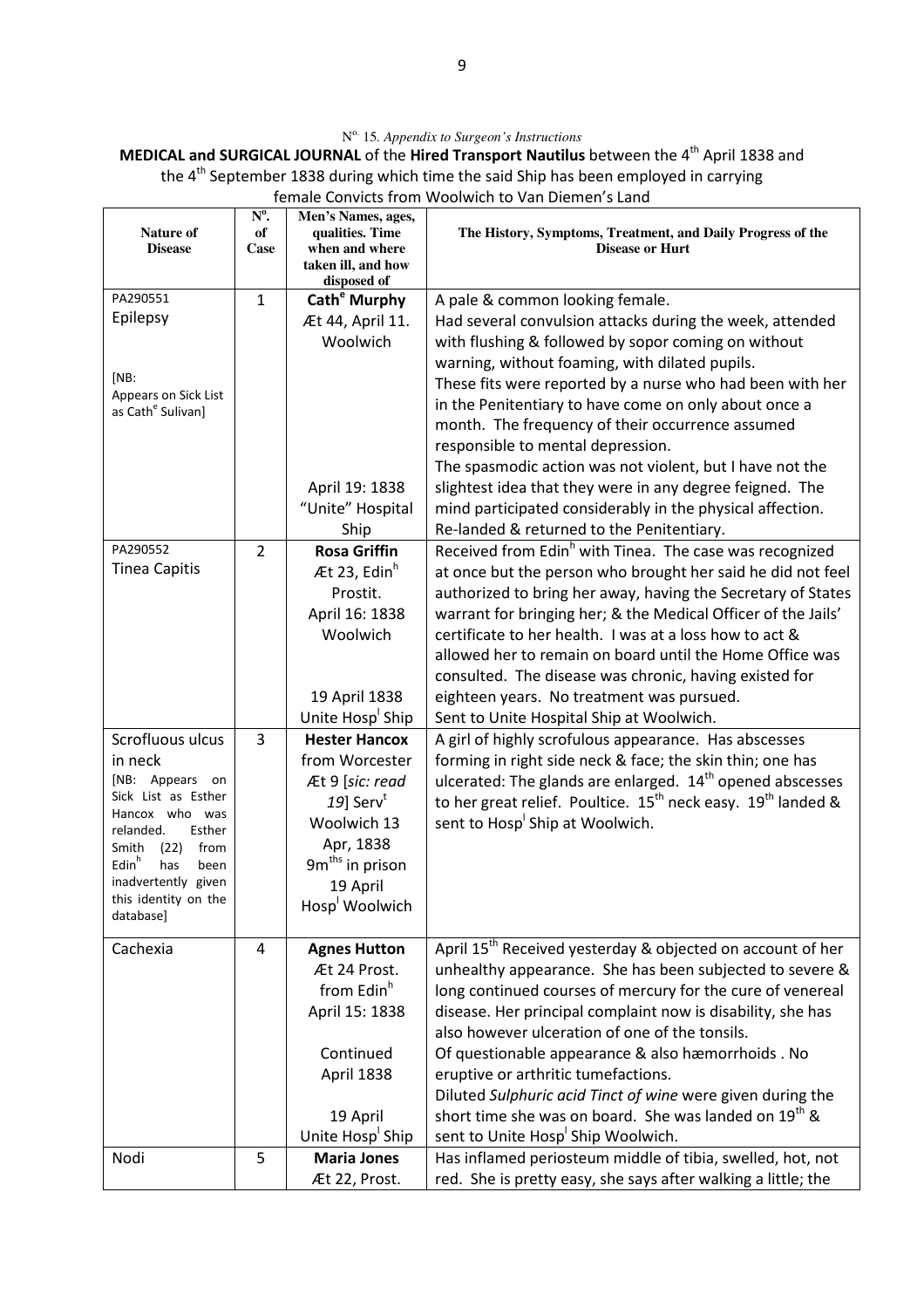|          |                | from Leicester                       | pain is gnawing & increased in evening.                                          |
|----------|----------------|--------------------------------------|----------------------------------------------------------------------------------|
|          |                | 11 months in                         | She has no ulceration of throat or eruption & denies having                      |
|          |                | prison                               | had venereal disease in any form. I do not believe her.                          |
|          |                | Apr 18                               | Pil. Hyd. Pulv. Rhei āā g' ijfs bis die: 24 P Utatur etiam                       |
|          |                | Ent. Woolwich                        | lotions frigidæ. 28 <sup>th</sup> gums sore; swelling subsiding; no pain         |
|          |                |                                      | at night. Pil: āā bis die.                                                       |
|          |                |                                      | 29 <sup>th</sup> April. The heat & pain have subsided; the swelling is           |
|          |                |                                      | much reduced; gums sore.                                                         |
| PA290553 |                | Continued                            | She persists in denying anything like a syphilitic origin                        |
|          |                |                                      | Prost: 1 May The swelling subsiding fast; gums still very                        |
|          |                |                                      |                                                                                  |
|          |                |                                      | sore. 3 Potass Hydriodates $g'$ <u>v</u> bis die. 14. No swelling now,           |
|          |                |                                      | has been taking her med <sup>e</sup> regularly. 19 <sup>th</sup> four pimples on |
|          |                |                                      | forehead two or three days ago; now fading. P                                    |
|          |                |                                      | 23 <sup>rd</sup> No swelling or eruption; has gone on with the                   |
|          |                |                                      | Hydriodate of Potass & is in excellent health.                                   |
|          |                |                                      | Discharged well.                                                                 |
|          |                |                                      | I have seen no recurrence of the disease when I saw her                          |
|          |                |                                      | last in Sept.                                                                    |
| Nodi     | 6              | <b>Mary Sutherland</b>               | Has very trifling enlargement of tibia about its middle                          |
|          |                | Æt 22, Prost.                        | paining her from 7 P.M. until 2 A.M. no eruption or                              |
|          |                | Edin <sup>h</sup> - $9\frac{1}{2}$   | cynanche.                                                                        |
|          |                | months in conf.                      | She had sores nearly seven years ago; not later she assures                      |
|          |                | June 3 1838                          | me. She was long under treatment but took little if any                          |
|          |                | Lat <sup>d</sup> $4^{\circ}$ N: Long | mercury.                                                                         |
|          |                | 23°W                                 | Potass: Hydriod et $g'$ <u>v</u> bis die.                                        |
|          |                |                                      | July 1 Brought a lump under my notice last night, is now                         |
|          |                |                                      | very painful, not having purpose; not discoloured. There is                      |
|          |                |                                      | scarcely any swelling of shin but it pains her much at night                     |
|          |                |                                      | & last night she had slight swelling over eyebrow.                               |
|          |                |                                      | She is always sick after her medicine.                                           |
|          |                |                                      | 6. Medicine still making her sick. Latterly has taken it with                    |
|          |                |                                      | extra water & sugar since which it has caused disagreeing                        |
|          |                |                                      | with her. Pain has nearly left her. The mouth is hot &                           |
|          |                | Continued                            | watery & the gums are swollen red; she has taken 8                               |
|          |                | <b>July 1838</b>                     | purgatives pills since coming on list. Is it from the Calomel                    |
| PA290554 |                |                                      | contained in them? There was a large lump in bone. It is                         |
|          |                | July 7, 1838                         | now disappearing. Query Scurvy?                                                  |
|          |                | Discharged Well                      | $7th$ No pain last night                                                         |
|          |                |                                      | Discharged                                                                       |
| Nodi     | $\overline{7}$ | <b>Dorothy Barns</b>                 | Has inflamed shins, swelling increasing but not discoloured,                     |
|          |                | Æt 22, Prostit.                      | very painful particularly at night. She had venereal when                        |
|          |                | Edin <sup>h</sup> - (seven           | 17 years of age, not since. The ankles swell. Gums look                          |
|          |                | months in prison)                    | rather suspicious of scurvy. She has been taking Potass                          |
|          |                | August 3, 1838                       | Hydriodate $g'v$ twice a day for last fortnight without                          |
|          |                | Lat <sup>d</sup> 43°S: Long          | advantage. For last two days Pil. Hydrarg & Pulv Rhei āā                         |
|          |                | 137°E                                | g'vfs bis die. The secretions are regular, no pain abdomen                       |
|          |                |                                      |                                                                                  |
|          |                |                                      | or thorax; has uneasiness in loins; urine not tested or<br>examined.             |
|          |                |                                      | 26 <sup>th</sup> less pain of shins. Slight mercurical tumefaction of            |
|          |                |                                      |                                                                                  |
|          |                |                                      | gums; no ptyalism. Lips swell as before. A good deal of                          |
|          |                |                                      | lumbago. Prost:                                                                  |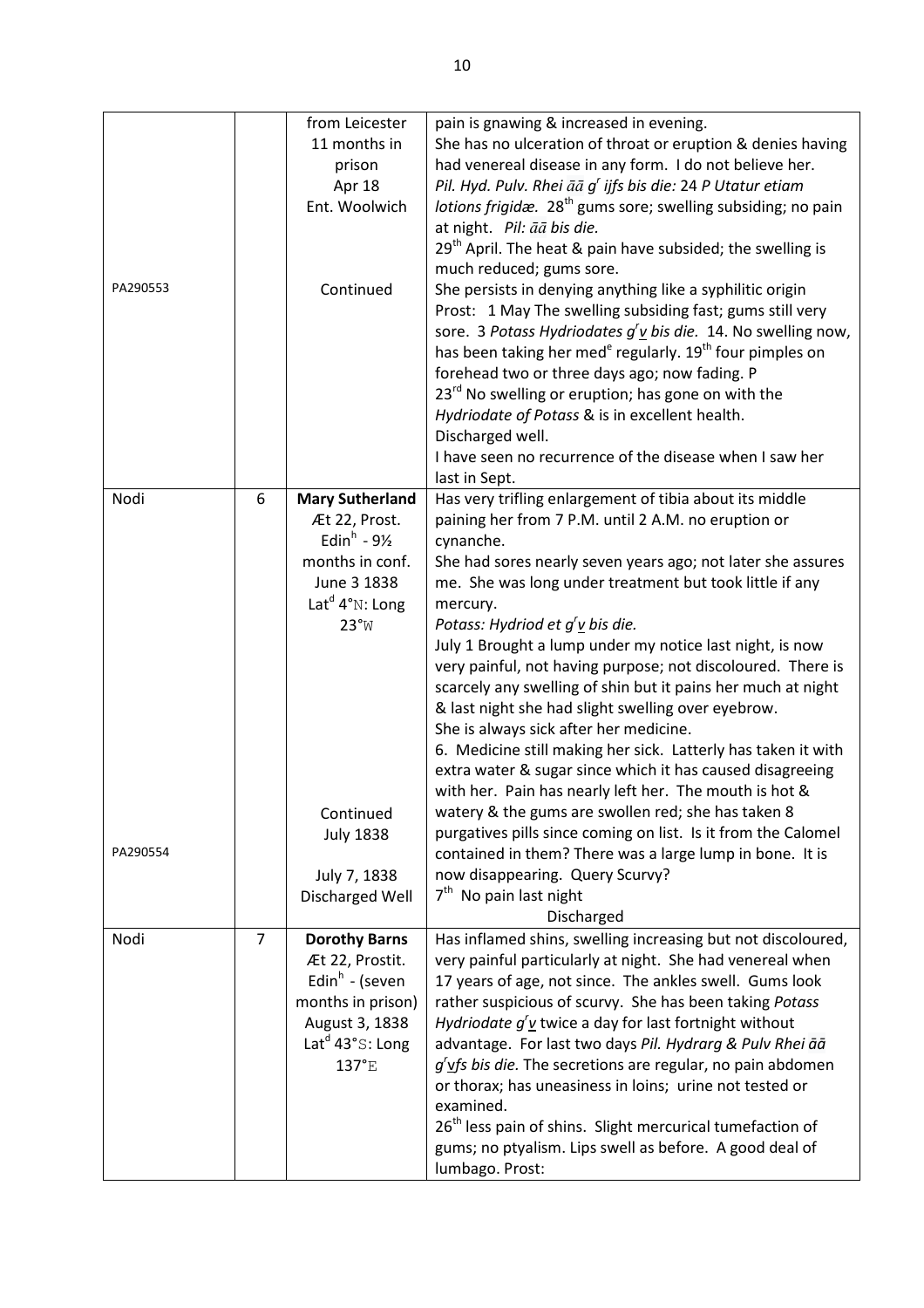|          |    |                              | 28 <sup>th</sup> Little pain of shins. Complains of pain over dorsum                    |
|----------|----|------------------------------|-----------------------------------------------------------------------------------------|
|          |    |                              | illic <sup>[upperfoot region]</sup> . Oedema & gums as before. Cont. Pil. Hyd.:         |
|          |    | Continued                    | & Rhei. Cont Pot. Hyd.                                                                  |
|          |    |                              | Fresh meat & extra vegetables arrived at Hobart Town last                               |
|          |    | Sept 4 <sup>th</sup>         | night.                                                                                  |
|          |    | Landed Well                  | Sept 3 <sup>rd</sup> Oedema & pains of legs have subsided.                              |
|          |    |                              | Is quite well.                                                                          |
|          |    |                              | These cases of inflamed shins are introduced, although very                             |
|          |    |                              | imperfectly detailed, in order to counteract a statement of                             |
|          |    |                              | Dr Rankin's (Lord W Bentink) that pruritus* is a frequent                               |
|          |    |                              | attendant in scurvy. The treatment pursued by the Doctor                                |
|          |    |                              | was I believe that recommended by Mr Cameron. The                                       |
|          |    |                              |                                                                                         |
|          |    |                              | reports I have given will show that I had some suspicion of                             |
|          |    |                              | scurvy, although I wanted the courage to treat these as                                 |
|          |    |                              | such. Mercury is I believe considered inappropriate in                                  |
|          |    |                              | scurvy, but a reference to the cases will exhibit it having the                         |
|          |    |                              | usual control over syphilitic affection of the bones.                                   |
|          |    |                              | [*severe itching of the skin]                                                           |
| Apoplexy | 8  | <b>Maria Smith</b>           | Is advanced to 7 or 8 months of pregnancy & has been                                    |
|          |    | Æt 22, Prostit.              | getting very stout since she came on board.                                             |
|          |    | Penit. London                | Yesterday told me she had numbness in left side. At 3 a.m.                              |
|          |    | about 7 months               | I was sent for and found her insensible; moaning, the face                              |
|          |    | confined                     | flushed, eyes closed. She had felt very unwell in birth                                 |
|          |    | April 23rd 1838              | previously & asked to be turned as she was numb on one                                  |
|          |    | Woolwich                     | side.                                                                                   |
| PA290555 |    |                              | V.S. ad 3viii cold lotion to head. She became conscious                                 |
|          |    |                              | during the venesection & complained of headache,                                        |
|          |    |                              | particularly in left temple.                                                            |
|          |    |                              | Vesp. Had at different times in the day Cal. $g'x$ ., Pulv. Jalap                       |
|          |    |                              | C: 3i & Ol. Ricini 3i. Vomited frequently during the day;                               |
|          |    |                              | occasionally rather incoherent & somnolent. Has been                                    |
|          |    |                              | much better since action of medicine but has still slight                               |
|          |    |                              | headache. 24 <sup>th</sup> Comfortable.                                                 |
|          |    |                              | Had frequent recurrences of this complaint in various                                   |
|          |    | Well                         |                                                                                         |
|          |    |                              | grades of severity, which subsided under extra phlogistic<br>treatment, for the time.   |
|          |    |                              |                                                                                         |
| Diarrhœa | 9  | <b>Janet McLean</b>          | Diarrhoea since leaving Edin Infirmary 12 days ago; it                                  |
|          |    | Æt 23, Prostit.              | appears immediately after fever, Pil Ipec. Hyd. Pip: 4tis                               |
|          |    | Edin <sup>h</sup> 3 months   | hors. 21 <sup>st</sup> only 2 stools. 22 <sup>nd</sup> Better.                          |
|          |    | Apr 20, 1838                 | 24 <sup>th</sup> Discharged.                                                            |
|          |    | Ent <sup>d</sup> Woolwich    |                                                                                         |
|          |    | 24 <sup>th</sup> Discharged  |                                                                                         |
|          |    | Well                         |                                                                                         |
| Diarrhœa | 10 | <b>Mary Hampton</b>          | Reduced circumstances; spare habit; Sanguine                                            |
|          |    | Æt 48, Widow                 | temperament.                                                                            |
|          |    | from Worcester               | April 16. Has much purging & vomiting, came on last night.                              |
|          |    | 9 months                     | Pulv Ipec. g'ij Opii g'fs. Pil Hyd g'j.guarta horis repetendae                          |
|          |    | confined                     | ad libet:vicem.                                                                         |
|          |    | Apr 16, 1838                 | Vesp. Very sick; only one stool since taking pills; up every                            |
|          |    | Ent <sup>d</sup> at Woolwich | five or ten minutes last night Tinct Opii ZxxLj                                         |
|          |    | 18                           | Purging has returned. Ol Ricini Zvi, Tinct Opii g <sup>tt</sup> xviii mist <sup>r</sup> |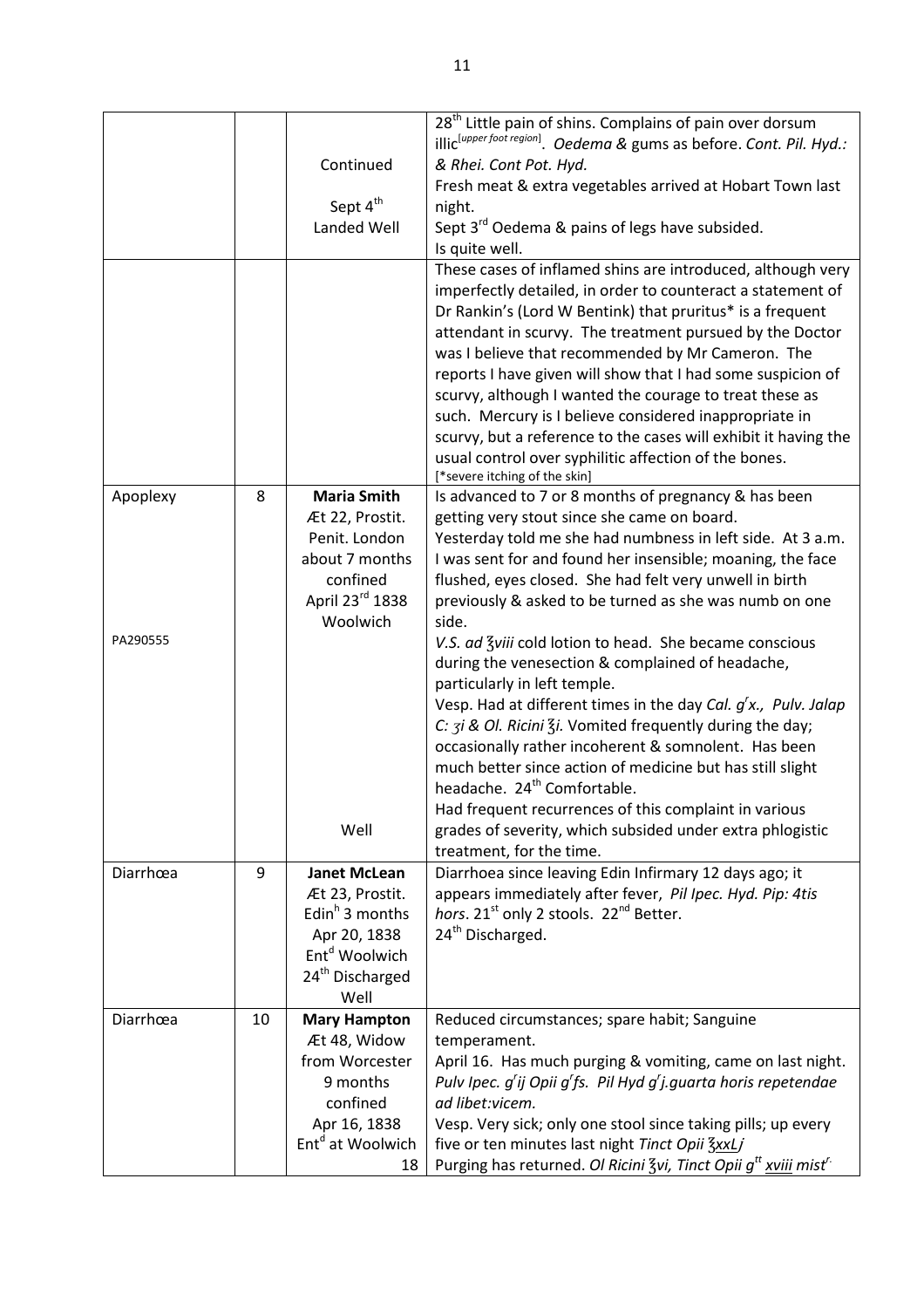|           |    | 19<br>May 1<br>7 Discharged<br>Well  | Languid; 20 <sup>th</sup> languid, giddy; much purged. <i>Cal.g<sup>r</sup>v Op: g<sup>r</sup>i.</i><br>Vesp. Pil. Ipecac: Hyd: T. Opii. 21 Purged in night. Pil. āā ter<br>die. 22 Languid; no purging. Vesp. Opii g'i Lj: 24 Bad cold.<br>26 Much purged last night, has probably been stuffing.<br>P. Jalap. C: 3i. T.Opii M. 27 Purged in night, had opiate<br>enema last evening. 29 Purged today, although since sick.<br>P. Ipecac: $g'v$ ter die. Vesp. Enema $\bar{c}$ T. Opii M xxx.<br>Purging eased, only one stool. Pil bis die. 3 Purging<br>yesterday during thunderstorm she imagines from fright.<br>Pil āā bis 5 No purging: Nil. 7 Discharged.<br>This woman's bowels remained occasionally irritable during<br>the passage. She was however landed in ultimately robust<br>health. |
|-----------|----|--------------------------------------|--------------------------------------------------------------------------------------------------------------------------------------------------------------------------------------------------------------------------------------------------------------------------------------------------------------------------------------------------------------------------------------------------------------------------------------------------------------------------------------------------------------------------------------------------------------------------------------------------------------------------------------------------------------------------------------------------------------------------------------------------------------------------------------------------------|
| PA290556  | 11 | <b>Jane Brown</b>                    | Pale older looking than she states, thought her of                                                                                                                                                                                                                                                                                                                                                                                                                                                                                                                                                                                                                                                                                                                                                     |
| Diarrhœa  |    | Æt 28, Prostitute                    | questionable appearance from the time of joining.                                                                                                                                                                                                                                                                                                                                                                                                                                                                                                                                                                                                                                                                                                                                                      |
|           |    | Penitentiary                         | Diarrhœa, has had former attacks in prison.                                                                                                                                                                                                                                                                                                                                                                                                                                                                                                                                                                                                                                                                                                                                                            |
|           |    | 6 months<br>April 20, 1838           | Pulv. Ipecac: g'ij Opii g'fs.<br>Pil. Hyd: $g'$ i. quartas horis.                                                                                                                                                                                                                                                                                                                                                                                                                                                                                                                                                                                                                                                                                                                                      |
|           |    | Ent <sup>d</sup> Woolwich            |                                                                                                                                                                                                                                                                                                                                                                                                                                                                                                                                                                                                                                                                                                                                                                                                        |
|           |    | 22                                   | Five or six times sent last night is very weak. Pil āā quart.                                                                                                                                                                                                                                                                                                                                                                                                                                                                                                                                                                                                                                                                                                                                          |
|           |    |                                      | horis.                                                                                                                                                                                                                                                                                                                                                                                                                                                                                                                                                                                                                                                                                                                                                                                                 |
|           |    | 23                                   | P. Two stools liquid, without tenesmus, occasional slight                                                                                                                                                                                                                                                                                                                                                                                                                                                                                                                                                                                                                                                                                                                                              |
|           |    |                                      | tormina: tongue clean Pil bis die repetendæ āā si opus sit in                                                                                                                                                                                                                                                                                                                                                                                                                                                                                                                                                                                                                                                                                                                                          |
|           |    |                                      | nocte.                                                                                                                                                                                                                                                                                                                                                                                                                                                                                                                                                                                                                                                                                                                                                                                                 |
|           |    | 27 Discharged                        | 25 Enema: 27 Discharged.                                                                                                                                                                                                                                                                                                                                                                                                                                                                                                                                                                                                                                                                                                                                                                               |
|           |    | Well                                 |                                                                                                                                                                                                                                                                                                                                                                                                                                                                                                                                                                                                                                                                                                                                                                                                        |
| Dysentery | 12 | <b>Flora Niven</b><br>Æt 36, married | A stout woman; has dysentery of 13 days standing. It<br>succeeded attack of fever in Edin. Infirmary; no fixed pain;                                                                                                                                                                                                                                                                                                                                                                                                                                                                                                                                                                                                                                                                                   |
|           |    | Utterer of bad                       | tongue clean.                                                                                                                                                                                                                                                                                                                                                                                                                                                                                                                                                                                                                                                                                                                                                                                          |
|           |    | coins                                | Pil Ipec: Hyd & Op:i quartas horis ad quatuor vicis. 21 Less                                                                                                                                                                                                                                                                                                                                                                                                                                                                                                                                                                                                                                                                                                                                           |
|           |    | Edin. 8 months                       | purging, feeling generally more comfortable                                                                                                                                                                                                                                                                                                                                                                                                                                                                                                                                                                                                                                                                                                                                                            |
|           |    | April 20, 1838                       | Pil bis die 22 Much better.                                                                                                                                                                                                                                                                                                                                                                                                                                                                                                                                                                                                                                                                                                                                                                            |
|           |    | Ent <sup>d</sup> at Woolwich         |                                                                                                                                                                                                                                                                                                                                                                                                                                                                                                                                                                                                                                                                                                                                                                                                        |
|           |    | 23                                   | One stool with cutting, thin;                                                                                                                                                                                                                                                                                                                                                                                                                                                                                                                                                                                                                                                                                                                                                                          |
|           |    |                                      | Pil Hydrarg & Rhei.                                                                                                                                                                                                                                                                                                                                                                                                                                                                                                                                                                                                                                                                                                                                                                                    |
|           |    |                                      | Occasional sweatings; tormina like slow labour. 2 stools. P:                                                                                                                                                                                                                                                                                                                                                                                                                                                                                                                                                                                                                                                                                                                                           |
|           |    | 26 Apr Well.                         | 25 One stool; nearly formed. Nil.<br>26 Well                                                                                                                                                                                                                                                                                                                                                                                                                                                                                                                                                                                                                                                                                                                                                           |
| Dysentery | 13 | <b>Sarah Douglas</b>                 | Recently discharged from list for cynanche &c. a healthy                                                                                                                                                                                                                                                                                                                                                                                                                                                                                                                                                                                                                                                                                                                                               |
|           |    | Æt 25, Prostitute                    | looking woman not menstruated for 4 months.                                                                                                                                                                                                                                                                                                                                                                                                                                                                                                                                                                                                                                                                                                                                                            |
|           |    | York. 11 months                      | Vesp.                                                                                                                                                                                                                                                                                                                                                                                                                                                                                                                                                                                                                                                                                                                                                                                                  |
|           |    | May 2, 1838                          | Purging & griping since yesterday.                                                                                                                                                                                                                                                                                                                                                                                                                                                                                                                                                                                                                                                                                                                                                                     |
|           |    | Ent <sup>d</sup> at Downs            | Cal. g'v Opii g'i.                                                                                                                                                                                                                                                                                                                                                                                                                                                                                                                                                                                                                                                                                                                                                                                     |
|           |    | 3                                    | Bloody stools; umbilical & colic pains; tenesmus; tongue                                                                                                                                                                                                                                                                                                                                                                                                                                                                                                                                                                                                                                                                                                                                               |
|           |    |                                      | yellow.                                                                                                                                                                                                                                                                                                                                                                                                                                                                                                                                                                                                                                                                                                                                                                                                |
|           |    |                                      | V.S. ad 3xx. Cal & Op āā                                                                                                                                                                                                                                                                                                                                                                                                                                                                                                                                                                                                                                                                                                                                                                               |
|           |    |                                      | Vesp. Cont. no purging; headache & sickness; probably                                                                                                                                                                                                                                                                                                                                                                                                                                                                                                                                                                                                                                                                                                                                                  |
|           |    |                                      | from motion of ship: 4 no urging. Ol Ricini Zij. 5 Sore mouth.                                                                                                                                                                                                                                                                                                                                                                                                                                                                                                                                                                                                                                                                                                                                         |
| Dysentery | 14 | 8 May Well<br><b>Eliza Cook</b>      | 8 Discharged Well.<br>Diarrhœa since yesterday. Tongue yellow & rather dry. Cal:                                                                                                                                                                                                                                                                                                                                                                                                                                                                                                                                                                                                                                                                                                                       |
|           |    |                                      |                                                                                                                                                                                                                                                                                                                                                                                                                                                                                                                                                                                                                                                                                                                                                                                                        |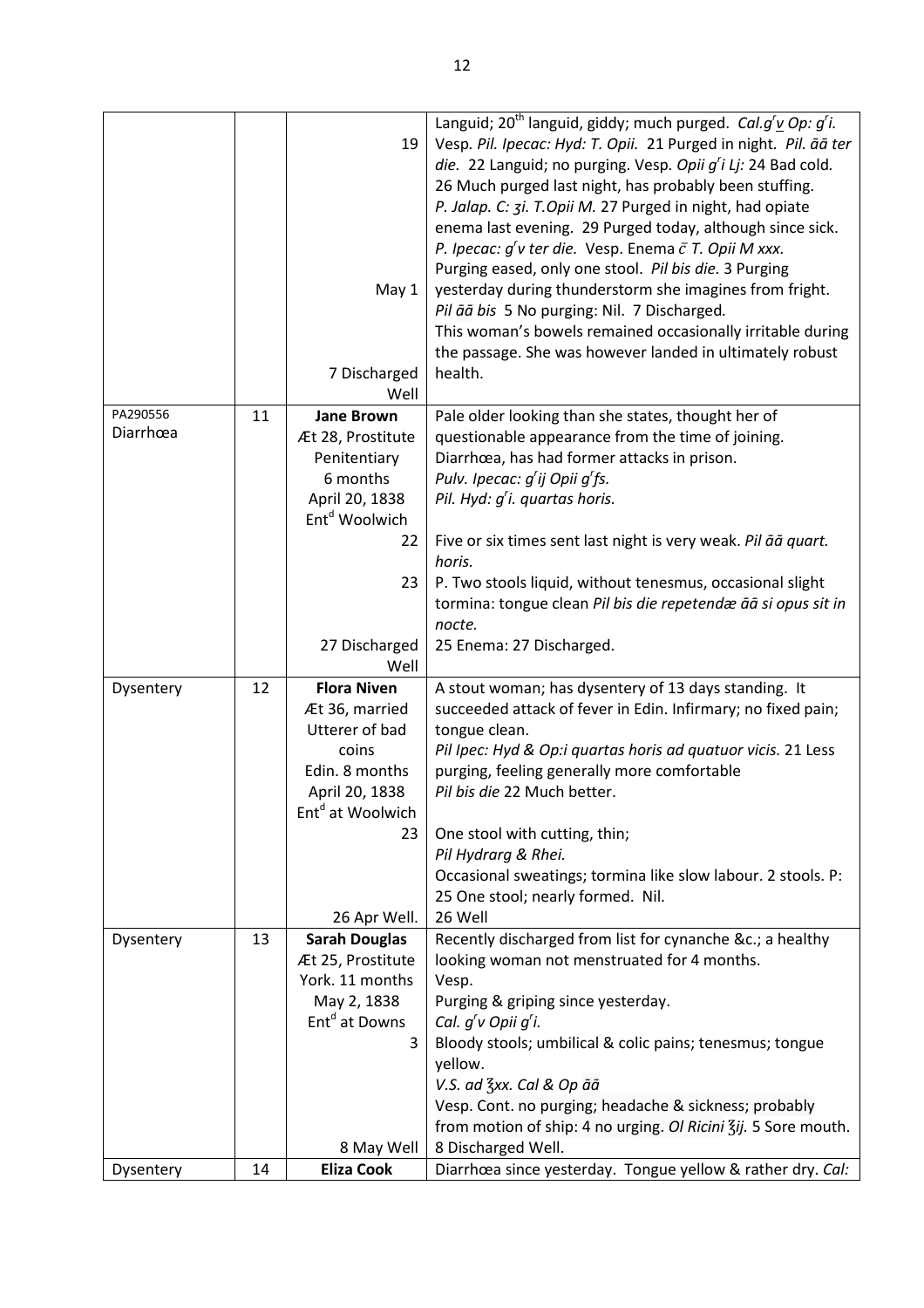|           |    | Æt 19, Prostitute           | $g'$ x Op. $g'$ j                                                  |
|-----------|----|-----------------------------|--------------------------------------------------------------------|
|           |    | Edin. 6 months              | Vesp. One stool: Pil. Ipec: Hyd & Op:j                             |
|           |    | 1 May, 1838                 | V.S.: 2 Much tenesmus; no abdominal tenderness on                  |
|           |    | Ent <sup>d</sup> at Downs   | pressure, great thirst; no pyrexia. Cal. g'x Opii gr <sup>1.</sup> |
|           |    | 3                           | Pyrexia, bloody stools, pain:                                      |
|           |    |                             | V.S. ad $\frac{7}{5}$ xvi. Cal. $g'$ x Op: $g'$ j.                 |
|           |    |                             | Vesp. Cal g'v Opii pp Enema Mag                                    |
|           |    | 4                           | One stool; a good deal of abdominal soreness. P. 5 griping         |
|           |    |                             | & tenesmus. Cal. & Opii. Fotus. Enema.                             |
|           |    |                             | Vesp. Ischaemia; much tenesmus; less frequent pain; Cal:           |
|           |    |                             | $g'$ x Opii $g'$ i.                                                |
|           |    |                             | 6 Menstruated. Sore mouth.                                         |
|           |    |                             |                                                                    |
| PA290557  |    | 10 May Well                 | 10 Discharged Well.                                                |
| Dysentery | 15 | <b>Agnes</b>                | Strong phthisis.                                                   |
|           |    | <b>Rutherford</b>           | Vesp. Much purging for two days. Hypogastric pain; skin            |
|           |    | Æt 24, Prostitute           | cool.                                                              |
|           |    | Edin <sup>h</sup> 4 months  | Cal: $g'$ x Op. $g'$ i.                                            |
|           |    | May 3, 1838                 |                                                                    |
|           |    | Ent <sup>d</sup> English    | Abdominal soreness, much straining, febricula. V.S. Zxvi Cal       |
|           |    | Channel.<br>4               | & Op. āā.                                                          |
|           |    |                             | Vesp. Much pain & griping, purging; thirst. Fotus. Cal g'v         |
|           |    |                             | Op. $g'$ ifs.                                                      |
|           |    |                             | 8 P.M. Sea sick; no purging; a good deal of griping; drowsy.       |
|           |    | 5                           | Easier; pale; pain about umbilicus, she says increased on          |
|           |    |                             | pressure; four or five times up tenesmus.                          |
|           |    |                             | Enema Mag: Fot: Cal & Op.                                          |
|           |    |                             | Vesp. Pretty comfortable.                                          |
|           |    | 6                           | No purging; comfortable. 8 Well.                                   |
| Dysentery | 16 | <b>Mary Haywood</b>         | Headache, flushing watery eyes; much abdominal soreness,           |
|           |    | Æt 22, Servant              | not increased on pressure; purging; tongue moist &                 |
|           |    | (Leicester)                 | creamy.                                                            |
|           |    | 5 months                    | Cal: g'x Op g'i.                                                   |
|           |    | 4 May, 1838                 | Vesp. Less headache & flushing; one stool; a good deal of          |
|           |    | Ent <sup>d</sup> in English | griping.                                                           |
|           |    | Channel                     | Mist Cal. $g'v$ Op:fs                                              |
|           |    | 5                           | One stool; abdomen feels hard & knotty; griped. Enema              |
|           |    |                             | Mag.                                                               |
|           |    |                             | Vesp. Comfortable; only one stool, little straining; mouth         |
|           |    |                             | not sore.                                                          |
|           |    | 7 May Well                  | Well.                                                              |
| Diarrhœa  | 17 | <b>Jane Brown</b>           | Pallid, emaciated; subject to diarrhoea before she joined.         |
|           |    | Æt 28, Penitent.            | Vesp. Much purging; sinking; tremor, tongue morbidly               |
|           |    | 6 months                    | [?swollen,] no tenesmus. Pil. Acetat Plumb: & Opii post            |
|           |    | Prostitute                  | singulas dejections.                                               |
|           |    | May 9, 1838                 | Two stools, watery; very faint P.                                  |
|           |    | $Entd 44°N: 11°W$           |                                                                    |
|           |    | 10                          | Vesp. a good deal of watery purging. Rep. Pil: post                |
|           |    |                             | dejections post horas ter                                          |
|           |    | 11                          | Vesp. Three watery large stools, pain at lower part of             |
|           |    |                             | abdomen, skin hot; pulse quick; tongue rough & dry. Cal g'v        |
|           |    |                             | Opii g'fs.                                                         |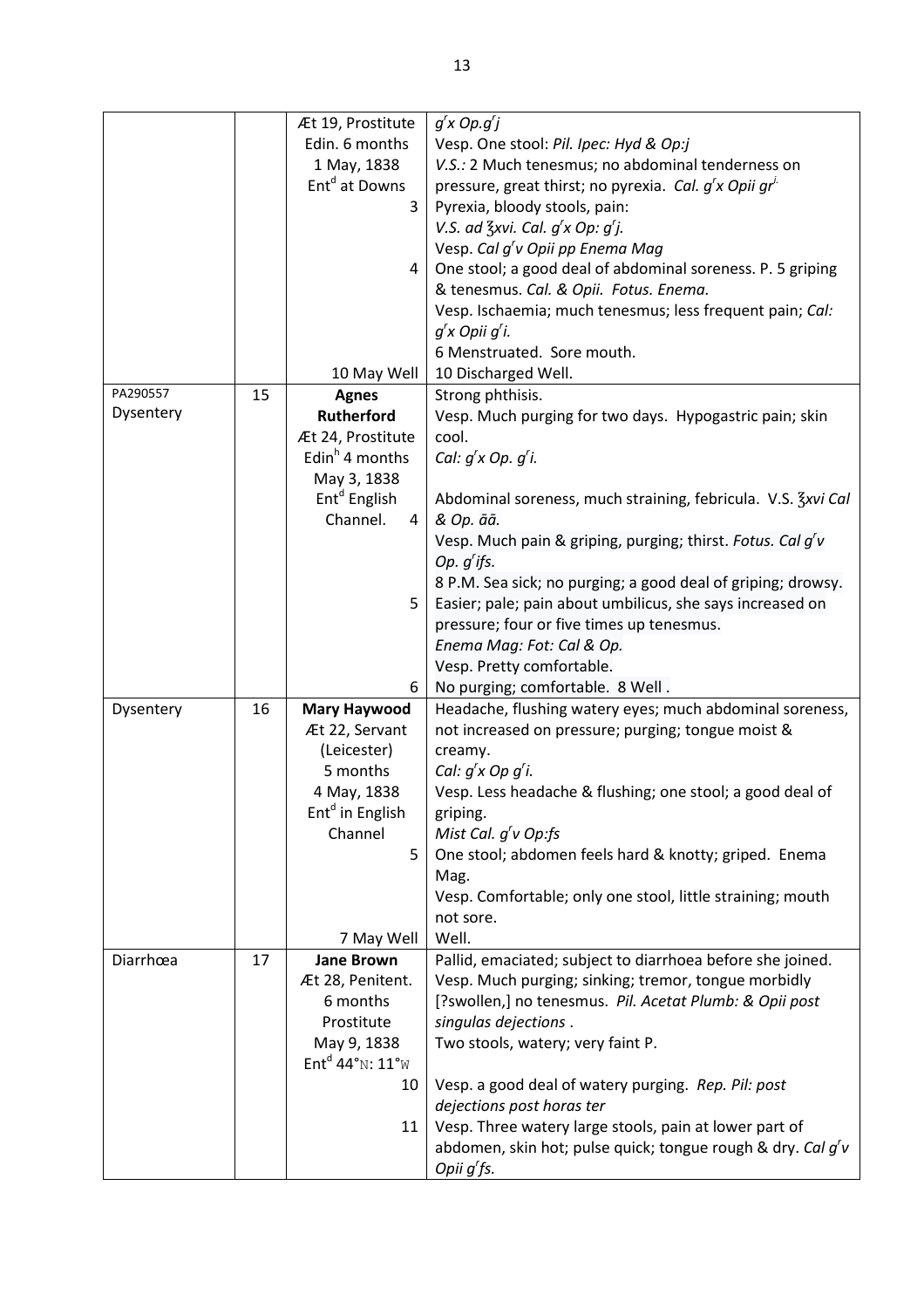|          |    |                         | Three stools; tongue cleaner & moist. Enema Ziv: T.Op:3i      |
|----------|----|-------------------------|---------------------------------------------------------------|
|          |    | 12                      | Pil Plumb & Op. ; post dejections.                            |
|          |    |                         | Three stools in night, very thin & peas soup with preserved   |
|          |    | 13                      | soup. P.                                                      |
|          |    |                         | Two stools in night, feels very languid & complains of        |
|          |    | 14                      | 'sinking'. The pulse is quick & irritable; the countenance    |
|          |    |                         | anxious & occasionally hectic. P.                             |
|          |    |                         | Vesp. Was much purged in afternoon when she had Hope's        |
|          |    |                         | Mixture Nitric Acid & Opium; no stool since then, but is full |
|          |    |                         | & dozing.                                                     |
|          |    |                         | Cont. Acid Nitric ft Sp. Enema operated.                      |
|          |    |                         | Two stools in night, watery and feculent, very sick, weak:    |
|          |    | 15                      | Dislikes her mixture. Has had Mistura Catechin Cret. & Op:    |
| PA290558 | 17 | 16<br><b>Jane Brown</b> | Better last night; much purged yesterday; very weak;          |
|          |    | Æt 28                   | 'sinking', vomits.                                            |
|          |    | Continued               | Enema āā Mist Cont. Cat. &c.                                  |
|          |    | May 1838. 18            | Cold sweats; fancies a little meat in preference to the soup. |
|          |    | 19                      | Eat a little mutton with relish yesterday & had enema at      |
|          |    |                         | night as before; 1 stool in day, 3 at night. Pulv. Rhei & Mag |
|          |    |                         | g'xii, Enema āā.                                              |
|          |    | 21                      | One stool yesterday; 2 in night, feeling of sinking, tongue   |
|          |    |                         | less tenesmus, appetite better, took a little mutton & sago   |
|          |    |                         | yesterday. P. Rhei C: Hi.                                     |
|          |    | 23                      | Two stools; pain of back & cough; (short & constant) had      |
|          |    |                         | blister yesterday, appetite moderate; skin warm, pulse 120.   |
|          |    |                         | Pil Ipecac & Op.                                              |
|          |    | 26                      | Bowels are again feculent, she coughs a good deal & has       |
|          |    |                         | pain of left side chest; expectoration yellow & viscid. Pil   |
|          |    |                         | Ipec. & Op. ter die.                                          |
|          |    | 28                      | Coughing: P from 108 & 120. Appetite pretty good; she is      |
|          |    |                         | very weak & emaciated.                                        |
|          |    | 31                      | Pulse to 120 but her strength holds on well considering the   |
|          |    |                         | hot weather.                                                  |
|          |    | June 2                  | Today & yesterday dozing. Today VS.                           |
|          |    |                         | The heat lower & fever seldom rousing her. The bowels are     |
|          |    |                         | quiet & cough not very troublesome, but the vis vitae[vital]  |
|          |    |                         | torce]<br>seems expended; the hot weather running away with   |
|          |    |                         | any little energies she had.                                  |
|          |    |                         | Very weak; little cough. 5 Breathing carried on with          |
|          |    |                         | obvious effort. She is now somnolent but eats pretty well.    |
|          |    |                         | Æth Nitrat.                                                   |
|          |    |                         | Pulse becoming now full; still eats pretty well.              |
|          |    |                         | 7P: 8P: 12 Vesp. Appetite failed yesterday & last night       |
|          |    |                         | mucus stools; she is now evidently sinking; suffering only    |
|          |    |                         | from feeling of 'sinking' & palpitations. Her life has been   |
|          |    |                         | continued this long by the careful nursing bestowed on her.   |
|          |    |                         | 5 A.M. Died                                                   |
|          |    |                         | This woman's life might possibly have been saved if the       |
|          |    |                         | weather had been cooler. On joining she presented an          |
|          |    |                         | aspect which I was unable to decide whether it was the        |
|          |    |                         | consequence of drinking or disease. Her habits had been       |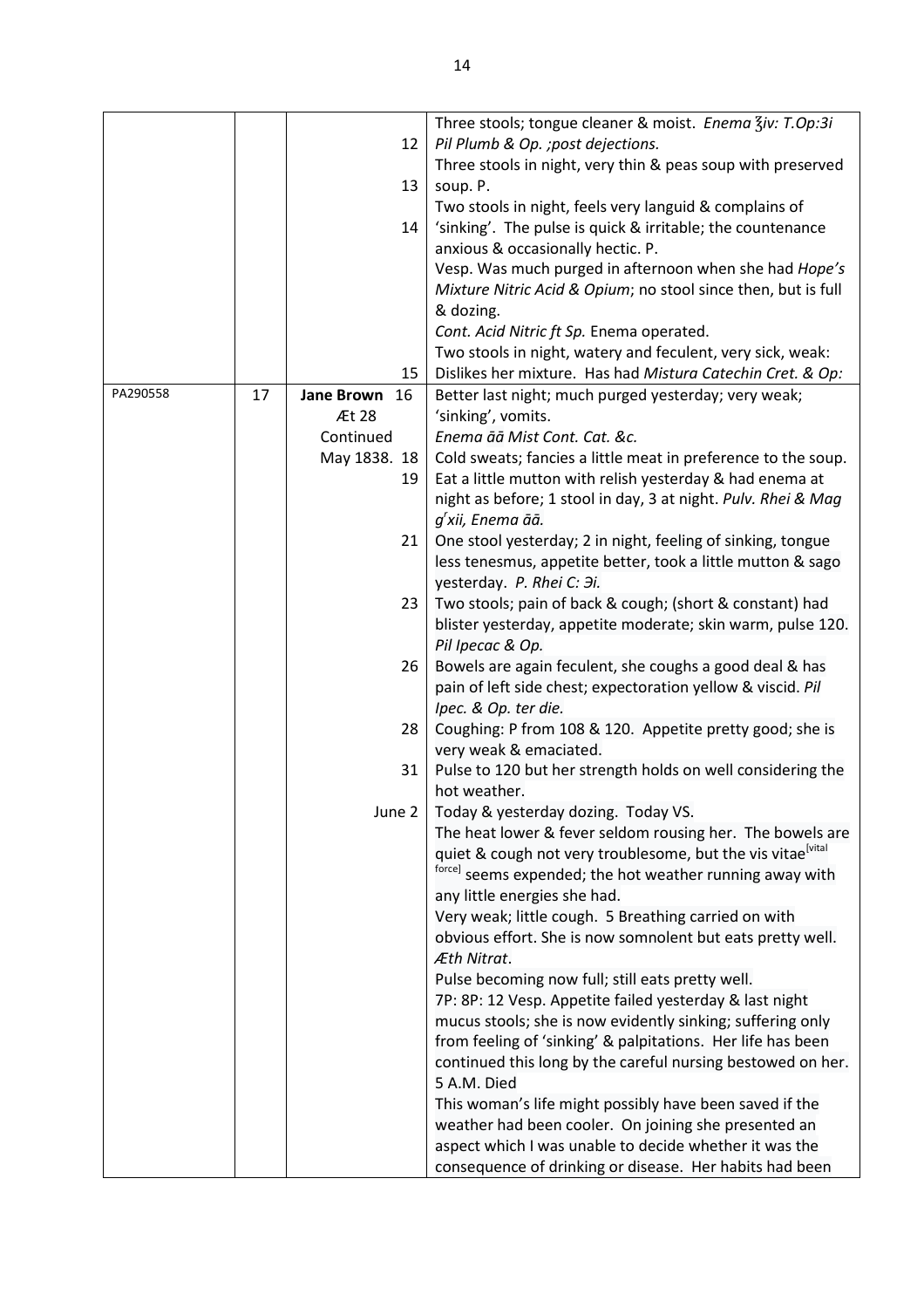|                |    |                                                       | irregular & it is probably that serious organic lesions had<br>taken place when first seen. |
|----------------|----|-------------------------------------------------------|---------------------------------------------------------------------------------------------|
| PA290559       |    |                                                       |                                                                                             |
| Intermitt      | 18 | Cath <sup>e</sup> Picton                              | A strong healthy looking woman, reported of very                                            |
| Fever          |    | Æt 33 Prostit.                                        | dissipated habits before imprisonment.                                                      |
|                |    | Penitent: 5 mths                                      | Presented last night with considerable pyrexia, headache                                    |
|                |    | May 10, 1838                                          | pain left side, over lower ribs; costive. Had Mag Sulp 3i                                   |
|                |    | Ent <sup>d</sup> 42° N 13W                            | Calomel g'v; only one stool. Today has slight headache; is                                  |
|                |    |                                                       | perspiring freely & the fever has nearly subsided.                                          |
|                |    |                                                       | Magnes: Sulphat Æt 3i.                                                                      |
|                |    |                                                       | Vesp. Was bled in afternoon having still headache &                                         |
|                |    |                                                       | pyrexia. After abstracting 6 oz. spasmodic syncope came                                     |
|                |    |                                                       | on. Has still headache, flushing, oppressed countenance &                                   |
|                |    |                                                       | dark vascular syn, P. about 90; 2 stools.                                                   |
|                |    |                                                       | She calls my attention particularly to heart & left                                         |
|                |    |                                                       | hypochond: Rx Tinct Digital: 3i Ant Tart g'fs. Potass: Nitrat:                              |
|                |    |                                                       | g <sup>r</sup> <u>vi</u> Aq: 3i ft haust.                                                   |
|                |    | 11                                                    | Apyretic <sup>[without fever]</sup> ; tongue yellow, slight headache. Oil: Pot              |
|                |    |                                                       |                                                                                             |
|                |    |                                                       | Nit: $\frac{2}{3}$ i ter die.                                                               |
|                |    |                                                       | Vesp. More headache & she says admonitory symptoms of                                       |
|                |    |                                                       | former illness, (mania or delirium from drink). Surface                                     |
|                |    |                                                       | generally cool; head rather cool. Emp. Lytt: nuche                                          |
|                |    | 12                                                    | No headache, apyretic.                                                                      |
|                |    |                                                       | Infus: Amarum bis die                                                                       |
|                |    | 13                                                    | Weak; tongue not clean                                                                      |
|                |    |                                                       | Pil: Hyd c Rhei j bis die. Inf. āā.                                                         |
|                |    | 14                                                    | Fever yesterday afternoon, with. headache & sense of                                        |
|                |    |                                                       | fulness in epigast. Again easy & apyretic, sense of fulness                                 |
|                |    |                                                       | continues.                                                                                  |
|                |    |                                                       | 1 stool: Pil: āā.                                                                           |
|                |    | 16                                                    | Fever yesterday again, now apyretic; tongue yellow.                                         |
|                |    |                                                       | Quinin p V. bis die                                                                         |
|                |    | 21                                                    | Has had no fever since taking Quinin, is now pretty strong                                  |
|                |    |                                                       | again.                                                                                      |
|                |    |                                                       |                                                                                             |
|                |    | 21 May Well.                                          | My attention was completely called off the true nature of                                   |
|                |    |                                                       | this woman's case, by her constant illusion to her maniacal                                 |
|                |    |                                                       | illness in the Penitentiary.                                                                |
| PA290560       | 19 | <b>Charles Colvin</b>                                 | Was struck down by the fall of a block from the main top                                    |
| Wound of Scalp |    | [Seaman] Æt19                                         | gallant yard on the sinciput <sup>[forehead]</sup> . The scalp was cut up to                |
|                |    | May 9, 1838                                           | the extent of 2% inches over sagittal suture &                                              |
|                |    | Ent <sup>d</sup> 44° <sub>N</sub> : $1°$ <sub>W</sub> | perpendicular to that wound to the extent of about an inch.                                 |
|                |    |                                                       | The blow was warded off simply by a slight cap. Violent                                     |
|                |    |                                                       | convulsions were induced & he was partially insensible until                                |
|                |    |                                                       | the following morning.                                                                      |
|                |    |                                                       | V.S. Zxii. Simple dressings & a purgation.                                                  |
|                |    |                                                       | No feeling of soreness in wound; no pyrexia; slight                                         |
|                |    | 13 May Duty                                           | headache. 13 No complaint. Discharged.                                                      |
| Febricula      | 20 | Elizabeth                                             | Headache, thirst; abdominal pain & fever since yesterday.                                   |
|                |    | <b>McInnes</b>                                        | Had Pulv Jalap C: 3i last night; two stools, tongue white &                                 |
|                |    | Æt 18. Weaver                                         | moist; febricula.                                                                           |
|                |    | Glasgow, 6 mths                                       | Nit. Pot: g'x Ant Tart & Potass bis                                                         |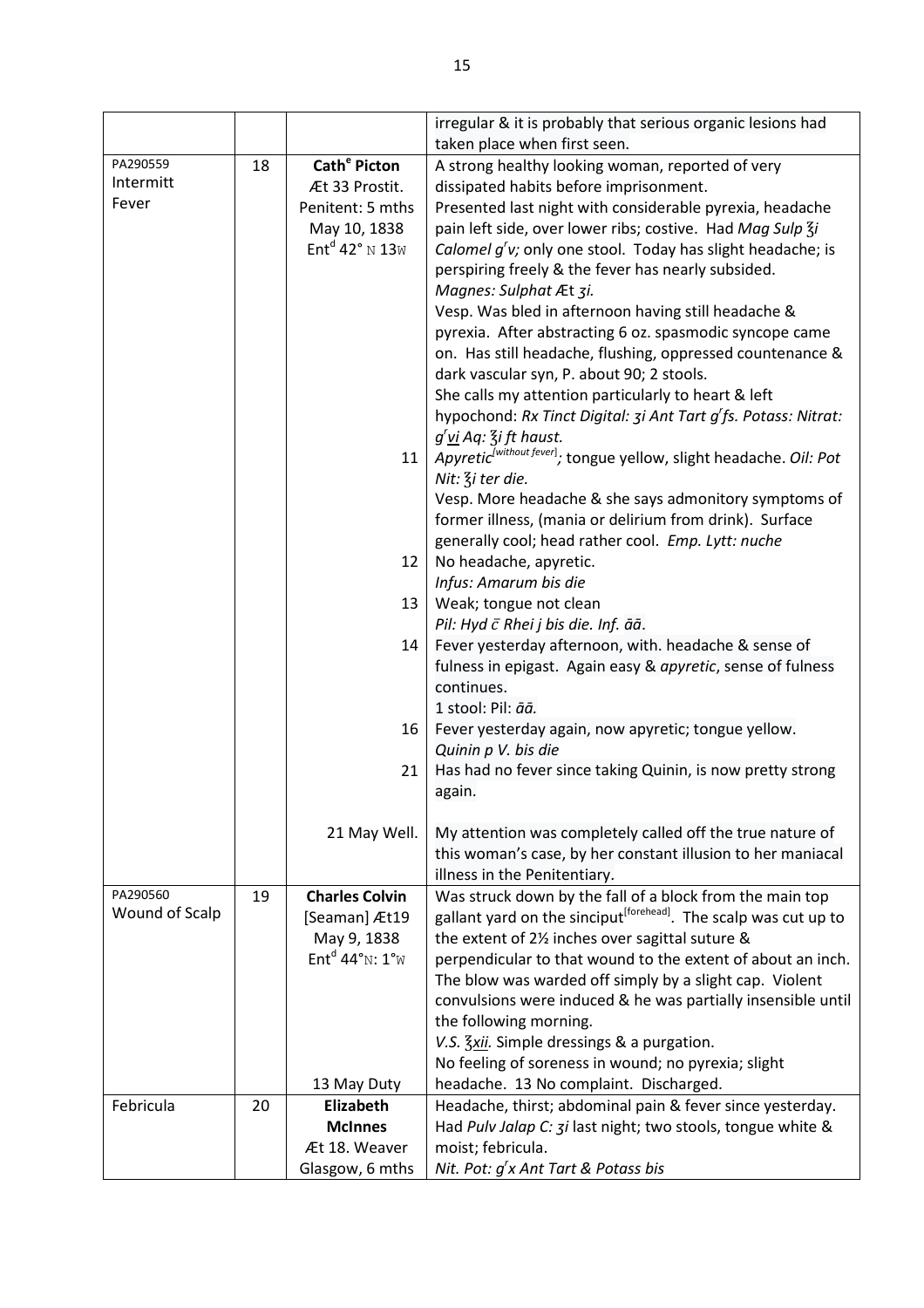|          |    | May 18, 1838                 | Slight headache & warmth of skin; pain of abdomen at                          |
|----------|----|------------------------------|-------------------------------------------------------------------------------|
|          |    | Ent 31°N: 16°W               | intervals; no stool.                                                          |
|          |    | 9                            | P: Jalap:C: 3i.                                                               |
|          |    | 21                           | Well.                                                                         |
| Apoplexy | 21 | <b>Geo Smith</b>             | Yesterday in laying the cloth for dinner, felt all at once sick               |
|          |    | Æt 20, Steward               | & affected with severe headache (*sincipital). I saw him in                   |
|          |    | May 28, 1838                 | this state in his berth where he had fallen, pale & half                      |
|          |    | $Entd 10°N: 23°W$            | comatose, the eyes red & watery, pupils dilated; pulse 80                     |
|          |    |                              | pretty firm. He was bled to #ij when he was considerably                      |
|          |    |                              | relieved of his uncomfortable feeling in his head; & became                   |
|          |    |                              | sensible. [*of or relating to the forehead]                                   |
| PA290561 |    | Geo Smith                    | Cold lotion was increasingly applied & croton oil exhibited                   |
|          |    | Continued                    | which operated very fully but the headache, stupor &c.                        |
|          |    |                              | recurred & partially subsided during the afternoon.                           |
|          |    |                              | Today there is still a good deal of headache but the                          |
|          |    |                              | expression is much improved. There is a good deal of                          |
|          |    |                              | abdominal cramps probably from the irritation of the                          |
|          |    |                              | Croton Oil. Cold to head.                                                     |
|          |    | 29 Well                      | This man was not exposed to the sun.                                          |
| Fever    | 22 | <b>Margaret</b>              | A powerful muscular looking woman, doing duty as cook                         |
|          |    | Hodson                       | for prisoners. Weather very sultry.                                           |
|          |    | Æt 34 Itinerant              | 2 P.M. Intense headache throbbing, sense of no sight; eyes                    |
|          |    | Penitent <sup>y</sup> 6 mths | squinting, eyelids turgid; skin hot. She has been unwell                      |
|          |    | June 2, 1838                 | since morning.                                                                |
|          |    | $5°N$ : 22°W                 | V.S. ad 3xxvi relief of symptoms. Pil Purgant iij.                            |
|          |    | $\overline{2}$               | 8 % P.M. nearly apyretic without fever]; head pretty comfortable;             |
|          |    |                              | Bowels not acted. I am unwilling to repeat purgative from                     |
|          |    |                              | previous irritability.                                                        |
|          |    | 3                            | Vesp. A good deal of headache in morning; now pretty well;                    |
|          |    |                              | two stools. Pil. Purg. ij.                                                    |
|          |    | 4                            | Griping this morning, relieved by early enema. 5 Griping                      |
|          |    |                              | again this morning, & enema not relieving.                                    |
|          |    |                              | Cal: $g'$ x Opii $g'$                                                         |
|          |    |                              | The eyelids are tumid & edematous <sup>[swollen &amp;watery]</sup> & she says |
|          |    |                              | she has not been lying in current of air.                                     |
|          |    | 6                            | Much griped & purged all night. Pulv. Ipecac: C:g'vi ter die.                 |
|          |    | 7                            | Well yesterday; again griped.                                                 |
|          |    |                              | T. Cin. C: 3fs Comp. Opii gxx                                                 |
|          |    | Well 9                       | Well. 12 Discharged.                                                          |
|          |    |                              |                                                                               |
|          |    |                              | This woman's bowels were never found to act on taking                         |
|          |    |                              | purgatives, and irritation of the mucous membrane was at                      |
|          |    |                              | all times liable to follow their administration.                              |
| PA290562 | 23 | <b>Mary Mathison</b>         | Much vertigo, confusion of ideas, oppressed & flushed                         |
| Ephemera |    | Æt 20 Prost:                 | countenance. She had been well purged for last two days                       |
|          |    | Edin <sup>h</sup>            | without relief. V.S. ad 3xii.                                                 |
|          |    | June 3, 1838                 |                                                                               |
|          |    | Ent 4°N: 23°W                | Vesp. Quite well, languid.                                                    |
|          |    | 4 June Well.                 | 4 June Well.                                                                  |
| Ephemera | 24 | Dark, Fell, Burns,           | Headache & sickness; increased sweats of head; generally                      |
|          |    | El Jones, Barber,            | cool & perspiring over body, sometimes relieved by V:S:;                      |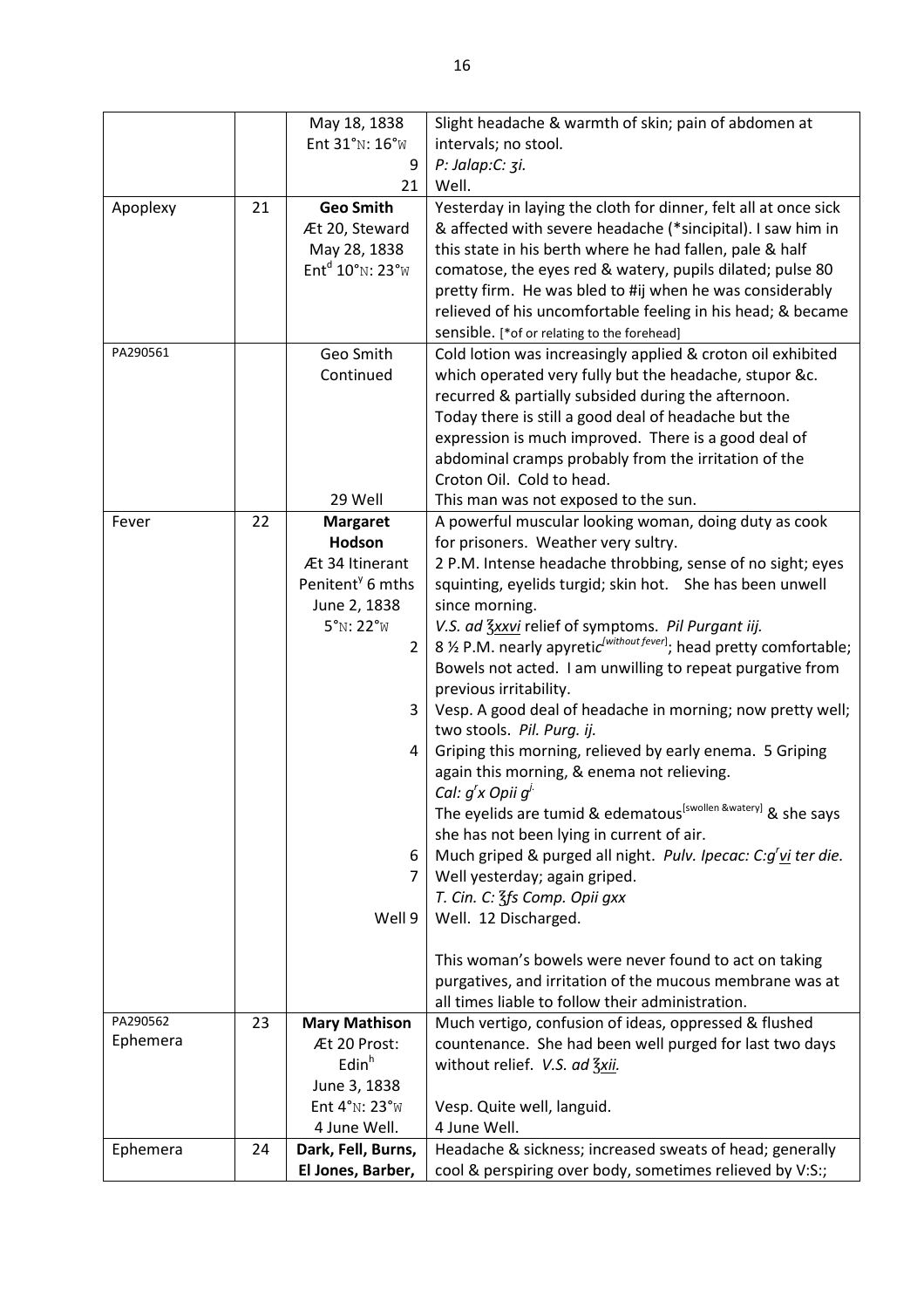|            |     | June 2 to 4, 1838                                                     | sometimes without necessity on purging freely. 6 All Well.                                     |
|------------|-----|-----------------------------------------------------------------------|------------------------------------------------------------------------------------------------|
|            |     |                                                                       |                                                                                                |
|            |     |                                                                       | All are possible to the hot sultry weather.                                                    |
| Icterus    | 25  | Marg <sup>t</sup> Wood                                                | A valetudinarian; Three days ago complained of anorexia &                                      |
|            |     | Æt 48, Servant                                                        | sickness in morning; pain over right hypochondrium,                                            |
|            |     | & Pot House                                                           | mentioned however only on enquiry. Had Pil: Hyd & Rhei, 1                                      |
|            |     | Keeper                                                                | twice a day. Yesterday was noticed to have yellow                                              |
|            |     | Edin <sup>h</sup>                                                     | conjunctiva; pain in epigast. scarcely felt in hypochond.                                      |
|            |     | June 3, 1838                                                          | anorexia &c. as before. Had Pil Purg iij.                                                      |
|            |     | Ent 5°N: 22°W                                                         | Today, pain as yesterday; yellowish in chest; P: & skin                                        |
|            |     |                                                                       | natural; tongue rough; well purged. Cal: g'v Op. g'fs.                                         |
|            |     | 3                                                                     | Cal: g' v Opii g'fs. 4 idem & Emp Lytt. Vesp. Pil. Purg iij.                                   |
|            |     | 5                                                                     | Well purged; still sick; pain subsided; tongue looks dry &                                     |
|            |     |                                                                       | rough as if the biliary secretions were not unsluiced. Cal:                                    |
|            |     | 6                                                                     | $g'$ v Op: ifs.                                                                                |
|            |     |                                                                       | No appetency; headache last night - rough tongue; gums                                         |
|            |     |                                                                       | ulcerating unhealthy. P. Jal: C: 3i.                                                           |
|            |     | $\overline{7}$                                                        | Infus: Amarum zi Potass Cont Ji bis die.                                                       |
|            |     |                                                                       | 8 P. 9 The yellowness does not subside, but she takes gruel,                                   |
|            |     |                                                                       | soup & a little wine with relish. Tongue is still rather dry;                                  |
|            |     |                                                                       | there is considerable weakness.<br>Pretty well; gains strength with skin getting clearer every |
|            |     | 15<br>19                                                              | dry, goes on deck; no medicine for some days.                                                  |
|            |     | 19 June Well                                                          |                                                                                                |
| PA290563   | 25B | Elizabeth                                                             | Unwell for two or three days, with sickness, occasional                                        |
| Febris     |     | <b>McInnes</b>                                                        | vomiting and headache. Today has much vomiting & she                                           |
|            |     | Æt 20 Prostit.                                                        | says epigastric pain; headache febricula. Pil: Purg ij.                                        |
|            |     | Glasgow 6 mths                                                        | Vesp. Rejected the pills & these plus also Calomel $g'x$ . Had                                 |
|            |     | June 1838, 7                                                          | purgative enema & four stools; Now less fever; still a good                                    |
|            |     | Ent <sup>d</sup> $2^{\circ}$ <sub>N</sub> : $20^{\circ}$ <sub>W</sub> | deal of headache & sickness. Haust Effervesc: Purgans                                          |
|            |     |                                                                       | c Tinture: Digital: 3i                                                                         |
|            |     | 8                                                                     | Nearly apyretic <sup>[without fever]</sup> ; no vomiting after her draught, 4                  |
|            |     |                                                                       | stools.                                                                                        |
|            |     | 9                                                                     | Sol, Potass: Nitrat Zi ter die.                                                                |
|            |     | 12                                                                    | Apyretic; languid; 4 stools.                                                                   |
|            |     | 17                                                                    | Ferr-Sulphat g'i bis die.                                                                      |
|            |     |                                                                       | Discharged.                                                                                    |
| Nyctalopia | 26  | <b>Mary A Williams</b>                                                | A stout healthy looking woman, hair rather fair; eyes grey.                                    |
|            |     | Æt 25 Prost.                                                          | Presented last night with indistinct vision during the day &                                   |
|            |     | Penitentiary                                                          | nearly entire loss of vision at night.                                                         |
|            |     | 5 months                                                              | There is headache, particularly over eyebrows; pain of eyes                                    |
|            |     | June 18, 1838                                                         | on pressure; the pupils are rather dilated & sluggish. The                                     |
|            |     | Ent <sup>d</sup> 14°s: 31°w                                           | sensation is that of a veil over the eyes. She had smart                                       |
|            |     |                                                                       | purgatives last night & is now sick.                                                           |
|            |     |                                                                       | V:S: Pot Nit $g'$ x Ant Tart $g'$ fs ter die.                                                  |
|            |     |                                                                       | Bleeding relieved the feeling of [?stiffness] in eyes.                                         |
|            |     | 19                                                                    | Emp. Lytt:nuche: applicand Cont. med.                                                          |
|            |     |                                                                       | The sight is rather worse, the pupils are very sluggish &                                      |
|            |     | 20                                                                    | dilated, particularly left; pain still.                                                        |
|            |     |                                                                       | Contin. vesicator $\bar{c}$ Resins: Cerat                                                      |
|            |     |                                                                       | Cont. med <sup>e</sup> .                                                                       |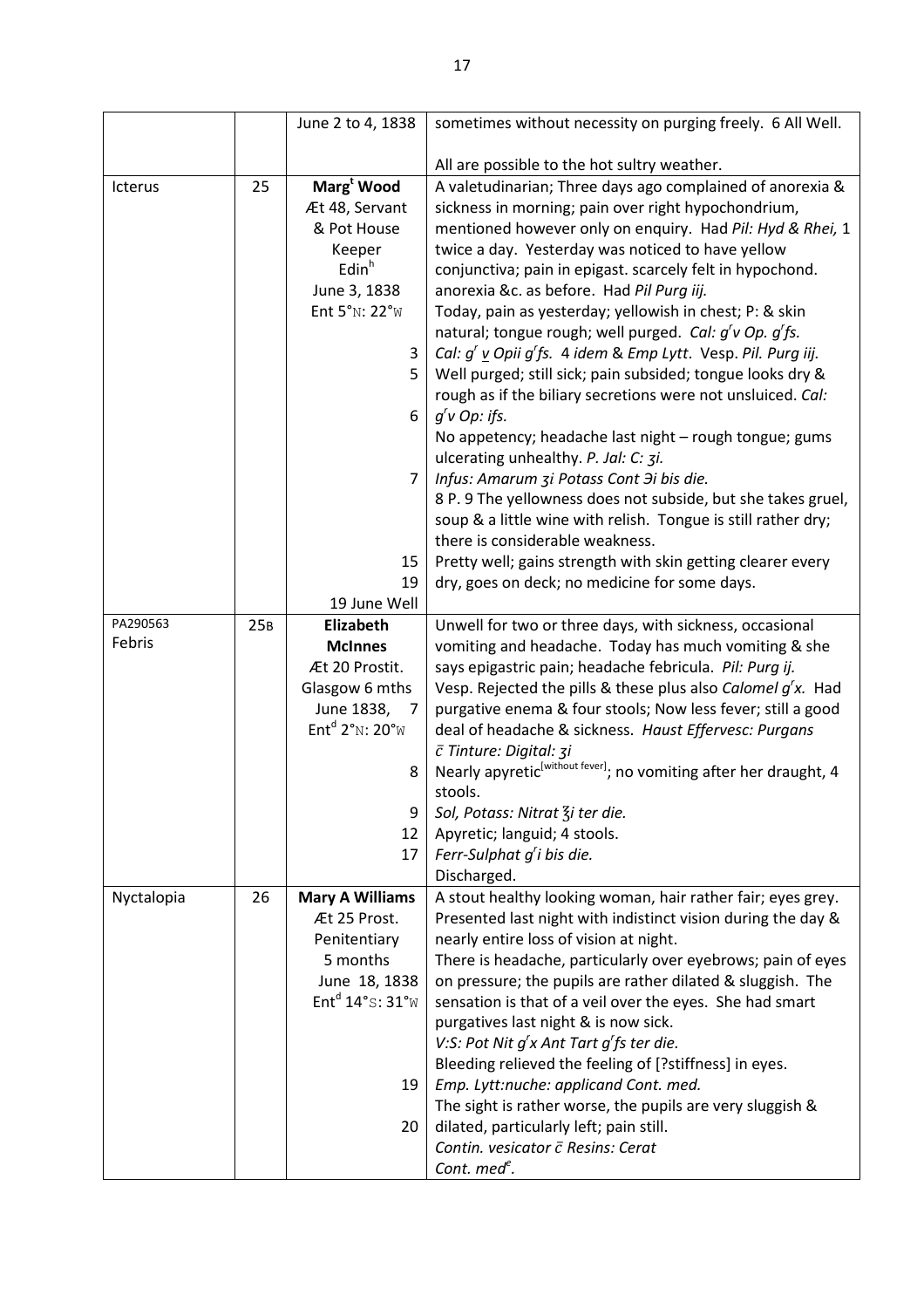|                          |    |                               | Was much better yesterday but not so well today;                                                                             |
|--------------------------|----|-------------------------------|------------------------------------------------------------------------------------------------------------------------------|
|                          |    | 23                            | particularly the left eye. The pupils now dilated and are                                                                    |
|                          | 27 | Continued<br>25 June 1838     | moderately sensible; still pain over eyebrow.                                                                                |
| PA290564                 |    | Well                          | 25 Well.                                                                                                                     |
| Amaurosis                | 27 | M.A. Williams                 | She returned with the same complaint on the 12 <sup>th</sup> July her                                                        |
|                          |    | July 12                       | sight good enough in the day to allow her move about, but                                                                    |
|                          |    |                               | entirely lost at night. In going through the detail of                                                                       |
|                          |    |                               | symptoms at this time; the sight is reported to vary much in                                                                 |
|                          |    |                               | its power from day, & feelings of "hot & watery flushes of                                                                   |
|                          |    |                               | light" are enumerated.                                                                                                       |
|                          |    |                               | The conjunctivas were always observed to be more dark &                                                                      |
|                          |    |                               | suffused on her bad days than when her sight was good.                                                                       |
|                          |    |                               | No treatment was of material service; she was cupped,                                                                        |
|                          |    |                               | repeatedly blistered; put through a lengthened but slight                                                                    |
|                          |    |                               | course of mercury & tropical stimulants were applied as                                                                      |
|                          |    |                               | directed by Barnfield. Landed her with very bad sight.<br>Three weeks afterwards I saw her well. She did not go into         |
|                          |    |                               | hospital. It is probable therefore that her recovery was                                                                     |
|                          |    |                               | referrable to the fresh diet.                                                                                                |
| Amaurosis                | 28 | <b>Mary Connoway</b>          | 18. Presented last night with great dilation of her right &                                                                  |
|                          |    | Æt 18 Weaver                  | only eye. Pain on pressure, along brows & general                                                                            |
|                          |    | Glasgow, 8                    | headache; indistinct vision increasing as she continues to                                                                   |
|                          |    | months                        | look at an object.                                                                                                           |
|                          |    | <b>June 1838</b>              | She is a powerful woman, in robust health; catamenia                                                                         |
|                          |    | Ent <sup>d</sup> 14°s: 31°w   | established last fortnight after taking wine medicine.                                                                       |
|                          |    |                               | V:S: ad $\frac{7}{3}$ xx Pot Nit $g'x$ ,                                                                                     |
|                          |    | 20                            | Ant. Tart. g'fs ter die. Had purgative with Ant. Tart.g'fs last                                                              |
|                          |    |                               | night; full operation sursum & deorsum <sup>[up &amp; down]</sup> . 19 Emp.<br>Lytt: nuche.                                  |
|                          |    |                               | Less pain & stiffness; less [?sensibilisation]- & she thinks                                                                 |
|                          |    |                               | her sight better. The pupil is rather dilated & sluggish but                                                                 |
|                          |    |                               | regular. Curatur vesicatur c Cer. Resin.                                                                                     |
|                          |    | 23                            | Cont. Ant. Tart. & Pot Nit.                                                                                                  |
|                          |    | 25                            | Very much improved; the pupil sensible & of natural size;                                                                    |
|                          |    | 25 June Well                  | no pain. Vision pretty good.                                                                                                 |
|                          |    |                               | Quite well. Discharged.                                                                                                      |
| PA290565<br>Sea Sickness | 29 | <b>Ann Burn</b>               | An active strong woman, still menstruating.                                                                                  |
|                          |    | Æt 48, Hawker                 | Has suffered greatly throughout the voyage from sea                                                                          |
|                          |    | York ? months<br>May 29, 1838 | sickness, the sickness never absent but varying in severity<br>with the motion of the ship. It increased also as it did some |
|                          |    | During the                    | years ago during the menstrual period.                                                                                       |
|                          |    | voyage                        | Today has brought up a good deal of blood & is in despair,                                                                   |
|                          |    |                               | giving me her key ring. She is really ill & from being a fat                                                                 |
|                          |    |                               | jolly woman has become so emaciated & feeble that she                                                                        |
|                          |    |                               | can hardly walk. There is no pain of epigastric fulness & the                                                                |
|                          |    |                               | pulse is quiet. Her diet is principally barley water.                                                                        |
|                          |    |                               | Stimulants have been tried.                                                                                                  |
|                          |    |                               | I have tried opium in the hope that by lessening the                                                                         |
|                          |    | July 5                        | sensibility to the motion, the stomach might improve; but<br>without advantage. Effervescing draughts with small             |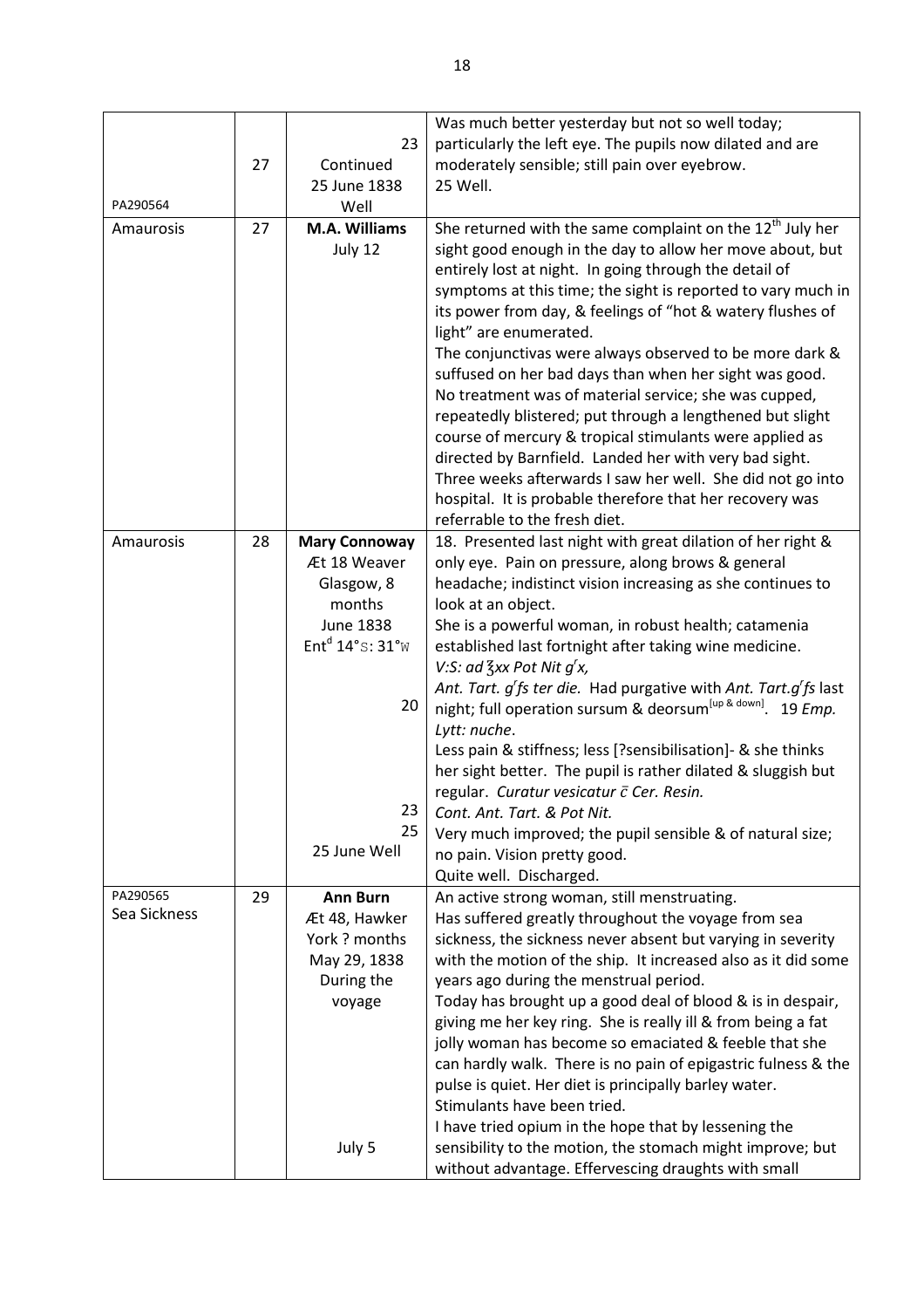|                         |    | Aug $t$ 11                                             | opiates were of greater service, but on some occasions,<br>something like low inflammation of the stomach seemed to<br>be induced by the carbonate of ammonia which entered<br>into the composition for some time. She is today put into<br>Hammock, takes a little porter with relish.<br>The day after putting her into hammock, she passed<br>through some roughness of motion, with comparative<br>impunity. She still suffers a little from the motion of the |
|-------------------------|----|--------------------------------------------------------|--------------------------------------------------------------------------------------------------------------------------------------------------------------------------------------------------------------------------------------------------------------------------------------------------------------------------------------------------------------------------------------------------------------------------------------------------------------------|
|                         |    | Discharged                                             | ship, but is sufficiently well to leave the Hospital. She is<br>however still allowed to sleep there and have the benefit of<br>her hammock.                                                                                                                                                                                                                                                                                                                       |
| PA290566                | 30 | <b>Sarah Hampton</b>                                   | A delicate girl.                                                                                                                                                                                                                                                                                                                                                                                                                                                   |
| Gastrodynia             |    | Æt 26 Servant                                          | Had catarrh last week for which she took three days ago                                                                                                                                                                                                                                                                                                                                                                                                            |
|                         |    | Worcester                                              | Tinct Scill: 3fs. Since then has had gastrodynia; intermittent                                                                                                                                                                                                                                                                                                                                                                                                     |
|                         |    | 9 months                                               |                                                                                                                                                                                                                                                                                                                                                                                                                                                                    |
|                         |    |                                                        | but increased on pressure, complete inappetency, thirst,                                                                                                                                                                                                                                                                                                                                                                                                           |
|                         |    | Augt 9, 1838                                           | the tongue red; bowels confined. Took P. Rhei C: two days                                                                                                                                                                                                                                                                                                                                                                                                          |
|                         |    | Ent <sup>d</sup> 14°s: 31°E                            | running & is now better but has still inappetency.                                                                                                                                                                                                                                                                                                                                                                                                                 |
|                         |    |                                                        | No pain; bowels regular; has eaten nothing for several days;                                                                                                                                                                                                                                                                                                                                                                                                       |
|                         |    | 11                                                     | the tongue is rather rough, (habitually so) vis vitae[vital]<br>force]depressed. Vin Rub: Cyath. P: Rhei C: Эi.                                                                                                                                                                                                                                                                                                                                                    |
|                         |    |                                                        | Vesp. Takes a little porter & biscuit & feels altogether                                                                                                                                                                                                                                                                                                                                                                                                           |
|                         |    | 12                                                     | better. She had quin. g'iv in ss. Rub: Med. 13 P.                                                                                                                                                                                                                                                                                                                                                                                                                  |
|                         |    |                                                        | Vesp. She has taken a little fresh meat today. The bowels                                                                                                                                                                                                                                                                                                                                                                                                          |
|                         |    | 14                                                     | are a little disturbed by it but she is stronger, although the                                                                                                                                                                                                                                                                                                                                                                                                     |
|                         |    |                                                        | skin is almost cold. Pulv. Rhei C: Hi                                                                                                                                                                                                                                                                                                                                                                                                                              |
|                         |    |                                                        | I learn that her menstruation ceased immediately after                                                                                                                                                                                                                                                                                                                                                                                                             |
|                         |    | 17                                                     | washing out her mess, in her usual term & that the                                                                                                                                                                                                                                                                                                                                                                                                                 |
|                         |    |                                                        | dyspeptic affection cut in immediately after. The tongue is                                                                                                                                                                                                                                                                                                                                                                                                        |
|                         |    |                                                        | pretty clean but she takes nothing, a bit of biscuit & some                                                                                                                                                                                                                                                                                                                                                                                                        |
|                         |    |                                                        | porter twice a day, which she relishes.                                                                                                                                                                                                                                                                                                                                                                                                                            |
|                         |    |                                                        | Ferri Sulph: g'i bis die.                                                                                                                                                                                                                                                                                                                                                                                                                                          |
|                         |    |                                                        | Pulv Rhei C: si opus sit.                                                                                                                                                                                                                                                                                                                                                                                                                                          |
|                         |    |                                                        | Gains strength daily & takes a little meat.                                                                                                                                                                                                                                                                                                                                                                                                                        |
|                         |    |                                                        |                                                                                                                                                                                                                                                                                                                                                                                                                                                                    |
|                         |    | 23                                                     | Sept 4 was landed well & went into service.                                                                                                                                                                                                                                                                                                                                                                                                                        |
|                         | 31 | Sept 5 Well<br><b>Jane Alexander</b>                   | Has oppression & tenderness at epigast. (no fullness),                                                                                                                                                                                                                                                                                                                                                                                                             |
| Gastrodynia             |    | Æt 13                                                  | anorexia, sickness; pyrexia. Tongue pretty natural, bowels                                                                                                                                                                                                                                                                                                                                                                                                         |
|                         |    | No occupation                                          | regular.                                                                                                                                                                                                                                                                                                                                                                                                                                                           |
|                         |    |                                                        | Calomel $q'$ x.                                                                                                                                                                                                                                                                                                                                                                                                                                                    |
|                         |    | Glasgow                                                |                                                                                                                                                                                                                                                                                                                                                                                                                                                                    |
|                         |    | 12 months                                              | 10. Says she is well. Discharged.                                                                                                                                                                                                                                                                                                                                                                                                                                  |
|                         |    | Augt 9, 1838                                           | 11. Returned, or rather was sent for again today in                                                                                                                                                                                                                                                                                                                                                                                                                |
|                         |    | Ent <sup>d</sup> 44° <sub>N</sub> : $11°$ <sub>W</sub> | consequence of epigast. pain. Tonight has fever, headache,                                                                                                                                                                                                                                                                                                                                                                                                         |
|                         |    |                                                        | some light torpor, without flushing or particular evidence of                                                                                                                                                                                                                                                                                                                                                                                                      |
|                         |    |                                                        | cerebral plethora; complains most of her stomach; has                                                                                                                                                                                                                                                                                                                                                                                                              |
|                         |    |                                                        | much thirst; no fulness hardness or tension; tongue rather                                                                                                                                                                                                                                                                                                                                                                                                         |
|                         |    |                                                        | dry. Cal: $g'v$ P. Jalap: C: $\partial ij$ .                                                                                                                                                                                                                                                                                                                                                                                                                       |
| PA290567<br>Gastrodynia | 31 | <b>Jane Alexander</b>                                  | 11. Apyretic <sup>(without fever</sup> ); a little soreness in epigast: tongue                                                                                                                                                                                                                                                                                                                                                                                     |
|                         |    | Continued                                              | clean. The mammæ are developing; has not menstruated.                                                                                                                                                                                                                                                                                                                                                                                                              |
|                         |    | May 1838                                               | She has had a pale lymphatic countenance since coming on                                                                                                                                                                                                                                                                                                                                                                                                           |
|                         |    |                                                        | board; and has scarcely eaten anything.                                                                                                                                                                                                                                                                                                                                                                                                                            |
|                         |    |                                                        | Feri Sulphat g'fs. Mag: Sulph at: 3fs bis die.                                                                                                                                                                                                                                                                                                                                                                                                                     |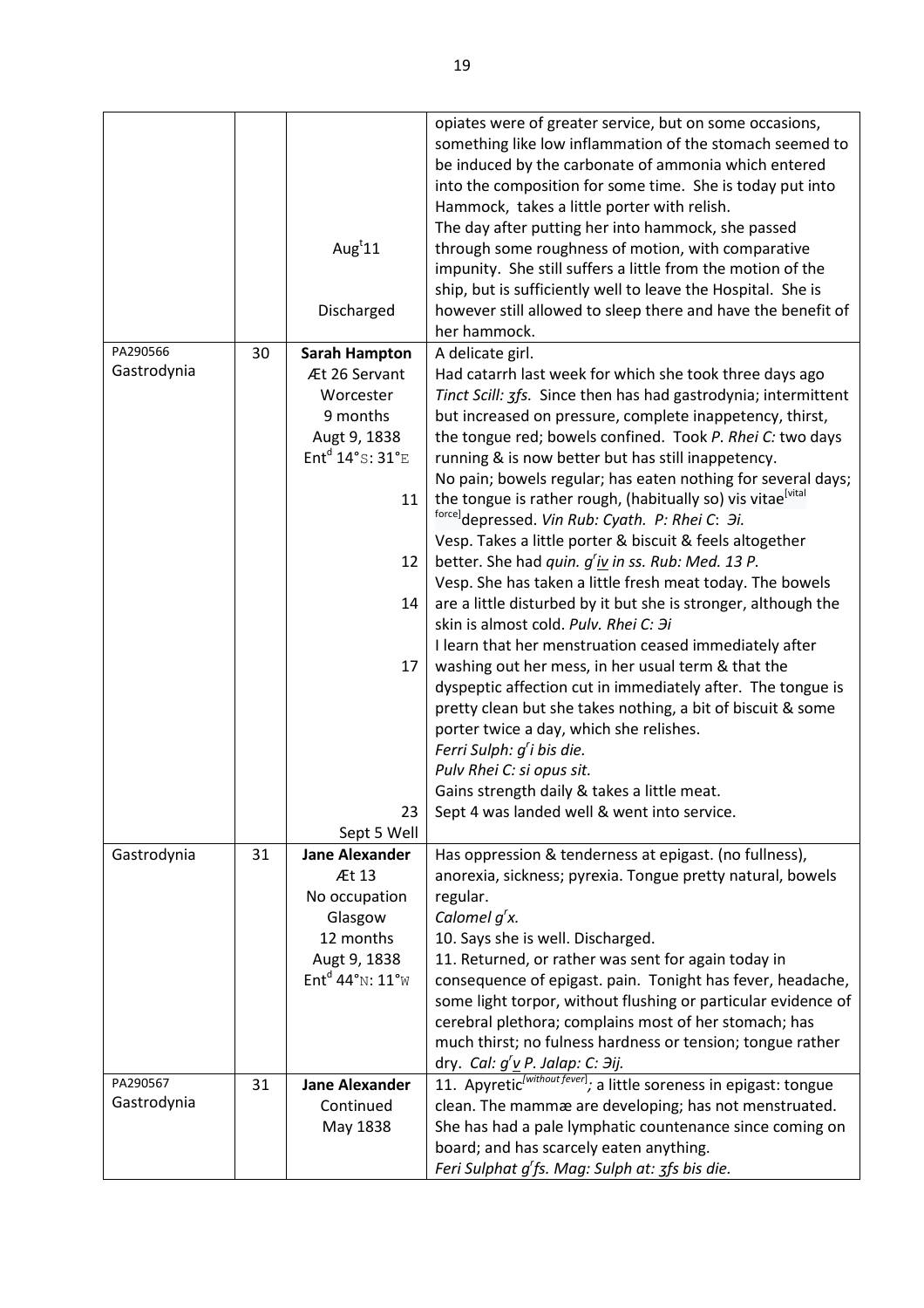|           |    | June 1                      | Looks much better, occasional gastric uneasiness &                        |
|-----------|----|-----------------------------|---------------------------------------------------------------------------|
|           |    |                             | capricious appetite; cannot take cocoa or tea; has cont <sup>o</sup> the  |
|           |    |                             | medicine. It was found that when the wine was given alone                 |
|           |    |                             | the tongue became dry. P.                                                 |
|           |    | July 21                     | To have gruel instead of cocoa & tea.                                     |
|           |    |                             | Grows in strength & looks very much better.                               |
| Paraylsis | 32 | <b>Jack Lewis</b>           | A fair active boy, florid. Has spastic contraction of left                |
|           |    | Boy, Æt 14                  | forearm & fingers with ability to extend the fingers                      |
|           |    | (Ship's boy)                | however power of supination* rather impaired; but the                     |
|           |    | June 1, 1838                | same in the other side. * rotation of the forearm and hand so that        |
|           |    | $Entd 5°N$ : 23°W           | the palm faces forward or upward.                                         |
|           |    |                             | It came on two days ago & he first felt the pain of biceps on             |
|           |    |                             | wakening. There is soreness numbness of the extremity                     |
|           |    |                             | and an odd feeling in feet. Slight headache spoken of only                |
|           |    |                             | on enquiring; manner expressive & bowels natural. No lead                 |
|           |    |                             | in use & I have a difficulty in assigning a cause to the                  |
|           |    |                             | complaint. Pulv Jalap C: Hij.                                             |
|           |    |                             | Calomel $g'$ <sub>V</sub> .                                               |
|           |    |                             | After being briskly purged for some days he was placed                    |
|           |    | 24                          |                                                                           |
|           |    |                             | under the influence of mercury without benefit. The                       |
|           |    |                             | forearm is indeed more bent up on the arm & the arm is                    |
|           |    |                             | tied down to the side so strongly, that he is pained on                   |
|           |    |                             | forcibly attempting at direction.                                         |
|           |    | July 20                     | Doing nothing lately. The forearm is not quite so much                    |
|           |    |                             | flexed, & he has perfect command over the fingers but the                 |
|           |    |                             | other contractions cannot be overcome by any ordinary                     |
|           |    |                             | force.                                                                    |
|           |    | 30                          | He can raise his arm a little from his side & there is less               |
|           |    |                             | doubling up of the forearm. He practices position every                   |
|           |    |                             | night.                                                                    |
|           |    |                             | This boy came home with me & perfectly recovered during                   |
|           |    |                             | the passage.                                                              |
| PA290568  | 33 | <b>Ann Wilson</b>           | Attracted my attention of late from the great falling off in              |
| Dyspepsia |    | Æt 28 Prostit               | her appearance. She joined a robust, fat woman, with high                 |
|           |    | Penitent.                   | complexion; she is now sunk in her features & generally                   |
|           |    | 6 months                    | emaciated. There is no menstrual drain; no pains. The                     |
|           |    | July 1, 1838                | appetite is bad, tongue rather dry; she is rather costive.                |
|           |    | Ent <sup>d</sup> 29°s: 26°w | Infus: Amarum $\bar{c}$ Acid Sulph: D: Mistur.                            |
|           |    |                             | Preserved soup when opened.                                               |
|           |    | 14                          | Pain over a spot in the forehead, tongue dry. She sits much               |
|           |    |                             | by herself, generally with her back on the other women,                   |
|           |    |                             | listless, unoccupied & apparently unhappy. Is she becoming                |
|           |    |                             | insane? P.                                                                |
|           |    | 17                          | Pain over the same spot; the same manner; she is always                   |
|           |    |                             | last after taking preserved soup. She has been taking Pol:                |
|           |    |                             | Hyd & Rhei $\bar{a}\bar{a}$ g'ij twice a day with her bitters & Carbonate |
|           |    |                             | of Potass. The mouth has become a little blistered but the                |
|           |    |                             | tongue does not become moist for it.                                      |
|           |    |                             |                                                                           |
|           |    |                             | There is some dumbing going on about the head but of                      |
|           |    |                             | what nature is not so apparent. She has always more or                    |
|           |    |                             | less pain over a part of forehead. Her manner is singular;                |
|           |    |                             | she sits without associates & listlessly or rather                        |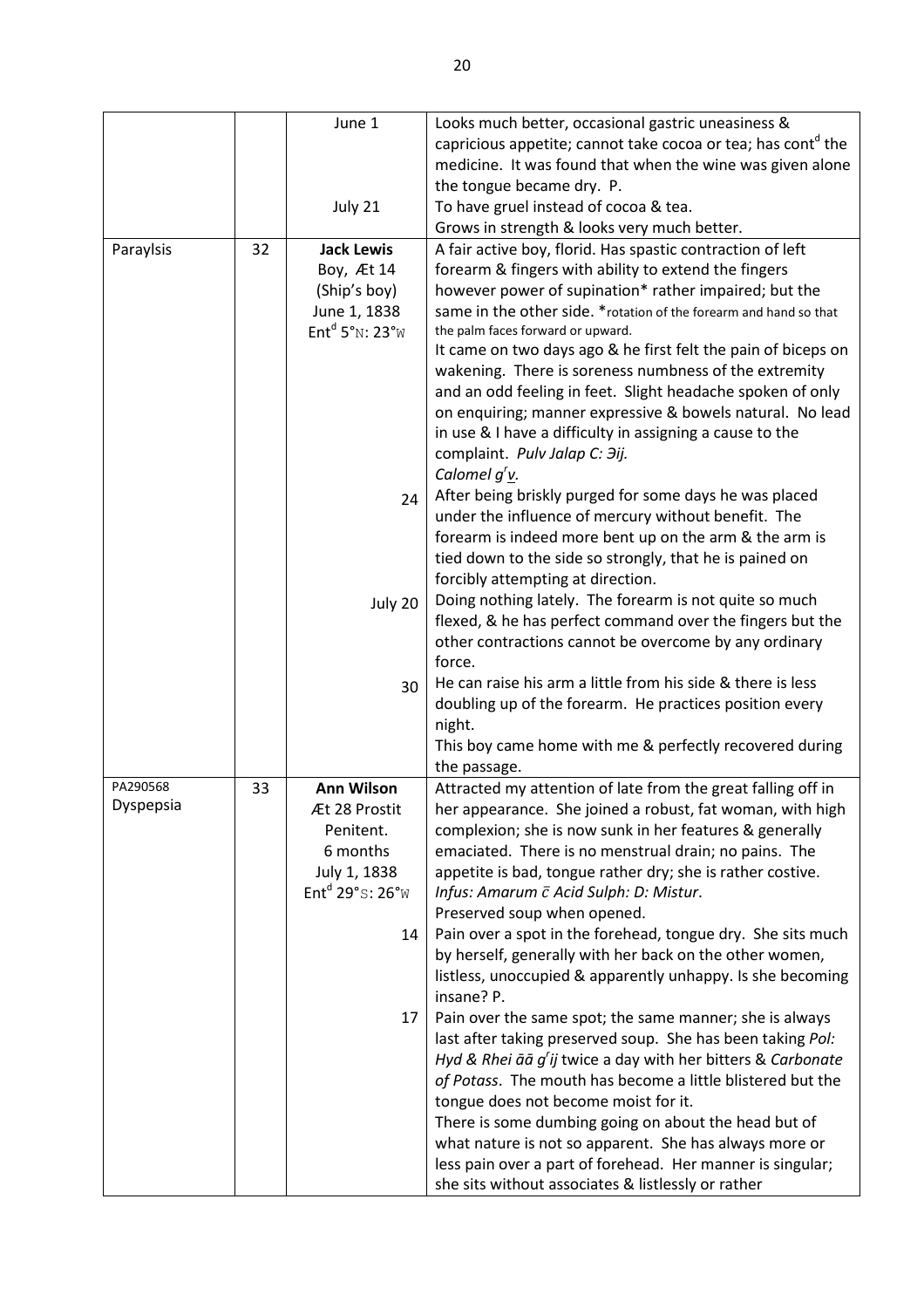|                           |    |                                                                                                   | mechanically occupied in some matter which leads to no<br>useful purpose. In her intercourse with her messmates she<br>is singularly taciturn & peevish to all. She loses flesh fast &<br>today after a violent paroxysm of crying she was ill all over.<br>Four or five days ago, she gave up her preserved soup<br>because the measure did not amount to a pint full:<br>Tongue more moist than usual; bowels regular; pulse quiet,<br>skin cold.<br>Emp. Lytt. nuche.<br>I have taken this woman to the Hospital feverish &<br>generally indisposed. There is no obvious train or sense of<br>disturbance, except a most infirm temper.<br>Quin $g'$ iv bis die.<br>From the time of coming into Hospital she rallied in flush &<br>spirits. The nurses had directions to accommodate<br>themselves as much as possible to her temper. The last<br>mess she was in was a Scotch mess; she was placed there<br>for punish <sup>t</sup> & her illness was in all probability the result of                                                                                                                                                                                                                                                                                                                          |
|---------------------------|----|---------------------------------------------------------------------------------------------------|----------------------------------------------------------------------------------------------------------------------------------------------------------------------------------------------------------------------------------------------------------------------------------------------------------------------------------------------------------------------------------------------------------------------------------------------------------------------------------------------------------------------------------------------------------------------------------------------------------------------------------------------------------------------------------------------------------------------------------------------------------------------------------------------------------------------------------------------------------------------------------------------------------------------------------------------------------------------------------------------------------------------------------------------------------------------------------------------------------------------------------------------------------------------------------------------------------------------------------------------------------------------------------------------------------------------|
|                           |    |                                                                                                   | chagrin.                                                                                                                                                                                                                                                                                                                                                                                                                                                                                                                                                                                                                                                                                                                                                                                                                                                                                                                                                                                                                                                                                                                                                                                                                                                                                                             |
| PA290569<br>Hydatis Uteri | 34 | <b>Maria Smith</b><br>Æt 22 Widow<br>Penitentiary<br>6 months<br>July 14, 1838<br>Continued<br>17 | Was received on board under the impression that she was<br>parturient & to be confined sometime in May. It appears<br>that she was incarcerated in Newgate on the [date was left<br>blank] & she declares she had no sexual commence since<br>then. Last month on the 8 <sup>th</sup> she had symptoms which led to<br>the belief of an early labour but after watery &<br>sanguinolent discharge for two days the pains subsided.<br>The size of the abdomen having become much smaller &<br>she went about as usual her health indeed improving. She<br>had however a "dead feeling" about the spine of the ilium<br>& the breasts which were tumid & (she said) excreted milk<br>became less tumid & the milk disappeared. On examining<br>her nipples the other day, her aureole seemed dark & the<br>papillae around them prominent. (I want the necessary<br>experience on this part to speak of her appearances<br>decidedly. It should also be noticed that she had a child<br>formerly & that her complexion is dark).<br>Four days ago, the discharge reappeared green & offensive,<br>without pains. It has continued in fits & starts rather than<br>as a constant drain. The abdomen is much smaller. She<br>complains very much of fundamental soreness. Fetus<br>measures 46% inches round umbilicus. |
|                           |    | 19<br>28                                                                                          | One & half inches less than yesterday.<br>Has had thin discharge - tinged with red since night before<br>last. The abdomen is much diminished in its circumference.<br>Discharge again trifling.<br>She went on in this way until she was landed, when there<br>was still a considerable enlargement about the lower<br>abdomen. I examined her by vagina three times but never<br>could satisfy myself that I distinguished any opening in the<br>os uteri: My feeling indeed was that of a large globular<br>body occupying the upper part of the vagina almost                                                                                                                                                                                                                                                                                                                                                                                                                                                                                                                                                                                                                                                                                                                                                    |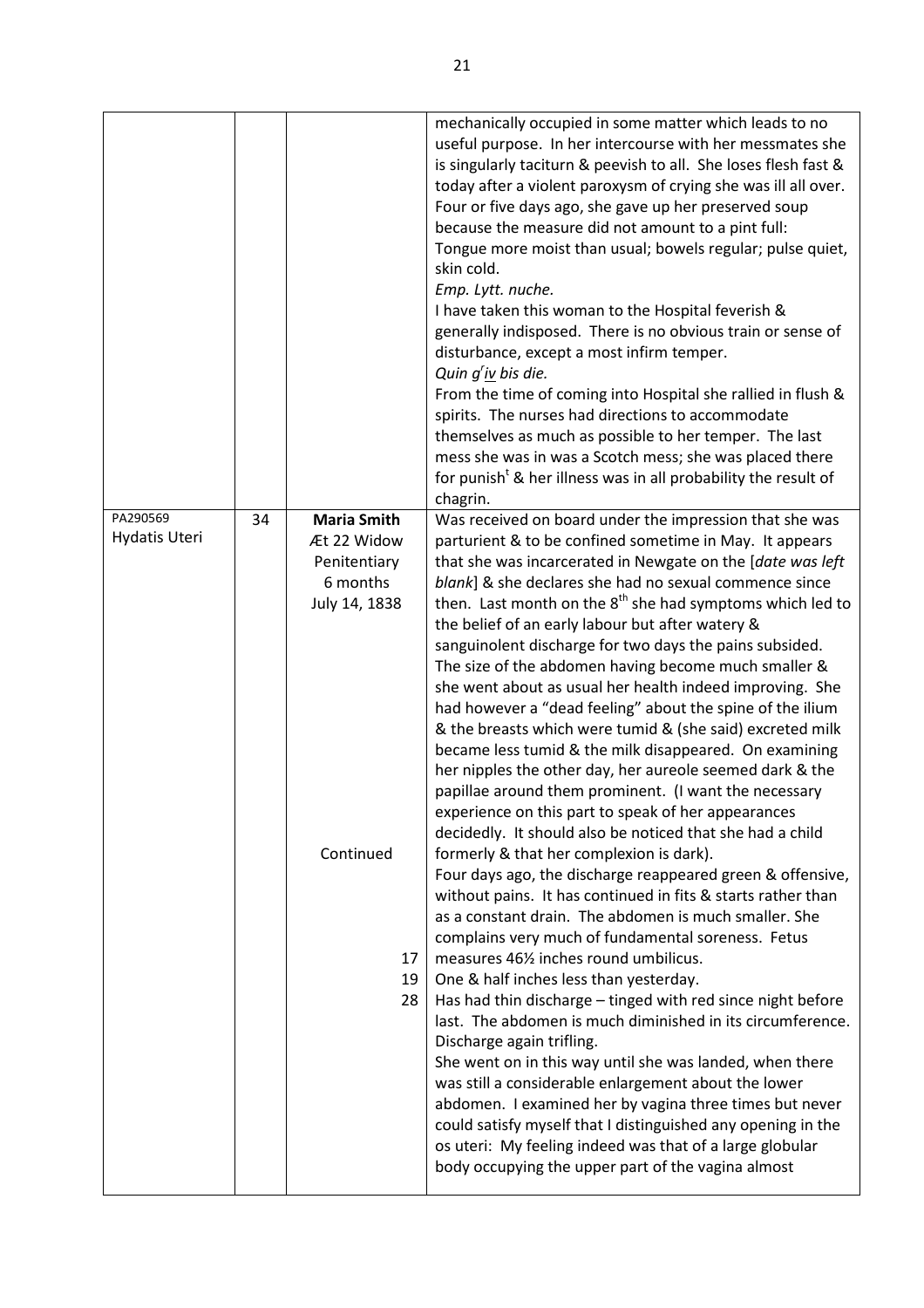| PA290570   |    | Continued                      | allowing my finger behind it. There never was any irritation<br>of bladder. I regret that I left the date of her incarceration<br>blank at the time of drawing up the case in my rough<br>journal. My impression at present is that it took place in<br>August. She had been living with somebody up to the time<br>of her imprisonment.<br>She was taking for nearly three months before she left the<br>ship the Hydriodates of Potass. on account of glandular<br>swelling of neck & I thought it influenced the size of the<br>tumour. I have to answer no memoranda on this subject.<br>At the end of Sept she went into service in Hobart Town as<br>a needlewoman, at her own earnest wish; the abdomen<br>still large. |
|------------|----|--------------------------------|--------------------------------------------------------------------------------------------------------------------------------------------------------------------------------------------------------------------------------------------------------------------------------------------------------------------------------------------------------------------------------------------------------------------------------------------------------------------------------------------------------------------------------------------------------------------------------------------------------------------------------------------------------------------------------------------------------------------------------|
| Phthisis   | 35 | <b>Margaret Vizard</b>         | A valetudinarian from the time of joining, always missing                                                                                                                                                                                                                                                                                                                                                                                                                                                                                                                                                                                                                                                                      |
| Incipiens  |    | Æt 48, [sic:read               | below with her children, having sufficient excuses on the                                                                                                                                                                                                                                                                                                                                                                                                                                                                                                                                                                                                                                                                      |
|            |    | Mary Vizard<br>Æt 30]          | state of her health to exempt her from the general                                                                                                                                                                                                                                                                                                                                                                                                                                                                                                                                                                                                                                                                             |
|            |    | Charwoman<br>Penitentiary      | regulation of the ship that all should be on deck during the<br>day, subject to cough & haemoptysis [coughing up blood] (she<br>says;)                                                                                                                                                                                                                                                                                                                                                                                                                                                                                                                                                                                         |
|            |    | June 6, 1838<br>$3°N$ : $23°W$ | The pulse of this woman was usually languid & slow in the<br>morning but easily exerted; she complained of pain on left<br>side of chest, particularly at the lower part. Is evident the<br>blood she spoke of. Her voice when addressing me was<br>always plaintive in the highest rhyme but shrill & loud<br>enough when she pleased to exert it.<br>She had Ferri Sulphas with or without Extract of Hyosciamus                                                                                                                                                                                                                                                                                                             |
|            |    |                                | occasionally Tartarized Ant v.                                                                                                                                                                                                                                                                                                                                                                                                                                                                                                                                                                                                                                                                                                 |
|            |    |                                | Her strength was also supported by fresh soup &c.                                                                                                                                                                                                                                                                                                                                                                                                                                                                                                                                                                                                                                                                              |
|            |    |                                | She was the only woman who on landing was unable to                                                                                                                                                                                                                                                                                                                                                                                                                                                                                                                                                                                                                                                                            |
|            |    |                                | walk to the 'Factory' a distance of 2 miles from the landing                                                                                                                                                                                                                                                                                                                                                                                                                                                                                                                                                                                                                                                                   |
|            |    | 4 Sept Landed                  | place. [Mary Vizard died 23 Nov 1838]                                                                                                                                                                                                                                                                                                                                                                                                                                                                                                                                                                                                                                                                                          |
| PA290571   | 36 | <b>Mary Kirk</b>               | A sallow spare woman, subject to 'asthma'.                                                                                                                                                                                                                                                                                                                                                                                                                                                                                                                                                                                                                                                                                     |
| Pleuritis? |    | Æt 30                          | Came yesterday on list with sharp catching pain over 6 & 7                                                                                                                                                                                                                                                                                                                                                                                                                                                                                                                                                                                                                                                                     |
|            |    | Edin 5 months                  | ribs left side, cough & pyrexia.                                                                                                                                                                                                                                                                                                                                                                                                                                                                                                                                                                                                                                                                                               |
|            |    | July 20, 1838                  | She had Ant Tart $q'$ fs Pot Nit $q'$ x ter.                                                                                                                                                                                                                                                                                                                                                                                                                                                                                                                                                                                                                                                                                   |
|            |    | Ent <sup>d</sup> 49°s: 23°E    | Today, pain as before, inconsiderable cough, P84; skin<br>warm; bowels regular.                                                                                                                                                                                                                                                                                                                                                                                                                                                                                                                                                                                                                                                |
|            |    |                                | Forced inspiration does not induce cough. Respiration or                                                                                                                                                                                                                                                                                                                                                                                                                                                                                                                                                                                                                                                                       |
|            |    |                                | forced inspiration loud & almost crepitus                                                                                                                                                                                                                                                                                                                                                                                                                                                                                                                                                                                                                                                                                      |
|            |    |                                | Tinct Digit $\mathsf{z}$ i Ant Tart g'fs Pot. Nit. g'x mist' Rep'<br>Ant Tart & Pot meridie and Tinct Digital. Applicateur Emp                                                                                                                                                                                                                                                                                                                                                                                                                                                                                                                                                                                                 |
|            |    |                                | Lytt parti dolent.                                                                                                                                                                                                                                                                                                                                                                                                                                                                                                                                                                                                                                                                                                             |
|            |    |                                | Vesp. P80; no change in pain.                                                                                                                                                                                                                                                                                                                                                                                                                                                                                                                                                                                                                                                                                                  |
|            |    | 21                             | Pain gone, little cough; (habitual) skin soft & little raised.                                                                                                                                                                                                                                                                                                                                                                                                                                                                                                                                                                                                                                                                 |
|            |    |                                | [Pusiotat] c Ant Tart & Pot Nit.                                                                                                                                                                                                                                                                                                                                                                                                                                                                                                                                                                                                                                                                                               |
|            |    |                                | 23 Discharged.                                                                                                                                                                                                                                                                                                                                                                                                                                                                                                                                                                                                                                                                                                                 |
| Scorbutus  | 37 | Cath <sup>e</sup> Langlands    | A very large fat & inactive woman. Calls my attention to                                                                                                                                                                                                                                                                                                                                                                                                                                                                                                                                                                                                                                                                       |
|            |    | Æt 26 Prostit                  | swelling of legs particularly inconvenient to her at night &                                                                                                                                                                                                                                                                                                                                                                                                                                                                                                                                                                                                                                                                   |
|            |    | Perth 10 months                | now painful then than during the day. There are indurated                                                                                                                                                                                                                                                                                                                                                                                                                                                                                                                                                                                                                                                                      |
|            |    | August 26, 1838                | & livid spots over legs; dark induration of cellular                                                                                                                                                                                                                                                                                                                                                                                                                                                                                                                                                                                                                                                                           |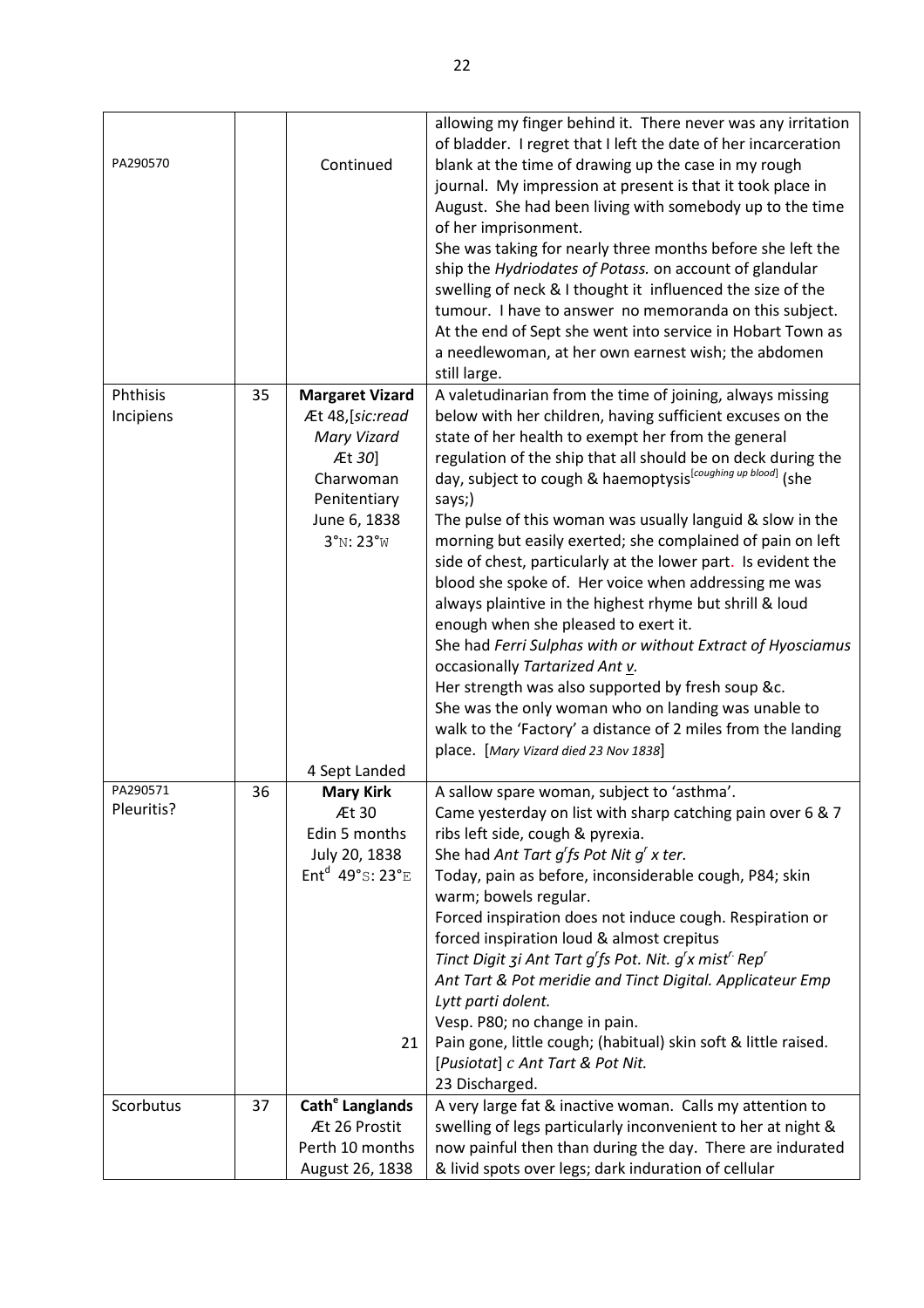|           |    | Ent <sup>d</sup> Storm Bay | membrane behind & around the knee, stiffness.                          |
|-----------|----|----------------------------|------------------------------------------------------------------------|
|           |    |                            | She has also diarrhœa & hæmorrhoids.                                   |
|           |    |                            | 28 Arrived yesterday. Fresh diet.                                      |
|           |    | 4 Sept <sup>r</sup> Landed | This woman I find never relished her lime juice.                       |
| Scorbutus | 38 | Marg <sup>t</sup> Howard   | A thin spare woman.                                                    |
|           |    | 44 York,                   | Has rheumatic pains, particularly at night; petechiæ*.                 |
|           |    | 5 months                   | Her gums have been swollen since $27th$ ult <sup>o</sup> . &           |
|           |    | Aug <sup>t</sup> 25, 1838  | she has had preserved soup almost daily since then.                    |
|           |    | Off Van Diemans            | Her breath is now offensive to her associates. * small red or          |
|           |    | Land                       | purple spots caused by minor bleed from broken capillary blood vessels |
|           |    |                            |                                                                        |
|           |    | 4 Sept <sup>r</sup> Landed | 27 Hobart Town 28 Fresh meat.                                          |
| PA290572  | 39 | A. Gardner                 | Florid active & healthy.                                               |
| Scurvy    |    | 30, Married                | Has symptoms of scurvy.                                                |
|           |    | Glasgow 23 Augt            | Sometime ago she received a blow on the leg. It has                    |
|           |    | 11 months in               | remained swollen & noticed ever since & today she                      |
|           |    | prison                     | presents on acc <sup>t</sup> of swelling of forearm, which is          |
|           |    |                            | discoloured & lumpy. She has pains, stiffness of knee &                |
|           |    |                            | induce feeling of cellular membrane.                                   |
|           |    |                            | This woman's gums are pale. Preserved soup &c.                         |
| Scurvy    | 40 | <b>Martha Dodds</b>        | Florid & getting very stout lately, has had her menstrual              |
|           |    | Æt 22, Married             | affected on acc <sup>t</sup> of dysentery since coming on board.       |
|           |    | Servant                    | Presented yesterday with swelling of leg. There is now a               |
|           |    | Penitent. 7                | livid spot on the tarsus, not puffy but like thickened cellular        |
|           |    | months                     | membrane, no contractions of loins or induration of                    |
|           |    | Aug <sup>t</sup> 23, 1838  | gastrocnemius [calf of the leg].                                       |
|           |    |                            | First noticed the spot alluded to in report of 23 inst. & is           |
|           |    | 26                         | painful particularly at night. The gums have been examined             |
|           |    |                            | weekly since 27 ult <sup>o</sup> but not put down as suspicious of     |
|           |    |                            | scurvy. They are now very vascular.                                    |
|           |    |                            | 28 Vegetables & fresh meat.                                            |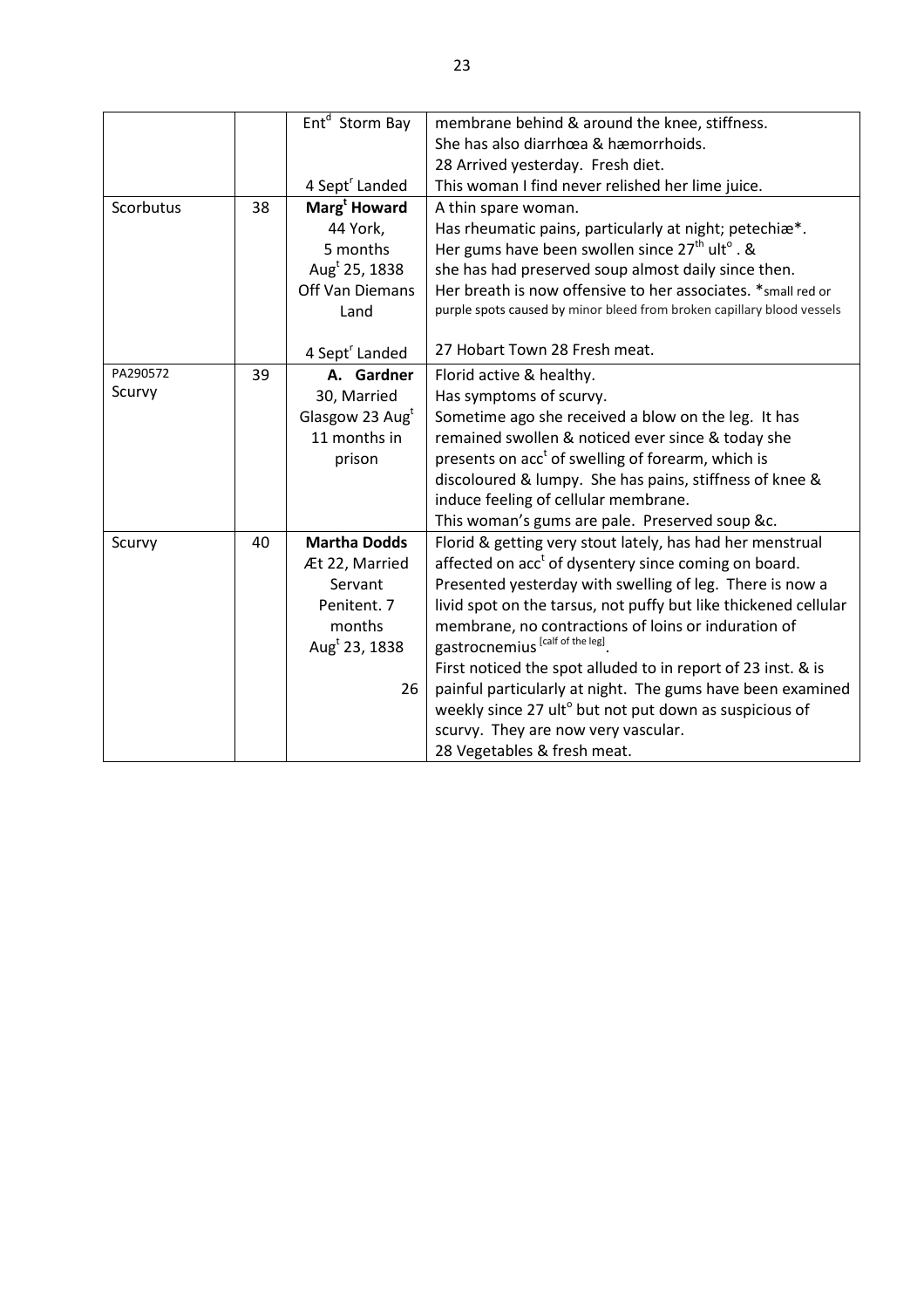**Prison Diet for Females (Information of prisoners on board)** 

| Dornoch, Sutherland<br><b>Leicester County</b><br>$4\frac{1}{2}$ in money given in lieu of rations<br>Breakfast: 1/2 pint of gruel & 1/2 pint milk<br>Dinner: 1/2 pint of beef soup & 1# potatoes.<br><b>Dunbarton</b><br>Supper: pint of gruel<br>$4d$ in money in lieu of rations. |
|--------------------------------------------------------------------------------------------------------------------------------------------------------------------------------------------------------------------------------------------------------------------------------------|
|                                                                                                                                                                                                                                                                                      |
|                                                                                                                                                                                                                                                                                      |
|                                                                                                                                                                                                                                                                                      |
|                                                                                                                                                                                                                                                                                      |
| Small loaf, (mainly 1/2 quartern) daily<br>A shop kept in jail by gaoler.                                                                                                                                                                                                            |
| <b>Leicester Town</b><br>Ayr                                                                                                                                                                                                                                                         |
| Porridge & milk or small beer for breakfast.<br>Pint of peas soup & 1# potatoes daily                                                                                                                                                                                                |
| Broth with two-penny & penny rolls for dinner. No<br>About 1/2 pint oatmeal two days in week.                                                                                                                                                                                        |
| 1/2 quartern loaf every other day.<br>supper.                                                                                                                                                                                                                                        |
| Dalghelly (Wales)<br><b>Nottingham Town</b>                                                                                                                                                                                                                                          |
| A quartern loaf daily; & 1 $q^t$ milk 4 days in week, 3oz<br>No note.                                                                                                                                                                                                                |
| other days, 1# oatmeal weekly.                                                                                                                                                                                                                                                       |
| <b>Dundee</b><br>County                                                                                                                                                                                                                                                              |
| No note<br>1½# bread daily, & 1 pint milk $M^s \& W^s$ .                                                                                                                                                                                                                             |
| $7d$ a week in cash for coals & which is laid out in tea                                                                                                                                                                                                                             |
| & coals by each in turn.                                                                                                                                                                                                                                                             |
| <b>Haverford West</b><br><b>Newgate London</b>                                                                                                                                                                                                                                       |
| Gruel ad libit, twice a day; potatoes & beef 4 times a<br>20# flour & 1½# cheese weekly.                                                                                                                                                                                             |
| Gruel ad libit for breakfast, dinner & supper.<br>week; 1¼ brown bread daily. Dinner peas soup ad                                                                                                                                                                                    |
| libit.                                                                                                                                                                                                                                                                               |
| <b>Hereford (before trial)</b><br><b>Penitentiary Millbank</b>                                                                                                                                                                                                                       |
| Breakfast 6 oz bread & $\frac{1}{2}$ p <sup>t</sup> milk thickened with<br>1 pint of gruel & penny loaf, breakfast.                                                                                                                                                                  |
| dinner<br>flour.                                                                                                                                                                                                                                                                     |
| After trial for six weeks<br>Dinner 6 oz meat & 1# potatoes 4 days in week;                                                                                                                                                                                                          |
| 1 quart of peas soup for dinner & two days in the<br>bread & cheese other 3. Supper pint gruel & 6 oz                                                                                                                                                                                |
| bread. On bread and cheese days 26 oz bread<br>week 1# potatoes in lieu.                                                                                                                                                                                                             |
| instead of 18 oz; & on Monday onion with cheese.                                                                                                                                                                                                                                     |
| Edinburgh (Jail)<br>Perth                                                                                                                                                                                                                                                            |
| Breakfast porridge with pint of milk.<br>1/2 quartern loaf daily. Porridge with 1/2 pint milk.                                                                                                                                                                                       |
| Dinner: Broth & 1/2 [? illegible] of bread.<br>There seems an omission in the notes of Perth diet.                                                                                                                                                                                   |
| On Saturday: Bread & cheese with pint of small<br>The women looked well fed.                                                                                                                                                                                                         |
| beer.                                                                                                                                                                                                                                                                                |
| Supper: Porridge & milk.                                                                                                                                                                                                                                                             |
| Edin <sup>h</sup> (Bridewell)<br>Worcester                                                                                                                                                                                                                                           |
| Breakfast: Porridge & 1/2 pint of beer.<br>Pint of gruel daily for breakfast, 1/2 quart <sup>n</sup> loaf every                                                                                                                                                                      |
| Dinner: Broth 2 pints (cow head)<br>other day; 1/2 peck [loaf] potatoes weekly; pint of                                                                                                                                                                                              |
| Quart <sup>n</sup> of bread Mondays & Wednes <sup>5</sup> .<br>gruel for supper. Meat & potatoes given raw.                                                                                                                                                                          |
| 1/2 bread every Thursday.                                                                                                                                                                                                                                                            |
| York (Castle)<br>Glasgow                                                                                                                                                                                                                                                             |
| Porridge & milk Breakfast.<br>Gruel morning & evening ad libit. 1/2# beef one day                                                                                                                                                                                                    |
| About quart of good soup & #i bread no solid meat;<br>in week & potatoes ample for dinner. 3 days gruel                                                                                                                                                                              |
| no supper; Convicts & 12 month - prisoners allowed<br>for dinner & 3 ox head soup milk potatoes.                                                                                                                                                                                     |
| 1 penny's worth more bread than 30 or 60 day<br>$1\frac{1}{2}$ # bread.                                                                                                                                                                                                              |
| York House of Correction Harefield.<br>prisoners.                                                                                                                                                                                                                                    |
| Gruel night & morning 5 times a week; other times                                                                                                                                                                                                                                    |
| broth. Dinner (Sund. large rice pudding), Monday                                                                                                                                                                                                                                     |
| onion & bread; Tuesday gruel; Wed 6 oz meat;                                                                                                                                                                                                                                         |
| potatoes & bread; Thursd: gruel. Frid: ox head soup                                                                                                                                                                                                                                  |
| with peas. Saturday gruel & pimento.                                                                                                                                                                                                                                                 |
| $# = pound$<br>ΝB<br>Aberdeen                                                                                                                                                                                                                                                        |
| No notes; considered full by prisoners.<br>ad libitum = as much as they desired                                                                                                                                                                                                      |
| J.G.S.                                                                                                                                                                                                                                                                               |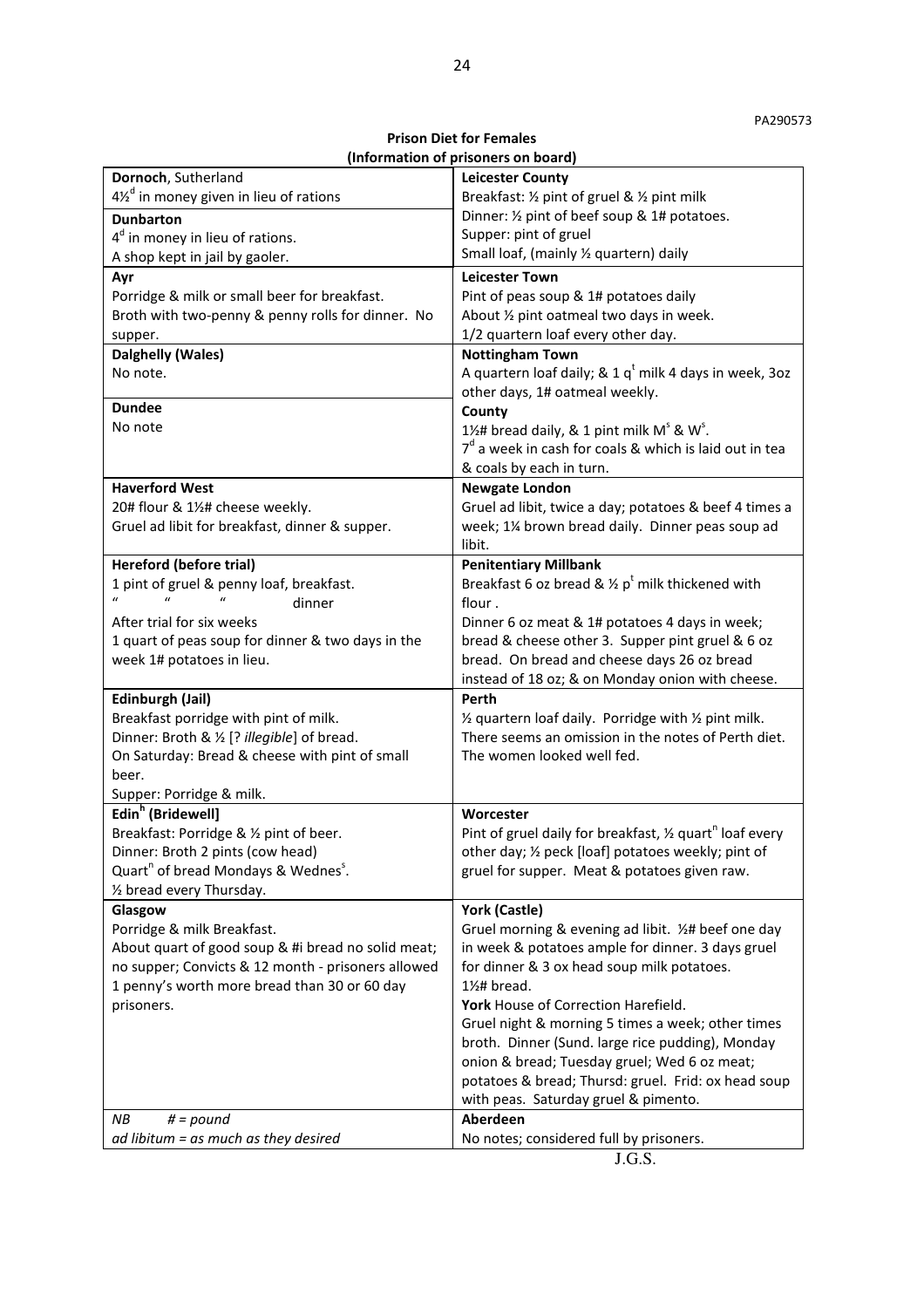### **A NOSOLOGICAL SYNOPSIS** of the Sick Book kept during the Period of this Journal, in conformity with the 30<sup>th</sup> Article of the Surgeons' Instructions.

| <b>Diseases</b>                                                                                               | Numbers                                                        |                                                                                             |                         |               |                                    |           |                                                          |
|---------------------------------------------------------------------------------------------------------------|----------------------------------------------------------------|---------------------------------------------------------------------------------------------|-------------------------|---------------|------------------------------------|-----------|----------------------------------------------------------|
|                                                                                                               |                                                                |                                                                                             |                         |               |                                    |           |                                                          |
| Nosologically arranged                                                                                        | Total                                                          | Discharged to<br>Duty                                                                       | Sent to the<br>Hospital | Died on Board | Reland ill unfit<br>for the voyage | Remaining | detailed in the<br>Journal<br>cases as are<br>No of such |
| Pyrexiæ<br>Ord. I. Febres.<br>Intermittentes Quotidiana<br>Tertiana                                           | 1<br>$\mathbf{1}$                                              | $\mathbf{1}$<br>$\mathbf 1$                                                                 |                         |               |                                    |           | 18                                                       |
| Continuæ. Synochus<br>Ephemera                                                                                | 6<br>17                                                        | 6<br>17                                                                                     |                         |               |                                    |           | 22, 25<br>20,23, 24                                      |
| Ord. II. Phlegmasiæ.<br>Phlogosis<br>Pneumonia<br>Rheumatismus<br>Cynanche<br>Opthalmia<br>Hepatitis          | 3<br>$\overline{2}$<br>$\mathfrak 3$<br>$\mathbf{2}$<br>$\tau$ | 3<br>$\overline{2}$<br>$\mathbf{1}$<br>$\mathfrak{Z}$<br>$\overline{c}$<br>$\boldsymbol{7}$ |                         |               |                                    |           | 36                                                       |
| Ord. III. Exanthemata.<br>Variola<br>Rubeola<br>Erysipelas<br>Vaccina                                         |                                                                |                                                                                             |                         |               |                                    |           |                                                          |
| Ord. IV. Hæmorrhagiæ.<br>Hæmoptysis<br>Phthisis Incipiens<br>Phthisis confirmata<br>Menorrhagia<br>Hæmorrhois | 1<br>3<br>$\mathbf{1}$                                         | 3<br>$\mathbf{1}$                                                                           |                         |               |                                    | 1         | 35                                                       |
| Ord. V. Profluvia.<br>Catarrhus<br>Dysenteria                                                                 | $20\,$<br>10                                                   | 20<br>10                                                                                    |                         |               |                                    |           |                                                          |
| <b>Neuroses</b><br>Ord. I. Comata.<br>Apoplexia<br>Epilepsia                                                  | 3<br>$\overline{\mathbf{c}}$                                   | 3<br>$\mathbf{1}$                                                                           |                         |               |                                    |           | $\,$ 8 $\,$<br>$\mathbf{1}$                              |
| Ord. II Adynamiæ.<br>Dyspepsia                                                                                | 5                                                              | 5                                                                                           |                         |               |                                    |           | 30, 31, 33                                               |
| Ord. III. Spasmi.<br>Asthma<br>Diarrhœa<br>Colica<br>Cholera                                                  | 38<br>$\mathbf 1$                                              | 37<br>$\mathbf 1$                                                                           |                         | $\mathbf{1}$  |                                    |           | 3, 10, 11, 17                                            |
| Ord. IV. Vesaniæ.<br>Amentia<br>Mania                                                                         |                                                                |                                                                                             |                         |               |                                    |           |                                                          |
| Cachexiæ<br>Ord. I. Marcores.<br>Tabes                                                                        | $\mathbf 1$                                                    |                                                                                             |                         |               | $\mathbf 1$                        |           | $\overline{4}$                                           |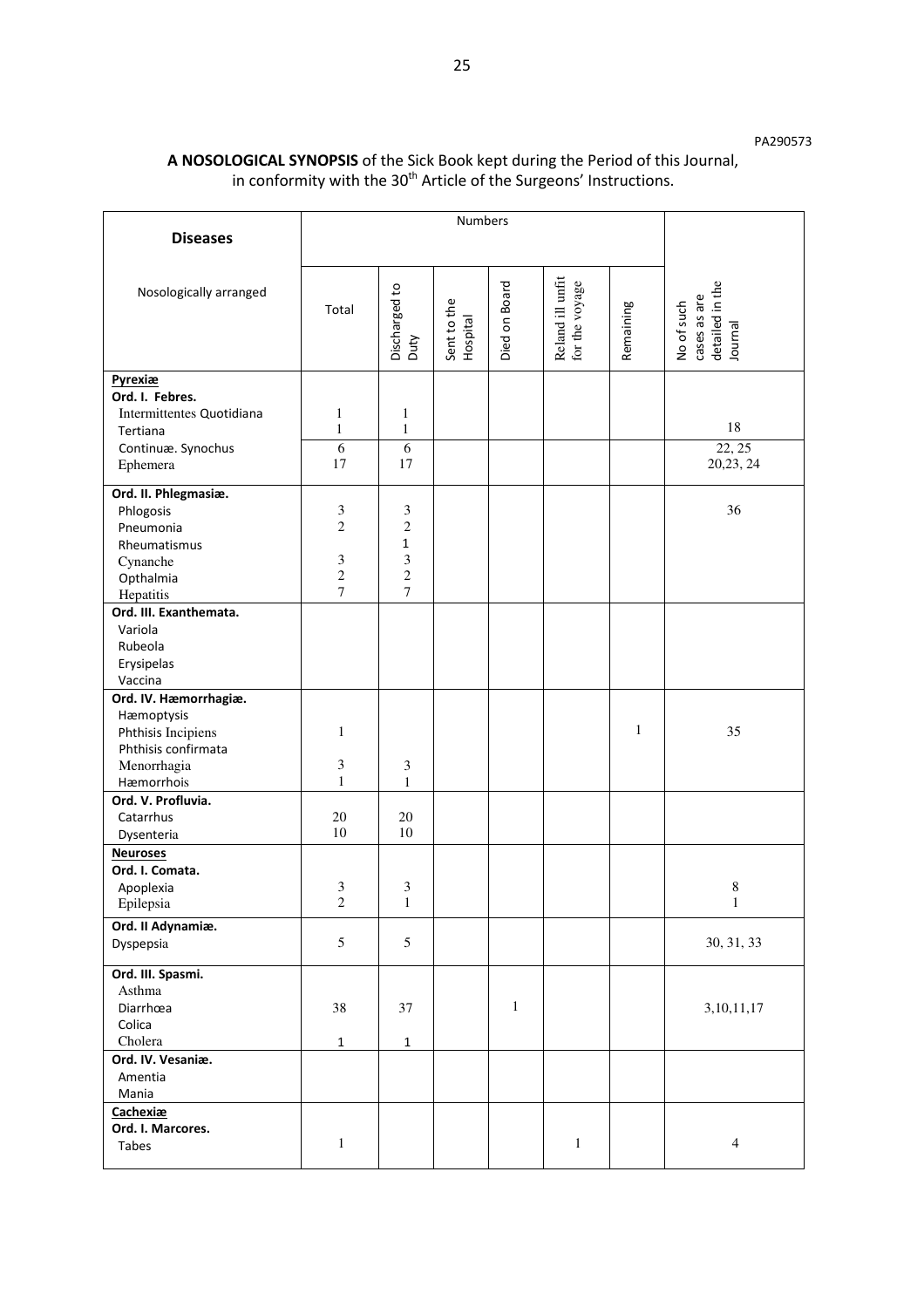| Ord. II. Intumescentiæ. |                |                |              |              |                |              |                |
|-------------------------|----------------|----------------|--------------|--------------|----------------|--------------|----------------|
| Anasarca                |                |                |              |              |                |              |                |
| Ascites                 |                |                |              |              |                |              |                |
| Hydrothorax             |                |                |              |              |                |              |                |
| Hydrometra              | $\mathbf{1}$   |                |              |              |                | $\mathbf{1}$ | 34             |
| Ord. III. Impetigines.  |                |                |              |              |                |              |                |
| Condylomata Syphilit    | $\mathbf{1}$   | $\mathbf{1}$   |              |              |                |              | $\mathfrak{Z}$ |
| Scrofula                | $\overline{c}$ | 1              |              |              | $\mathbf{1}$   |              | 25a            |
| <b>Icterus</b>          | $\mathbf{1}$   | $\mathbf{1}$   |              |              |                |              |                |
| Psoriasis               | $\mathbf 1$    | $\mathbf{1}$   |              |              |                |              |                |
| Lichen                  | 1              | $\mathbf{1}$   |              |              |                |              |                |
| Purpura                 | 1              | 1              |              |              |                |              |                |
| Scorbutus               | $\overline{4}$ | 1              |              |              |                | 3            | 37, 38, 39, 40 |
| Tinea                   | $\overline{2}$ | $\mathbf{1}$   |              |              | $\mathbf{1}$   |              | 2              |
| Locales                 |                |                |              |              |                |              |                |
| Ord. I. Dysæstgesiæ.    |                |                |              |              |                |              |                |
| Amaurosis               | $\overline{2}$ | $\mathbf{1}$   |              |              |                |              | 26,27          |
| Ord. II. Dysorexiæ.     |                |                |              |              |                |              |                |
| Ord. III. Dyscinesiæ.   |                |                |              |              |                |              |                |
| Ord. IV. Apocenoses.    |                |                |              |              |                |              |                |
| Gonorrhea               | $\overline{2}$ | $\overline{2}$ |              |              |                |              |                |
| Ord. V. Epischeses.     |                |                |              |              |                |              |                |
| Ischuria                |                |                |              |              |                |              |                |
| Obstipatio              | $\mathfrak{Z}$ | $\mathfrak{Z}$ |              |              |                |              |                |
| Amenhorrhœa             | 19             | 8              |              |              |                | 3            |                |
| Ord. VI. Tumores.       |                |                |              |              |                |              |                |
| Tophi                   | $\mathfrak{Z}$ | $\mathfrak{Z}$ |              |              |                |              | 5,6,7          |
| Verrueae                | $\mathbf{1}$   | $\mathbf{1}$   |              |              |                |              |                |
| Ord. VII. Ectopiæ.      |                |                |              |              |                |              |                |
| Hernia                  | $\mathbf{1}$   | $\mathbf{1}$   |              |              |                |              | 18             |
| Prolapsus               |                |                |              |              |                |              |                |
| Ord. VIII. Dialyses.    |                |                |              |              |                |              |                |
| Vulnus                  | $\sqrt{2}$     | $\overline{c}$ |              |              |                |              |                |
| Ulcus                   | $\overline{c}$ | $\mathbf{2}$   |              |              |                |              |                |
| <b>GENERAL TOTAL</b>    | 171            | 155            | $\mathbf{1}$ | $\mathbf{1}$ | $\overline{4}$ | 10           |                |
|                         |                |                |              |              |                |              |                |
|                         |                |                |              |              |                |              |                |

#### GENERAL REMARKS<br>
PA290574 to PA290578

 One hundred & thirty-seven women were received at Woolwich with eight children between the  $7<sup>th</sup>$  & 23<sup>rd</sup> April; but four of the women being considered unfit for the voyage were re-landed. The ship, then, with one hundred & forty-one women and children sailed from Woolwich on the 29<sup>th</sup> April and arrived in Hobart Town on the  $27<sup>th</sup>$  August with 140, having lost one female on the passage.

 Speaking roundly of these women, sixty of them were from Scotland, forty-four from the Penitentiary & Newgate of London & the remaining number from the inland towns of England & Wales.

 In reference to their health on joining, a considerable number exhibited by no means in appearance of health, & on attempting to rid the ship of some, in my opinion little fitted to make half the limit of the globe, I found that instead of having to decide whether they were equal to the voyage, the question was a much narrower one: whether any particular person was positively unfit; and unless this could be positively stated, the sentence of transportation must be made good.

 It is, indeed, a most difficult matter to decide on the spur of the moment what the state of the health really is when women present themselves. A certificate is presented with all from the Medical Officer of the gaol, of exempt from particular diseases: & that the prisons, certified to, have no contagious complaints. But the women themselves are often averse to leaving their country & tell all sorts of lies to avoid doing so. The appearance of some of them is really unhealthy; but in looking at their police report it is seen that they have had times without number in the House of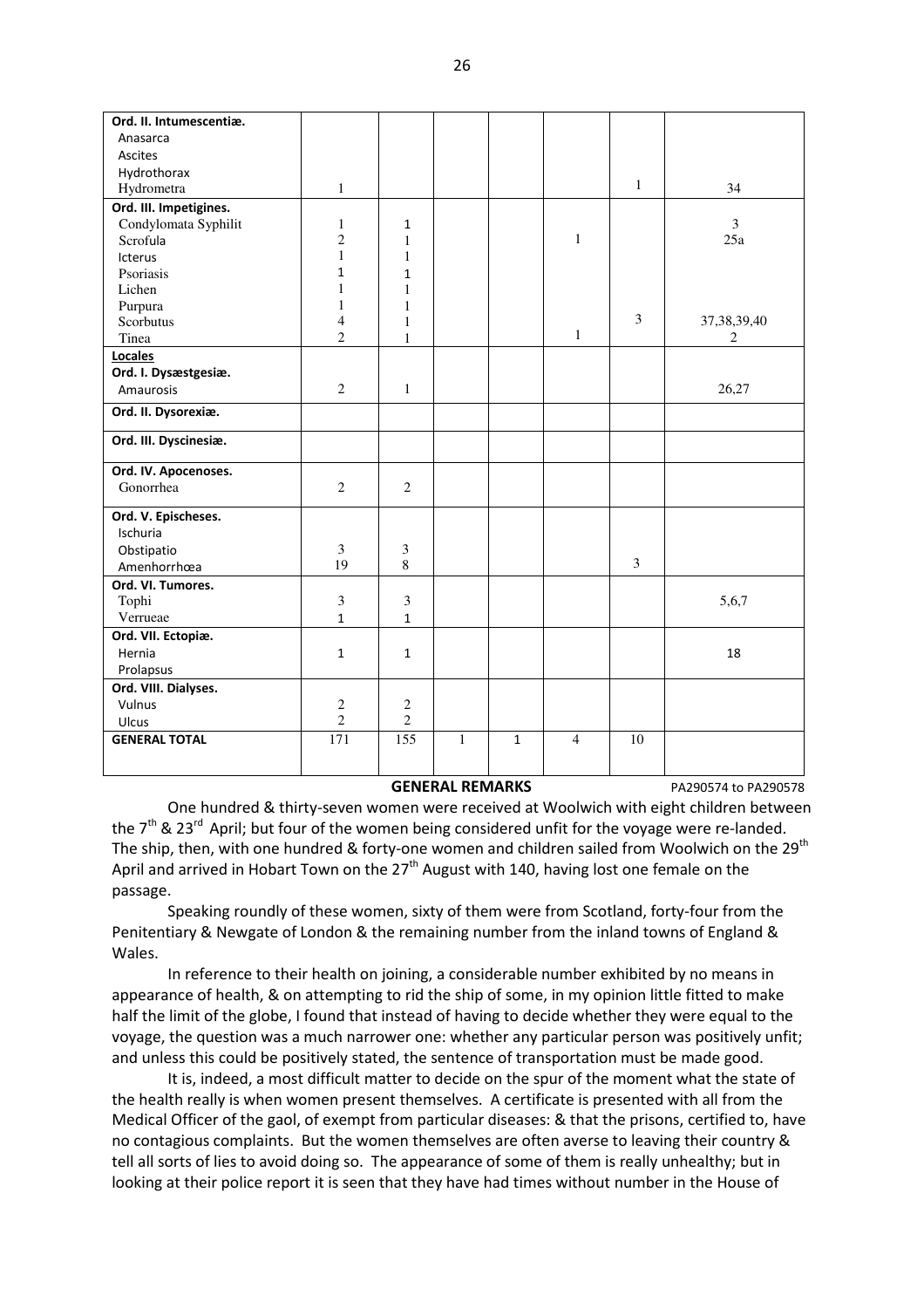Correction, & have otherwise led a dissipated life. A surgeon of a Convict Ship will in such a case decide that the unhealthy appearance is only the result of dissipation, & that a further continuance of steady habits will return the usual appearances of health.

 The Nautilus is a ship admirably adapted for the transportation of prisoners. The lower deck or prison is unusually high; the hatches very large; she carries her canvass well, & is remarkably dry on deck, she has no poop, a circumstance, I believe usually considered unfavourable to a female ship, but in my opinion the worse. As this, however, becomes rather a question of police, than of health, I shall not enter into its discussion.

 The measures taken for the health of the prisoners were, the keeping all on deck from 7 a.m. to a few minutes before sunset, except when rain or bad weather prevented it; the use of awnings in hot weather, & when there was rain; & constant attention to the windsails. The decks were washed daily unless the dampness of the weather positively interdicted that operation; but although they were thus regularly washed, they were afterwards rubbed so dry that the heal of my boot could seldom observe trace of their having walking over that operation when I went around at 10 to see all cleaned up. The promise of tea & sugar saved all trouble except the decision of which was the cleanest mess; & the mere hinting that any mess was dirty was punishment enough with all the bantering and taunts of the messes around the offender. The meat was always 24 hours in snack & was thus rendered much fresher than what we generally had at the Captain's table. One glass of wine was always issued in the forenoon, & for about a month before landing, a second was given before the evening muster. The stoppages for improper punishment covered the evening expedition. The lime juice was not mixed with the wine. I never found it necessary to use stoves or chloride of lime below; & the latter was expended wholly in the water closets, - without which no cleanliness can keep them sweet in a female ship during warmer weather. The bedding was always brought up every other day. At first every bed was on deck daily; but the position of the galley made this inconvenient in our sort of ship from its smoke. Each woman had an opportunity of washing her clothes in fresh water over a week; & a change of all the under garments was insisted on every Sunday. The only other point which occurs to me at the moment is that all were in bed by 8; & no talking or noise of any sort was allowed after I made my last round at 8½ p.m. In the tropics each woman had a bath every sixth day between 6 & 9 a.m. In the cold weather they were protected from cold at night, by bed curtains & were allowed below during the day after 37°S as they pleased.

 The first complaints appearing after embarking the women were diarrhœa and dysentery; and on looking over the list I find that of the forty-eight cases entered on the list during the voyage exactly one half of them presented within the first month, (between the  $7<sup>th</sup>$  April & the  $6<sup>th</sup>$  of May). That time was either passed at Woolwich or within the limits of the English Channel, when the habits of the women underwent an entire revolution. The weather on the whole was very fine; & the women from living in their cells as the Penitentiary women did, or at all events under cover as all had been, were now all day on deck. This revolution was no doubt beneficial in the main; yet did the training, as a matter of course, involve some temporary inconvenience. Acting alone, the women would be severally affected as particular parts were weak. The onus falling on the bowels had a special cause, - the change of diet, from that of the jails to the comparatively full solid ration of a ship. It was curious to observe on the joining of the women how different the capacity for food was, as they came from the North or South side of the Tweed. The English women were almost all on board before the Scotch embarked. The former were barely equal to their rations. The latter complained of their insufficiency; and some time elapsed before the English came up to the mark of their neighbours in this respect. The Scotch gained from a sea voyage & their sea sickness had whetted their appetites. The English were principally from London, & from the Penitentiary where their sedentary habits & loneliness of the cells must have palled their capacity for food. What influence the diets of the several jails may have had on their inmates health can only be determined from a larger field of observation than that afforded on board Nautilus. The scales of diet, as given by the women, are appended; & from the same sources are added the length of confinement in jail of each prisoner previous to embarking.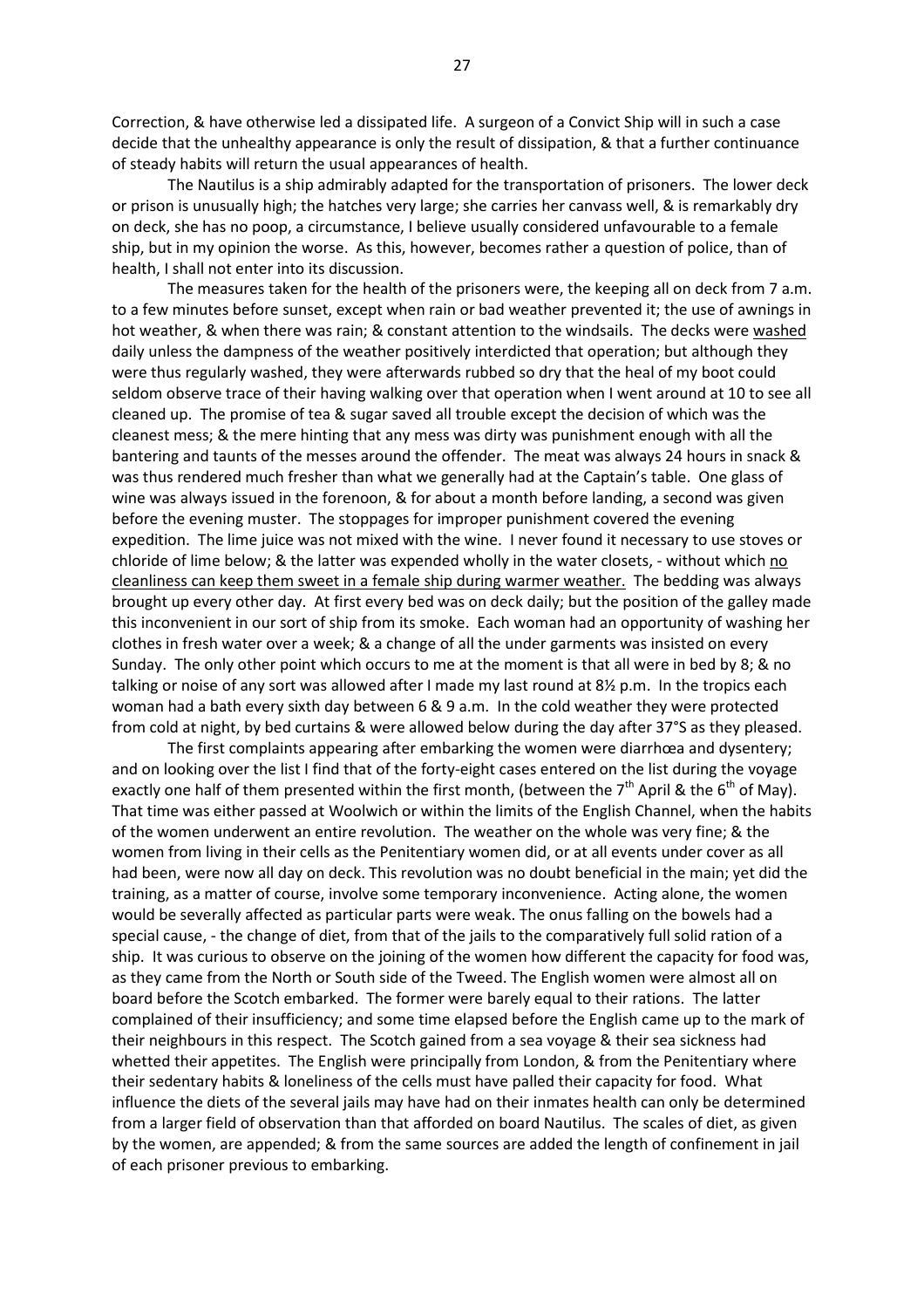Bowel complaints are the usual complaints arising from the change of diet; and it seems therefore very desirable that this diet of prisoners who have had sentences of punishment pronounced, should be rendered more full & solid than the common jail diet, as soon as their sentence has been passed. A good prison diet is objected to, as affording a bonus upon crime by its superiority over that which could be had at home. But however applicable this may be to those minor offences for which temporary incarceration at home is directed, it cannot apply to those whose sentences also involves a removal to a foreign land & a consequent inability to return to jail for any purpose. As things are now managed, the comparatively full diet of a prison ship involves immediate disease; the prisoners are thereby undeniably rendered less equal to the lengthened voyage required by their sentence, than they might be; if earlier prepared for it by diet in their prisons, after sentence had been passed.

 I may mention that when diarrhœa first appeared, I thought it might be in some way connected with the Thames water. The filtered water, supplied in terms of the Contract, was in consequence ordered to be issued at once; and I learnt from the Surgeon of the prison hulks at Woolwich that the male prisoners are affected in the same way on joining the hulks as the women were, presumptively from the change of diet. Prisoners again are liable to bowel complaints after landing in Van Dieman's Land, from the same cause; the change again to solid fresh meat. But I believe that men joining convict ships, from the hulks escape this complaint at first, although gorging before leaving England in a way that the want of money on the part of women absolutely & entirely precludes.

 From the time of leaving the Channel until we got through the North East trades, the 'list' became rapidly smaller. Bowel complaints however still formed the most prominent features of the list. They are, I understand, usually numerous in prison ships on the line. With us they almost disappeared until we got pretty well to the southward, when the cold induced a recurrence of them. They continued appearing occasionally until we got into the high southern latitudes; but, singularly enough, not an entry with this made[*sic*] was made during the last seven weeks the women were on board.

 The North East trade failed us in 6°; & in bad constant calms with a good deal of rain for a fortnight, a good many cases of febricula & cynanches came on the list then. The sultry weather alone is quite sufficient to induce such explosions; but in a prison ship, the heat at night is really dreadful when the prisoners are all below. Every possible attention was paid to the trimming of the windsails; and I directed a scuttle to be opened through the after bulkhead of the hospital, of 8 inches square, which being opposite to the cabin door, allowed a horizontal current of air pass through the stern windows & cabin door into the whole prison. The comfort imparted in this way to the Hospital & after part of the prison was very considerable; but so long as the barricades are formed as now, the passing through the intermediate latitudes of the northern & southern trades must be attended with some peril, even when all are on deck during the day:

 The stauncheons which form the barricades measure from 5½ to 6 inches; the interspace between each stauncheon is between 2½ & 3 inches. Speaking roundly then, only one third of the hatchway is pervious to the air. It has occurred to me that in female ships a great occasion of air might be obtained for the prison by substituting iron bars for the stauncheons now in use: If the face of a square bar was made to measure 1½ inches; & the bars were placed at a distance of 3 inches; an addition of air could be secured, which would have a material influence on the sweetness of that circulating within the prison & I imagine that the addition of one or two circular horizontal bands of iron would effectively prevent the warping of the upright bands & confer every necessary security on a female ship. I avoid all application of iron to the male ships hence there may be questions connected with them of which I am not master. As an affair of economy the crown would be the gainer.

 After getting into the high southern latitudes it has been already stated that bowel complaints ceased. The more moderate check to perspiration threw disease for those parts previously prepared for it by the hot weather or previous habits. The greater cold of higher latitudes